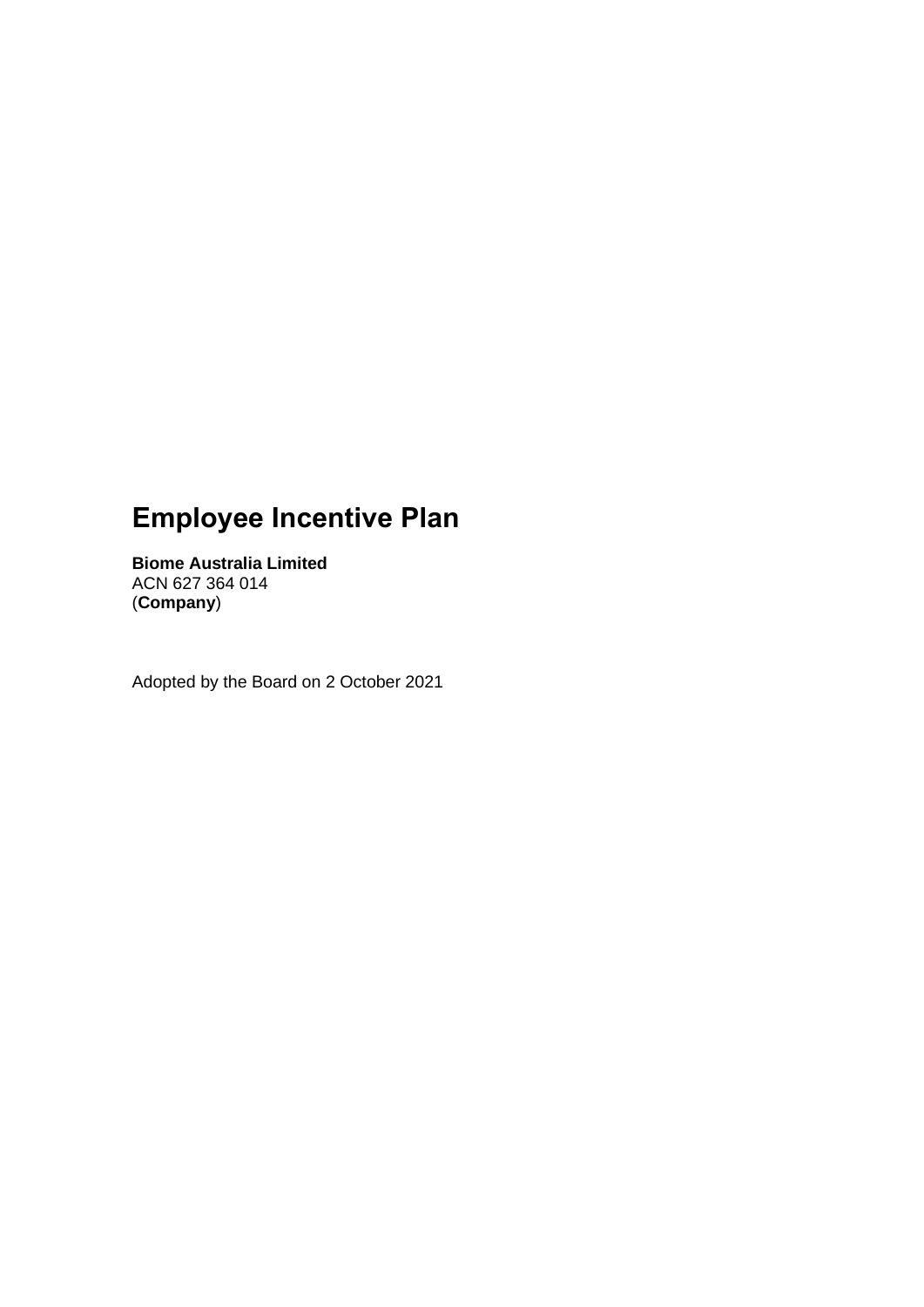# **Table of contents**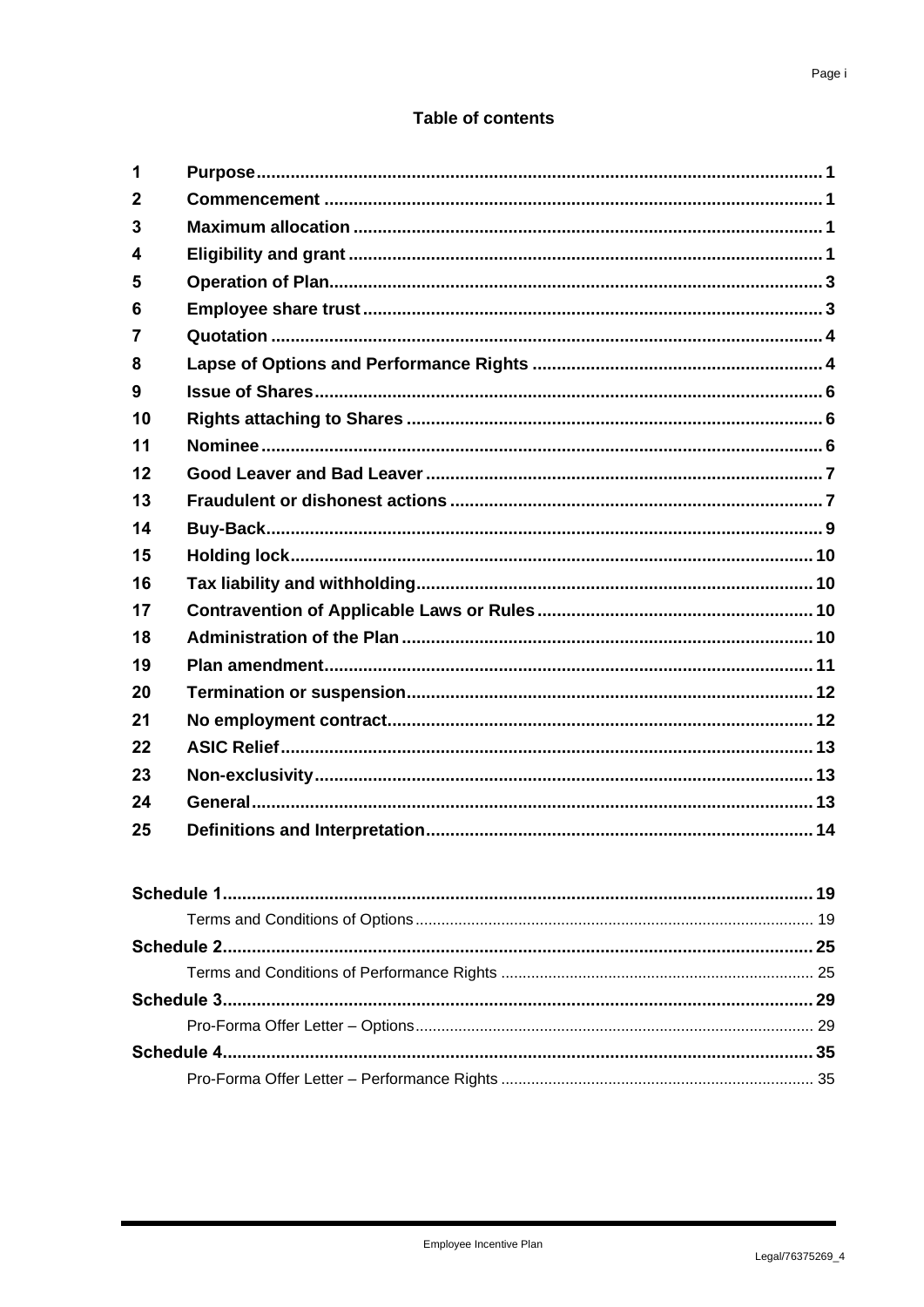## **1 Purpose**

The purpose of the Plan is to:

- (a) assist in the reward, retention and motivation of Eligible Employees;
- (b) link the reward of Eligible Employees to Shareholder value creation; and
- (c) align the interests of Eligible Employees with Shareholders by providing an opportunity to Eligible Employees to earn rewards via an equity interest in the Company based on creating Shareholder value.

## **2 Commencement**

The Plan will commence on a date determined by resolution of the Board (and if no date is specified, on the date the Plan is approved by the Board).

## <span id="page-2-0"></span>**3 Maximum allocation**

- (a) An Offer of Options, Performance Rights or Incentive Shares may only be made under the Plan if the aggregation of the following:
	- (i) the number of Shares that may be issued if each outstanding Option and Performance Right were exercised; and
	- (ii) the number of Incentive Shares issued,

pursuant to the Plan or any other Group employee incentive scheme during the previous 3 years does not exceed 5% of the total number of Shares on issue at the time of the proposed issue.

- (b) For the avoidance of doubt, where an Employee Incentive lapses without being exercised, the Employee Incentive concerned shall be excluded from any calculation under this clause [3.](#page-2-0)
- (c) The maximum allocation and allocated pool provided for in this clause [3](#page-2-0) may be increased by Board resolution, provided such an increase complies with the Listing Rules and the Corporations Act.

# **4 Eligibility and grant**

## 4.1 **Participation**

The Board may from time to time in its sole and absolute discretion determine that an Eligible Employee may participate in the Plan.

## 4.2 **Selection**

Following determination that an Eligible Employee may participate in the Plan, the Board may at any time, and from time to time, make an Offer to the Eligible Employee.

## 4.3 **Offer**

(a) Subject to clause [4.3\(b\),](#page-3-0) the manner, form, content, timing and frequency of Offers will be as determined by the Board in its sole and absolute discretion.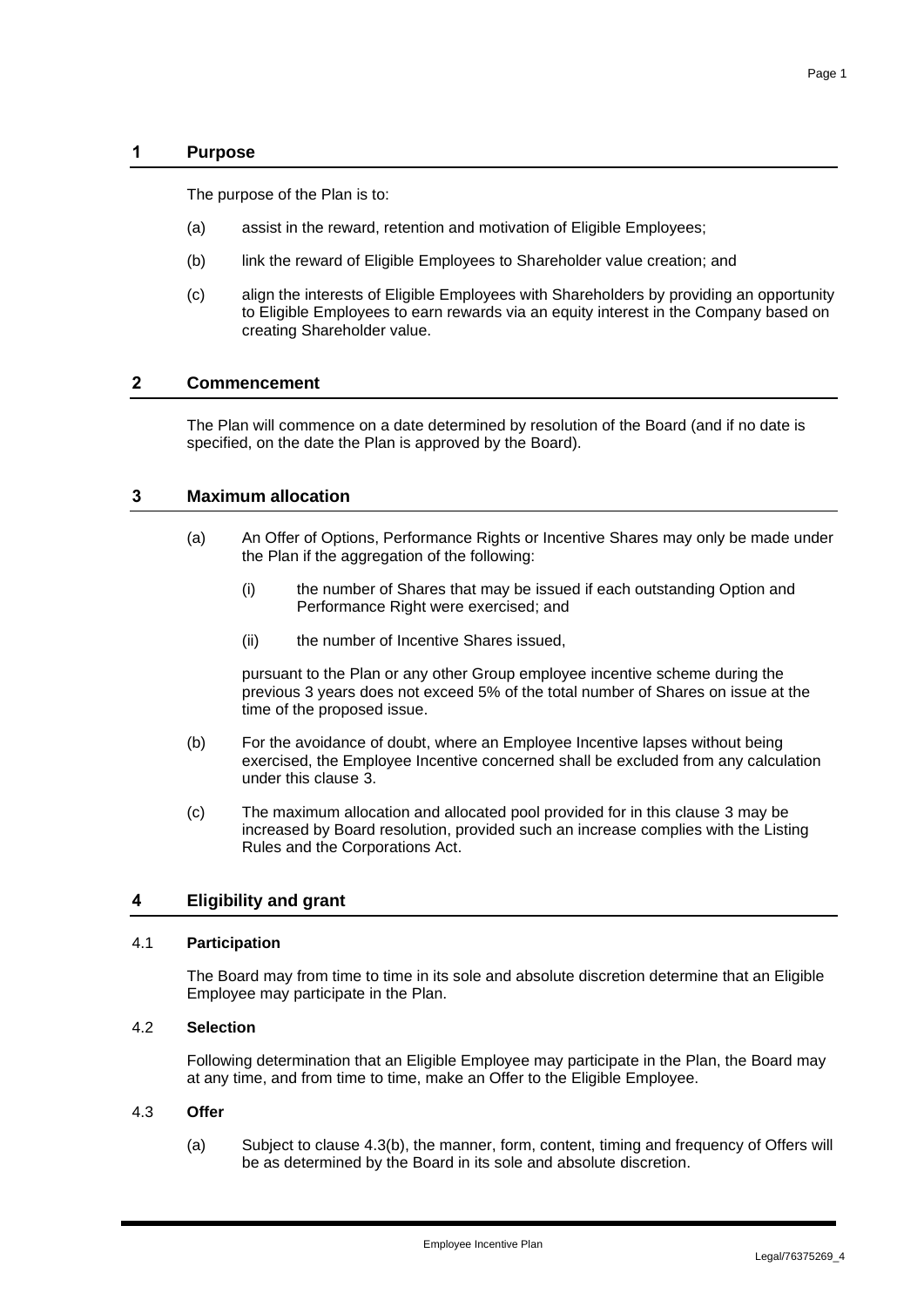- <span id="page-3-1"></span><span id="page-3-0"></span>(b) An Offer must be set out in an Offer Letter delivered to the Eligible Employee. The Offer Letter may specify (as determined by the Board):
	- (i) the number of Options, Performance Rights or Incentive Shares;
	- (ii) the conditions on the Offer (**Offer Conditions**);
	- (iii) the Grant Date;
	- $(iv)$  the Fee (if any);
	- (v) the Performance Criteria (if any);
	- (vi) the Vesting Conditions (if any);
	- (vii) the Exercise Price (if any);
	- (viii) the Exercise Period (if applicable);
	- (ix) the Performance Period (if applicable); and
	- (x) the Expiry Date and Term (if applicable).
- (c) An Offer must be accompanied by an Application, the terms and conditions of the relevant Employee Incentive and a copy of this Plan.
- (d) Pro forma Offer Letters and pro forma Applications are attached as [Schedule 3,](#page-30-0) [Schedule 4](#page-36-0) and [Schedule 5](#page-41-0) (as applicable) of this Plan, respectively. Where an Offer is made under the terms of the applicable Class Order, the pro forma Offer Letters and pro forma Applications attached as [Schedule 3,](#page-30-0) [Schedule 4](#page-36-0) and [Schedule 5](#page-41-0) (as applicable) must include all requirements of the applicable Class Order.

## 4.4 **Application**

- (a) Unless otherwise determined by the Board in its sole and absolute discretion, an Eligible Employee who wishes to apply to participate in the Plan in response to an Offer must, on or before the period of time allowed for acceptance of the Offer, give an Application:
	- (i) to the person specified in the Offer Letter; and
	- (ii) in accordance with any instructions or conditions set out in the Offer Letter.
- (b) An Eligible Employee may accept less than the total number of Employee Incentives in an Offer.

## 4.5 **Multiple Offers**

Unless otherwise determined by the Board in its sole and absolute discretion (but subject to clause [3\)](#page-2-0), the Board may make any number of issues to Eligible Employees, as set out in any Offer, notwithstanding that an issue or issues may have been previously made to any Eligible Employee.

## 4.6 **Right to reject Applications**

The Board is entitled to reject any Application by an Eligible Employee to participate in this Plan without giving any reason.

## 4.7 **Acceptance of Offer**

(a) A person to whom an Offer is made may accept the Offer by completing the Application and giving it to the Board by 5:00pm on the last day of the acceptance period specified in the Offer Letter.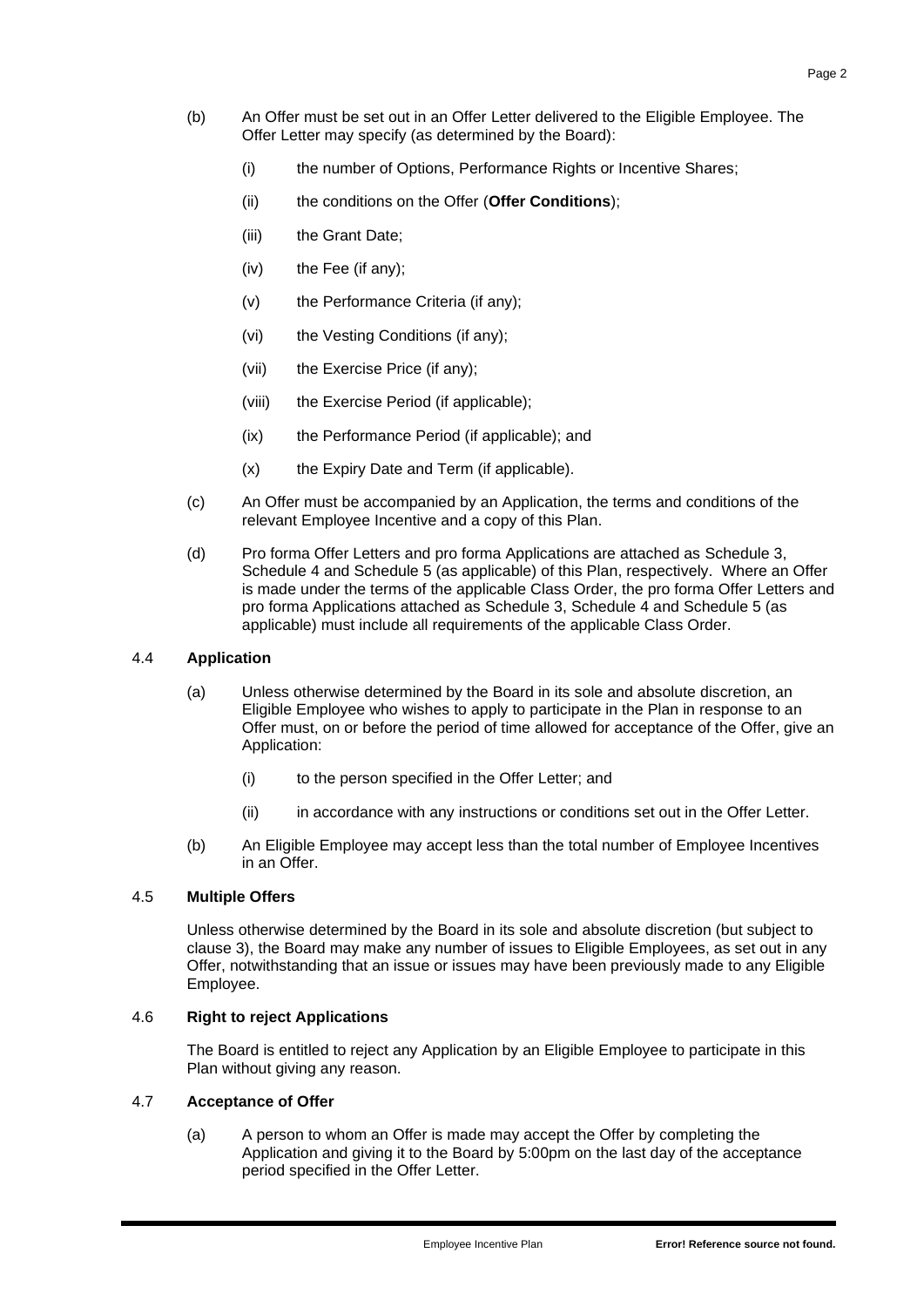- (b) Unless an Eligible Employee is notified otherwise by the Board, an Eligible Employee's Application is accepted by the Board upon receipt.
- (c) Once that notice is given, a contract is formed under which an Eligible Employee and Company:
	- (i) become bound by the terms and conditions of the Offer Letter, this Plan, the terms and conditions of the relevant Employee Incentive and the Company's Constitution;
	- (ii) the Eligible Employee agrees to the issue of the Employee Incentives by the Company in accordance with the terms and conditions of the Eligible Employee's Application; and
	- (iii) the Company agrees to issue the Employee Incentives to the Eligible Employee in accordance with the terms and conditions of the Eligible Employee's Application.
- (d) In accordance with the Company's reporting obligations under Australian and other tax legislation, each participant consents to the disclosure of information about this Plan and its participants to the Australian Tax Office or another tax authority.

## **5 Operation of Plan**

- (a) This Plan is administered by the Board, which has power to:
	- (i) determine appropriate procedures for administration of this Plan consistent with this Plan;
	- (ii) resolve conclusively all questions of fact or interpretation in connection with this Plan;
	- (iii) appoint a person to be the Plan Administrator;
	- (iv) delegate to any persons (including, without limitation, a Plan Administrator) for such period and on such terms as it sees fit the exercise of any of its powers or discretions under this Plan; and
	- (v) take and rely on independent professional or expert advice in or in relation to the exercise of any of its powers or discretions under this Plan.
- (b) Where the Board is to make a determination, decision, approval or give any opinion under this Plan, the Board may do so in its absolute discretion.
- (c) Any power or discretion which is conferred on the Board or the Company by this Plan may be exercised by the Board in the interests, or for the benefit, of the Company and the Board is not, in exercising any such power or discretion, under any fiduciary or other obligation to any other person including, for the avoidance of doubt, any Eligible Employee or any Participant.

## **6 Employee share trust**

The Board may in its sole and absolute discretion use an employee share trust or other mechanism for the purposes of holding Shares for Participants under the Plan and delivering Shares to Participants upon exercise of the Options or the vesting of a Performance Right.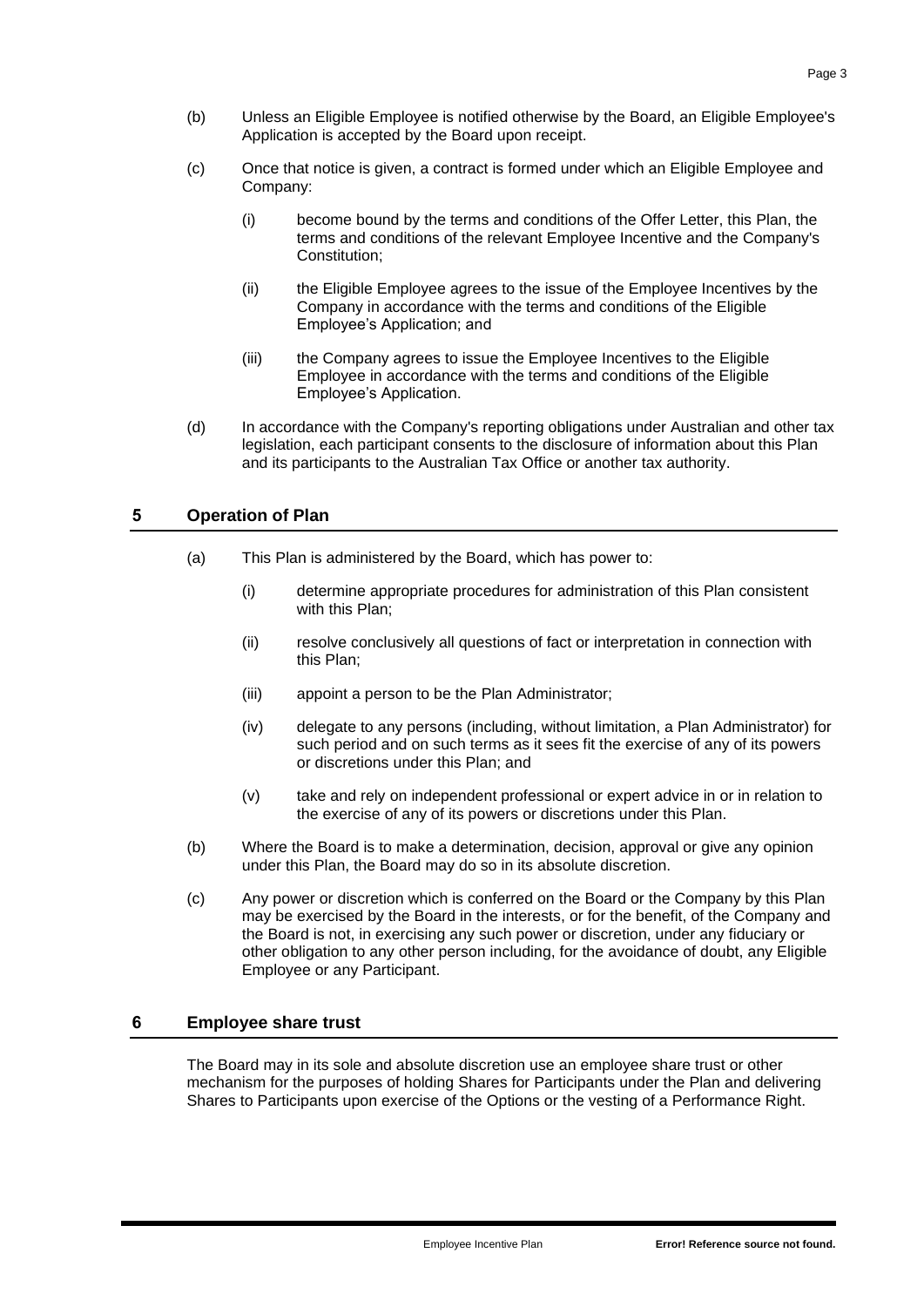## **7 Quotation**

- (a) The Company will not seek official quotation of any Options, Performance Rights or Incentive Shares.
- (b) The Company must use all reasonable endeavours to obtain the grant of quotation of Incentive Shares or Shares issued on exercise of Options or conversion of Performance Rights under this Plan on the ASX and, subject to Listing Rules, on any other exchange on which Shares are quoted. This is subject to there being no applicable trading restrictions under:
	- (i) this Plan;
	- (ii) the Listing Rules; or
	- (iii) the Corporations Act.

## <span id="page-5-1"></span>**8 Lapse of Options and Performance Rights**

## 8.1 **When do Options and Performance Rights lapse?**

- (a) Subject to clause [8.2](#page-5-0) or the Board deciding otherwise, a Participant's Options and/or Performance Rights shall automatically be cancelled for no consideration on the earliest to occur of the following:
	- (i) Subject to clause [12,](#page-8-0) ten (10) business days after the cessation of employment, contractual engagement or office of a Participant with the Company or any member of the Group such that the Participant is no longer an employee, contractor or officer of any member of the Group or the Company;
	- (ii) where clause [13](#page-8-1) applies;
	- (iii) if applicable Performance Criteria and/or Vesting Conditions are not achieved by the relevant time;
	- (iv) if the Board determines in its reasonable opinion that the applicable Performance Criteria and/or Vesting Conditions have not been met or cannot be met prior to the Expiry Date or the end of the Performance Period (as applicable);
	- (v) the Expiry Date;
	- (vi) where the Board has determined that the Participant has, by any act or omission, brought the Group into disrepute or acted contrary to the interests of the Company or the Group;
	- (vii) the receipt by the Company of notice from the Participant (after a Special Circumstance has arisen with respect to the Participant) that the Participant has elected to surrender the Employee Incentives; or
	- (viii) any other circumstances specified in any Offer Letter pursuant to which the Employee Incentives were issued.
- (b) An Offer of Options, Performance Rights and/or Incentive Shares can lapse before any of the securities detailed in such Offers are issued in the absolute discretion of the Board.

## <span id="page-5-0"></span>8.2 **Discretion of Board**

The Board may decide to allow a Participant to: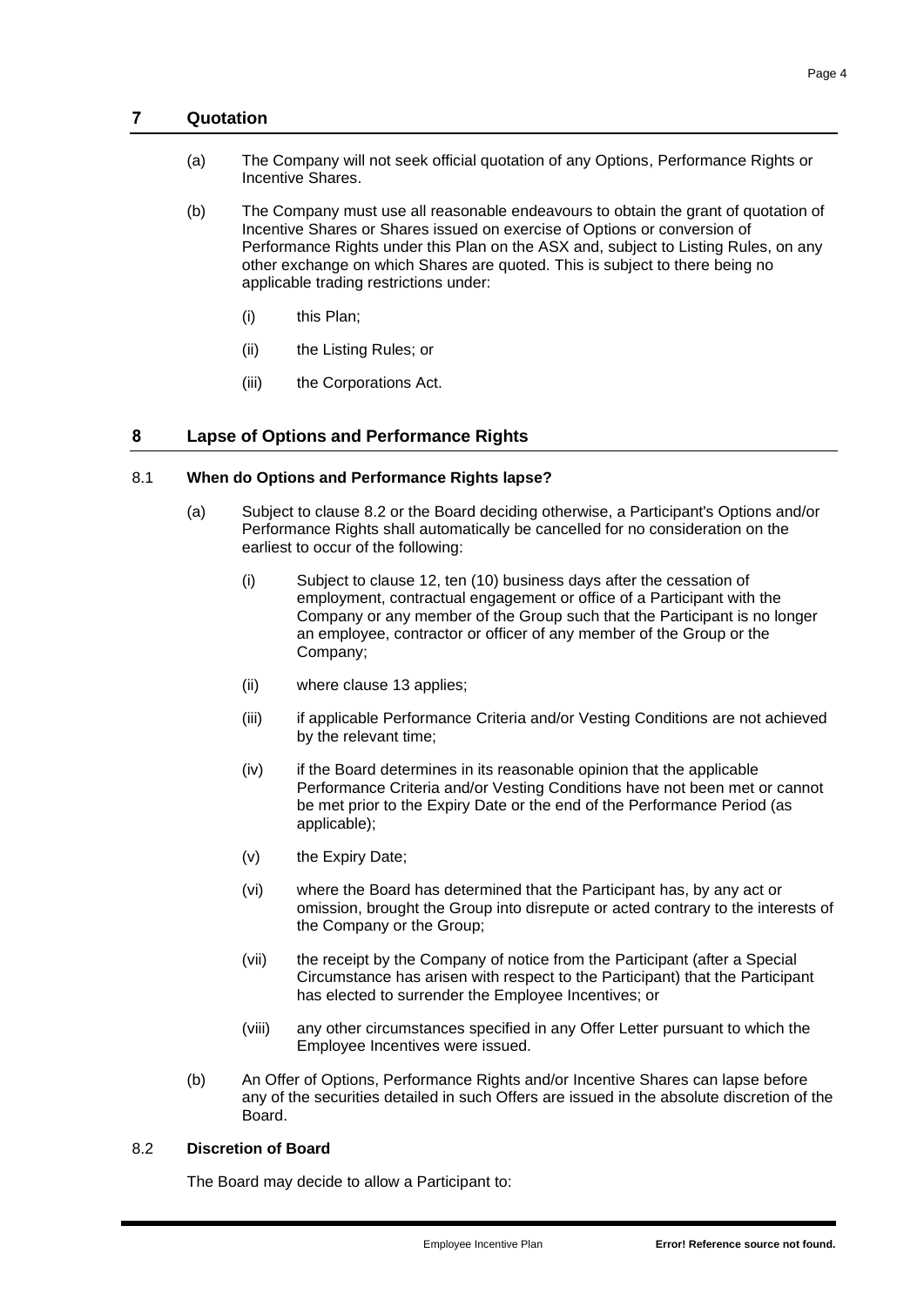- (a) **With respect to Options** retain and exercise any or all of their Options, whether or not the Vesting Conditions or Performance Criteria (as applicable) have been satisfied, and whether or not the Options would otherwise have lapsed, provided that no Options will be capable of exercise later than the relevant Expiry Date for those Options; and
- (b) **With respect to Performance Rights** retain any Performance Rights regardless of:
	- (i) the expiry of the Performance Period to which those Performance Rights relate; or
	- (ii) any failure by the Participant to satisfy in part or in full the Performance Criteria or Vesting Conditions (as applicable) specified by the Board in respect of those Performance Rights;

in which case, the Board may:

- (iii) determine that any or all of those retained Performance Rights shall vest and the corresponding Shares shall be provided to the Eligible Employee; or
- (iv) determine a new Performance Period or Vesting Conditions (as applicable) for those retained Performance Rights and notify the Participant of the determination as soon as practicable.
- (c) **With respect to Incentive Shares** once Incentive Shares are issued, they cannot lapse. They can, however, be treated in accordance with clause [14.](#page-10-0)

## 8.3 **Determination whether to exercise discretion**

The Board may have regard to whatever matters it thinks reasonable when making a decision about the matters in clause [8.2](#page-5-0) with respect to a Participant, including any of the following factors:

- (a) the reason for the cessation of employment with the Company, or any member of the Group;
- (b) the length of time between the date of cessation of employment and the Expiry Date;
- (c) the reasons for any failure to satisfy any Performance Criteria;
- (d) the total length of service of the person as an employee with the Company, or any member of the Group;
- (e) if the cessation of employment is related to the person's performance, then the extent to which the person has been given warning of their performance inadequacies;
- (f) information provided by the person to the Board to support any claim to exercise the discretion in the person's favour; and
- (g) Applicable Law.

## 8.4 **Effect of lapse**

- (a) All rights of a Participant under this Plan in respect of an Option or Performance Right cease upon the Option or Performance Right lapsing. No consideration or compensation will be payable to any person in relation to that lapse.
- (b) The Company will, with respect to any Option or Performance Right that has lapsed in accordance with this clause [8:](#page-5-1)
	- (i) notify the Participant that the relevant Options or Performance Rights held by them have lapsed; and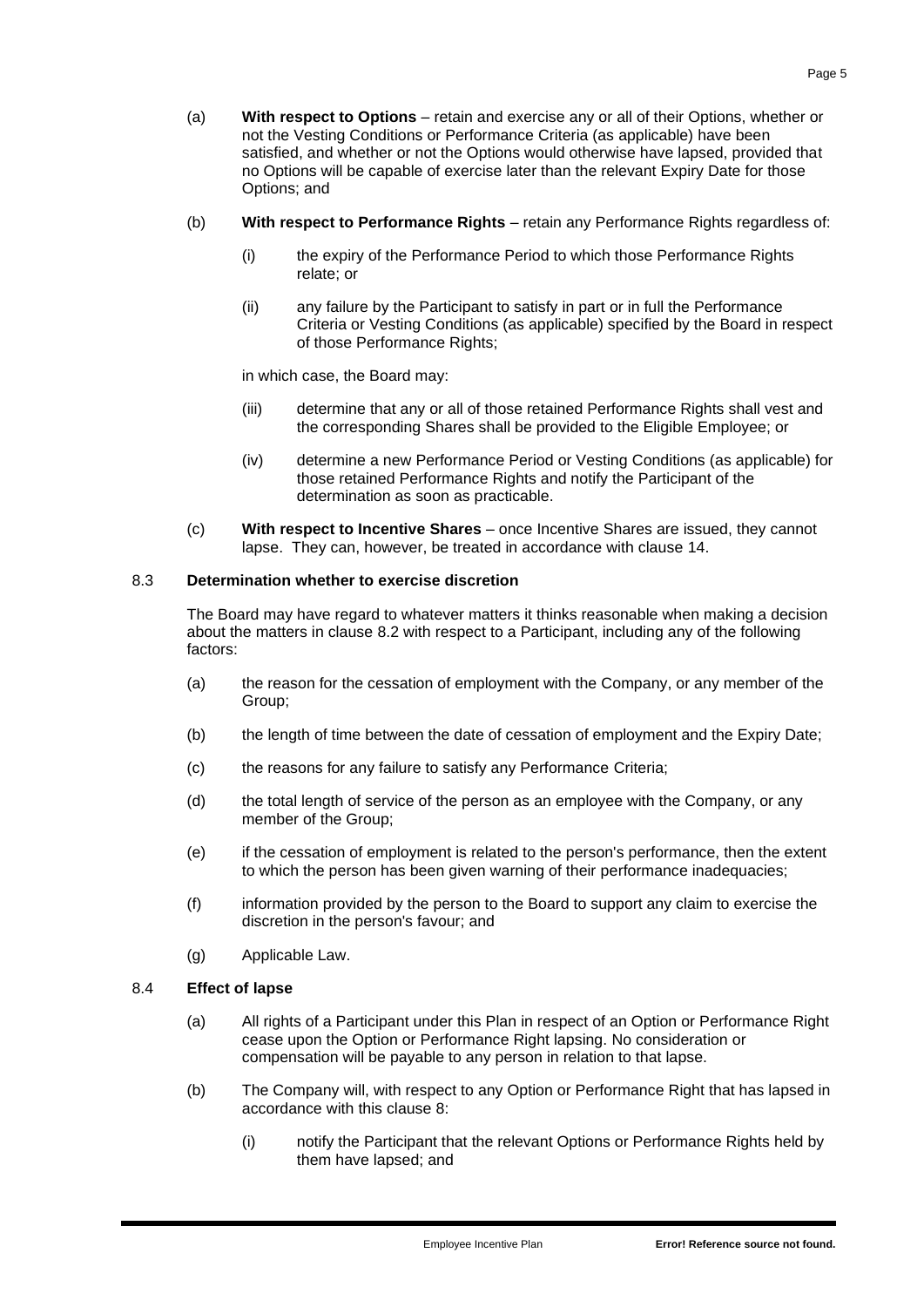(ii) not be liable for any damages, compensation or other amounts to the Participant in respect of the Options or Performance Rights.

## **9 Issue of Shares**

#### 9.1 **Issue of Shares**

The Company will issue Shares or acquire and transfer Shares directly to the Eligible Employee where Shares are to be provided under this Plan, unless the Board determines otherwise.

#### 9.2 **Overriding restrictions on Shares**

- (a) Participants must not deal with Shares if to do so would contravene Applicable Laws.
- (b) The Board must not issue and allot any Shares under this Plan to a person if the issue of the Shares is prohibited or would contravene Applicable Laws, including if the Company is required to obtain shareholder approval for the issue of the Shares and that approval has not been obtained.

#### 9.3 **Issuer sponsored holding for Shares**

Unless the Board determines otherwise (in its absolute discretion), all Shares issued under this Plan including Shares issued on exercise of any Options or conversion of any Performance Rights:

- (a) will be issued on the issuer sponsored sub-register maintained by the Company; and
- <span id="page-7-0"></span>(b) the Participant must keep the Shares issued on the issuer sponsored sub-register while they remain employed by the Company or any member of the Group. The Company is entitled to impose a holding lock pursuant to clause [15](#page-11-0) if any Participant attempts to transfer their shares from the Company's issued sponsored sub-register in breach of this clause [9.3\(b\).](#page-7-0)

#### **10 Rights attaching to Shares**

#### 10.1 **Shares to Rank Equally**

Any Shares allotted, issued or transferred by the Company to a Participant under the Plan will rank equally with all existing Shares on and from the date of allotment, issue or transfer in respect of all rights, bonus issues and dividends which have a record date for determining entitlements on or after the date of allotment, issue, or transfer of those Shares.

## <span id="page-7-1"></span>**11 Nominee**

- (a) Unless expressly permitted in the Offer or by the Board, an Eligible Employee may only submit an Application in the Eligible Employee's name and not on behalf of any other person.
- (b) If an Eligible Employee is permitted in the Offer or by the Board, the Eligible Employee may nominate a Related Party to be issued the Options, Performance Rights or Incentive Shares the subject of the Offer. The nominated Related Party must execute any documents required by the Company in order to receive the grant of the Options, Performance Rights or Incentive Shares.
- (c) If Options, Performance Rights or Incentive Shares are granted to a Related Party nominated by an Eligible Employee, then to the extent necessary to give effect to these Rules, the Eligible Employee will continue to be treated as the Participant.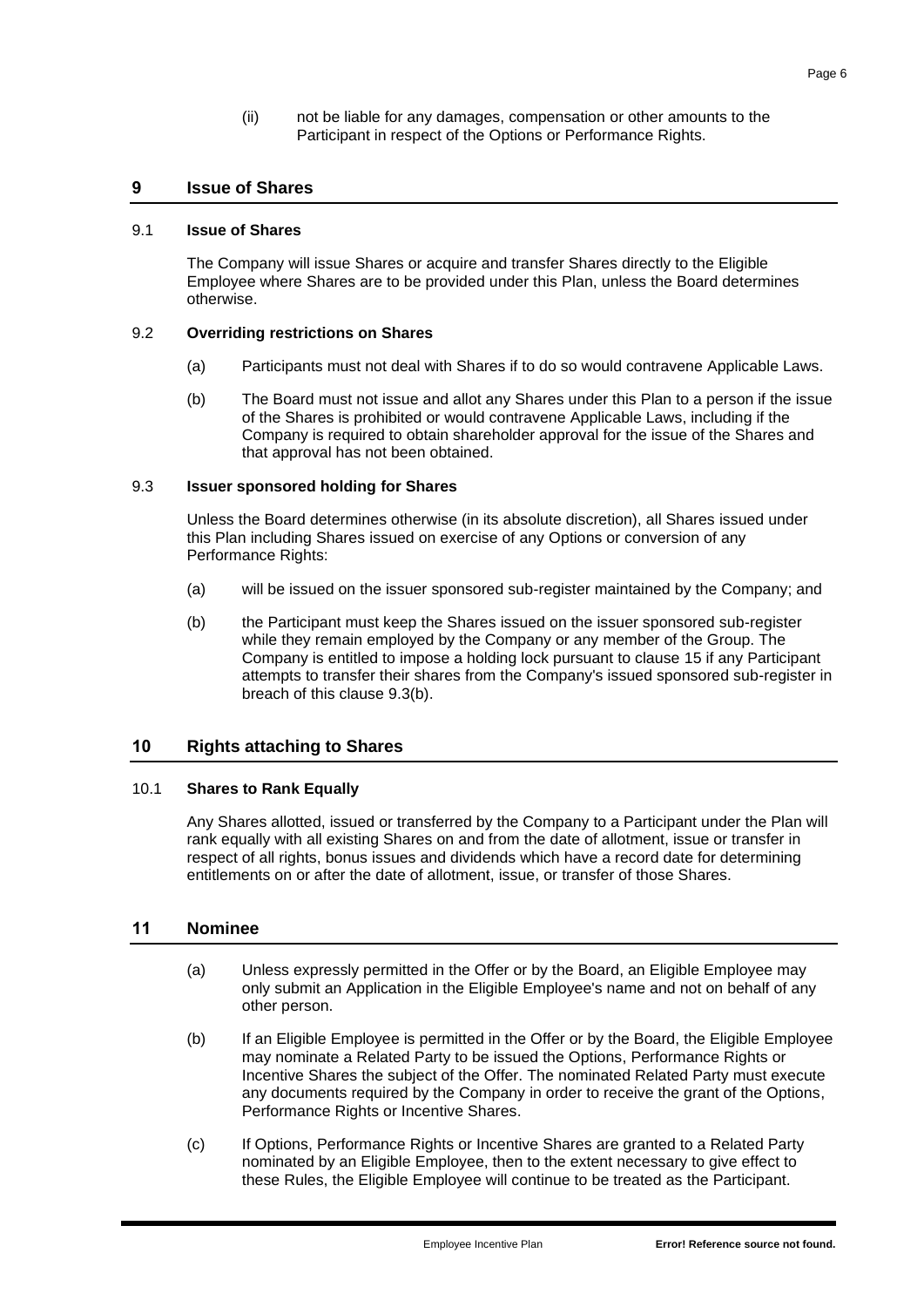(d) If a Participant ceases to Control its Related Party to whom Options, Performance Rights or Incentive Shares have been granted under these Rules, then that Related Party must immediately transfer all Options or Performance Rights held by it to the Participant. Each of the Participant and the Related Party will do (and hereby authorise the Company and its officers and agents to do) all things necessary, including executing all documentation necessary, to give effect to this clause.

# <span id="page-8-0"></span>**12 Good Leaver and Bad Leaver**

## 12.1 **Good Leaver**

- (a) Subject to clause [12.1\(b\),](#page-8-2) where a Participant who holds Employee Incentives becomes a Good Leaver:
	- (i) all vested Options which have not been exercised in accordance with these Rules will continue in force and remain exercisable for 90 days after the date the Participant becomes a Good Leaver, unless the Board determines otherwise in its sole and absolute discretion, after which the Options will lapse; and
	- (ii) the Board may at any time, in its sole and absolute discretion (subject to the Corporations Act and ASX Listing Rules), do one or more of the following:
		- (A) permit unvested Employee Incentives held by the Good Leaver to vest;
		- (B) permit such unvested Employee Incentives held by the Good Leaver or his or her nominee(s) to continue to be held by the applicable holder, with the Board having the discretion to amend the vesting criteria (including any Offer Conditions, Performance Criteria or Vesting Conditions) or reduce the exercise period of such unvested Employee Incentives; or
		- (C) determine that the unvested Employee Incentives will lapse.
- <span id="page-8-2"></span>(b) Where a person is a Good Leaver due to a Special Circumstance, the Nominated Beneficiary shall be entitled to benefit from any exercise of the above discretionary powers by the Board.

## <span id="page-8-4"></span>12.2 **Bad Leaver**

Where a Participant who holds Employee Incentives becomes a Bad Leaver:

- (a) unless the Board determines otherwise, in its sole and absolute discretion, all vested and unvested Employee Incentives will lapse; and
- (b) the Board may determine to exercise the right to buy back any Shares issued upon exercise of an Option or conversion of a Performance Rights in accordance with clause [14.](#page-10-0)

# <span id="page-8-1"></span>**13 Fraudulent or dishonest actions**

## <span id="page-8-3"></span>13.1 **Fraudulent or dishonest actions**

Where, in the reasonable opinion of the Board, a Participant or Former Participant (which for the avoidance of doubt may include a Good Leaver):

- (a) acts fraudulently or dishonestly;
- (b) wilfully breaches his or her duties to the Company or any member of the Group; or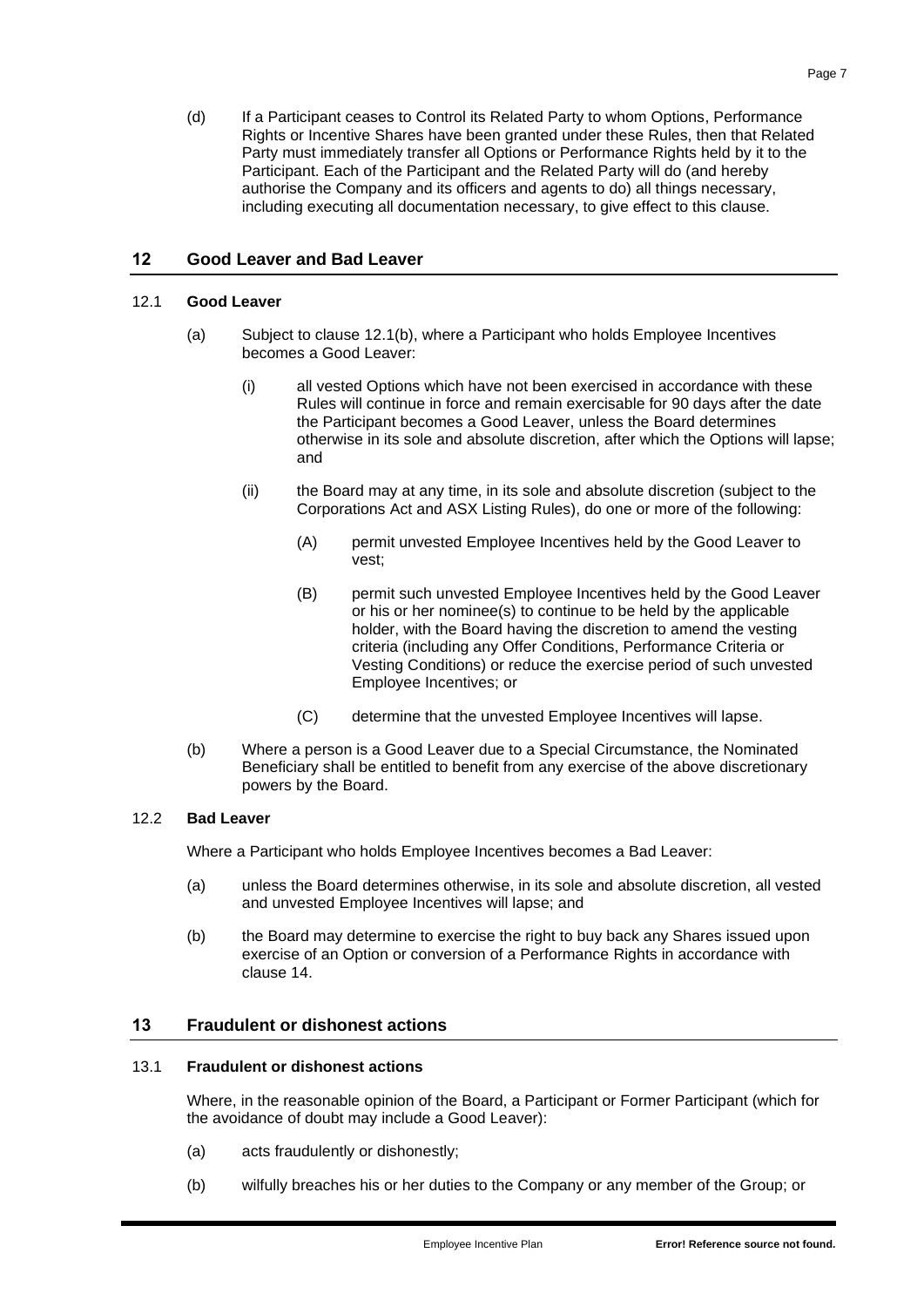- (c) has, by any act or omission, in the opinion of the Board (determined in its absolute discretion):
	- (i) brought the Company, the Group, its business or reputation into disrepute; or
	- (ii) is contrary to the interest of the Company or the Group.
- (d) commits any material breach of the provisions of any employment contract entered into by the Participant with any member of the Group;
- (e) commits any material breach of any of the policies of the Group or procedures or any laws, rules or regulations applicable to the Company or Group;
- (f) is subject to allegations, has been accused of, charged with or convicted of fraudulent or dishonest conduct in the performance of the Participant's (or Former Participant's) duties, which in the reasonable opinion of the relevant directors of the Group effects the Participant's suitability for employment with that member of the Group, or brings the Participant or the relevant member of the Group into disrepute or is contrary to the interests of the Company or the Group;
- (g) is subject to allegations, has been accused of, charged with or convicted of any criminal offence which involves fraud or dishonesty or any other criminal offence which Board determines (in its absolute discretion) is of a serious nature;
- (h) has committed any wrongful or negligent act or omission which has caused any member of the Group substantial liability;
- (i) has become disqualified from managing corporations in accordance with Part 2D.6 of the Corporations Act or has committed any act that, pursuant to the Corporations Act, may result in the Participant being banned from managing a corporation;
- (j) has committed serious or gross misconduct, wilful disobedience or any other conduct justifying termination of employment without notice.
- (k) has wilfully or negligently failed to perform their duties under any employment contract entered into by the Participant with any member of the Group;
- (l) has engaged in a transaction which involves a conflict of interest to their employment with the Company resulting in the Participant or Former Participant obtaining a personal benefit;
- (m) acting in such a manner that could reasonably be seen as being inconsistent with the culture and values of the Company or the Group; or
- (n) any other act that the Board determines in its absolute discretion to constitute fraudulent or dishonest by the Participant or Former Participant for the purposes of this clause [13,](#page-8-1)

then the Board may (in its absolute discretion) deem all Employee Incentives held by the Participant or Former Participant will automatically be forfeited.

#### 13.2 **When Forfeiture Occurs**

Where any Employee Incentives are subject to forfeiture pursuant to clause [13.1,](#page-8-3) the Company will:

- (a) notify the Participant or Former Participant that the relevant Employee Incentives held by them have been forfeited;
- (b) cancel any Employee Incentives, Buy Back any Employee Incentives pursuant to clause [14](#page-10-0) or arrange for the Participant's agent or attorney to sign any transfer documents required to transfer or rely on clauses [18.4\(a\)](#page-12-0) and [18.4\(b\)](#page-12-1) and otherwise deal with the relevant Employee Incentives as the Board determines in its absolute discretion; and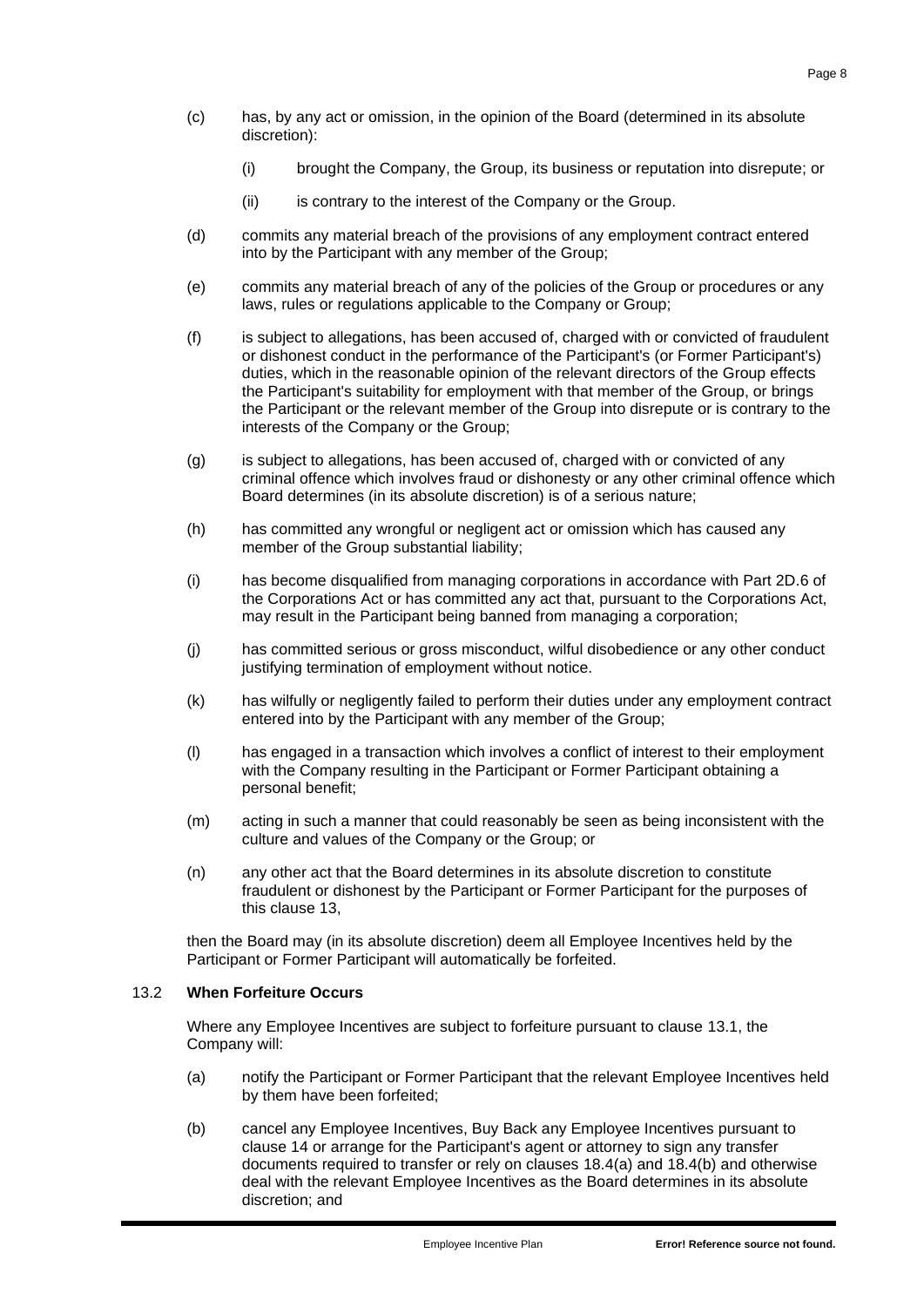(c) not be liable for any damages, compensation or other amounts to the Participant in respect of the relevant Employee Incentives that were subject to such forfeiture.

## <span id="page-10-0"></span>**14 Buy-Back**

#### <span id="page-10-2"></span><span id="page-10-1"></span>14.1 **Buy-Back**

- (a) Subject to any Applicable Laws, Employee Incentives issued pursuant to this Plan will be subject to the Company's right to Buy-Back and may at any time be immediately Bought-Back by the Company:
	- (i) if the Participant holding the Employee Incentives ceases employment or office where the Offer Conditions, Performance Criteria and/or Vesting Conditions attaching to the Employee Incentives have not been met by the time of cessation. The time of cessation of employment or office shall be the time as determined by the Board in its sole discretion;
	- (ii) where clause [12.2](#page-8-4) applies;
	- (iii) where clause [13](#page-8-1) applies;
	- (iv) where clause [8](#page-5-1) applies; or
	- (v) if the Board determines in its reasonable opinion that the applicable Performance Criteria and/or Vesting Conditions have not been met by the end of the Expiry Date.
- (b) The Buy-Back of Employee Incentives under clause [14.1\(a\)](#page-10-1) may occur in one or more tranches within such time, as determined by the Board in its sole and absolute discretion.

#### 14.2 **Buy-Back mechanism**

- (a) Each Participant is deemed to agree to sell his or her Employee Incentives that are subject to [14.1](#page-10-2) to the Company and will do all acts, matters and things at any time which are necessary or desirable in the sole opinion of the Board to give effect to any Buy-Back of such Employee Incentives, including but not limited to:
	- (i) authorising and appointing the company secretary holding office at the relevant time (or their delegate) as their agent or attorney to sell the Employee Incentives; or
	- (ii) where any Option, Performance Right or Share transferred or issued to the Participant or any Shares resulting from exercise of said Options, Performance Rights and/or Incentive Shares have been sold by the Participant, require the Participant to pay all or part of the proceeds received from the sale of any Employee Incentives to the Company.
- (b) If there are insufficient proceeds received by the Company from the sale of Employee Incentives, the Participant will owe a debt to the Company for the value of the Employee Incentives.

## 14.3 **Buy-Back Price**

Unless determined otherwise by the Board in its absolute discretion, the total price on which all Employee Incentives held by a Participant may be Bought-Back by the Company is an aggregate of \$1.00 for all the relevant Employee Incentives (**Buy-Back Price**).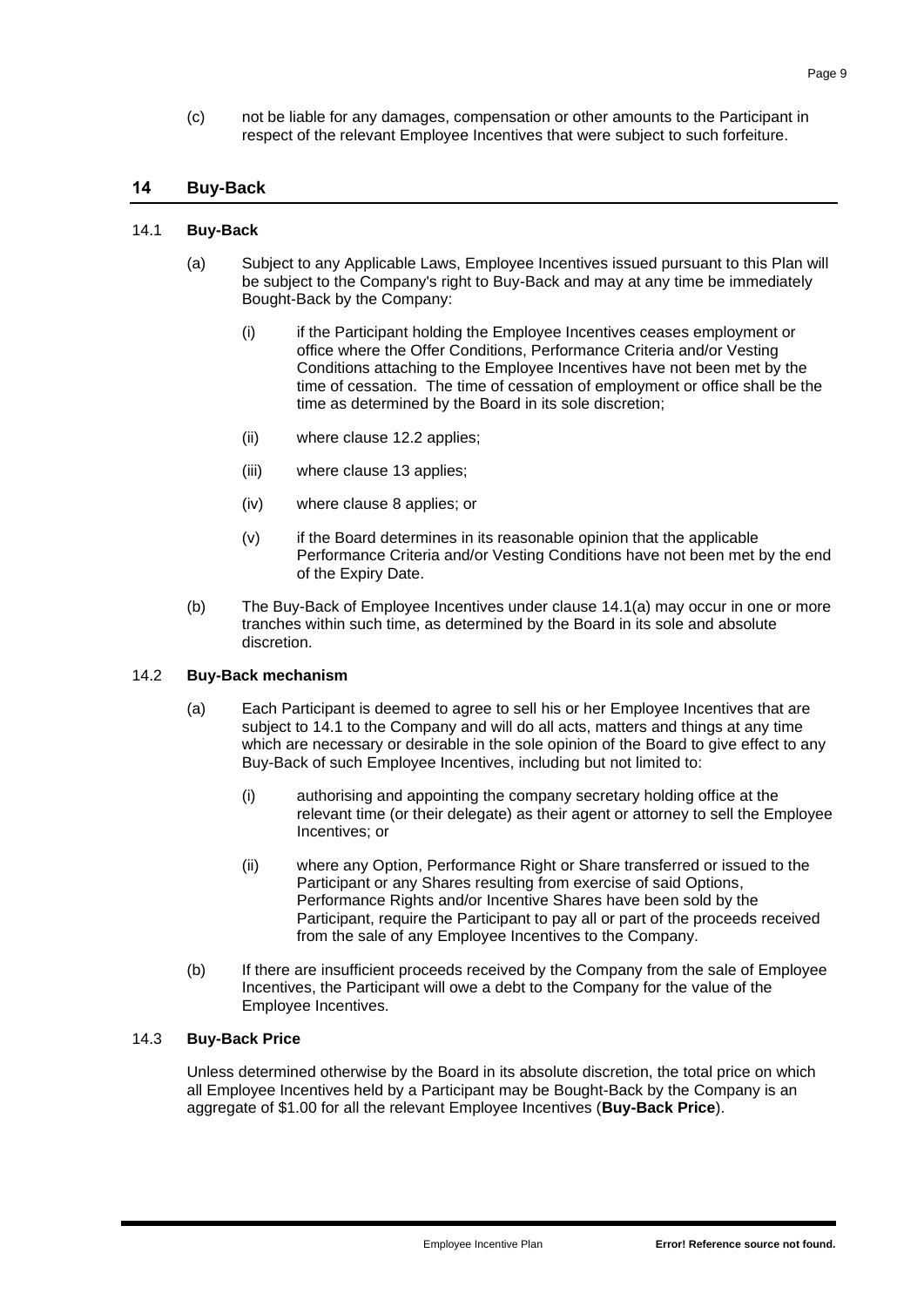## <span id="page-11-0"></span>**15 Holding lock**

The Board may at any time request that the Company's share registry to impose a holding lock on any Employee Incentives issued pursuant to this Plan where the Board determines or reasonably believes (in its absolute discretion) that a Participant (or a Former Participant while they were employed by the Company or a member of the Group) has or may breach these Rules.

## <span id="page-11-1"></span>**16 Tax liability and withholding**

- (a) The ultimate responsibility and liability for any and all taxes belongs to and shall remain with the Participant, and any tax consequences arising from the grant or exercise of any Employee Incentives, or from any other event or act relating to the Employee Incentives, or Shares issued upon exercise thereof, shall be borne solely by the Participant. The Company makes no representations or undertaking regarding the tax treatment of any grant, issuance or exercise of any Employee Incentives.
- (b) The Company may withhold any Employee Incentives to be issued to the Participant which may be required to be withheld by any Applicable Law or to satisfy the Participant's tax obligations referred to in clause [16\(a\).](#page-11-1)

## **17 Contravention of Applicable Laws or Rules**

#### 17.1 **Contravention of Applicable Laws**

No act will be done or determination made in accordance with these Rules where to do so would be a breach of any Applicable Laws, and where any such act is done or determination made it will be considered void and to the extent possible be unwound and of no effect in respect of Employee Incentives.

#### 17.2 **Contravention of Rules**

The Board may at any time, in its sole and absolute discretion, take any action it deems reasonably necessary in relation to any Employee Incentives if it determines or reasonably believes a Participant has breached these Rules or the terms of issue of any Employee Incentives, including but not limited to, signing transfer forms in relation to Employee Incentives, placing a holding lock on Employee Incentives pursuant to clause [15,](#page-11-0) signing any and all documents and doing all acts necessary to effect a Buy-Back, accounting for the proceeds of the sale of forfeited Employee Incentives, refusing to transfer any Employee Incentives and/or refusing to issue any Shares.

## **18 Administration of the Plan**

#### 18.1 **Regulations**

The Board may make such regulations for the operation of the Plan as it considers necessary, provided such regulations are consistent with these Rules.

## 18.2 **Delegation**

- (a) The Board may delegate any of its powers or discretions conferred on it by these Rules to a committee of the Board or to any one or more persons selected by it, including but not limited to the Company secretary.
- (b) Any delegation will be for such period and upon such terms and conditions as determined by the Board from time to time.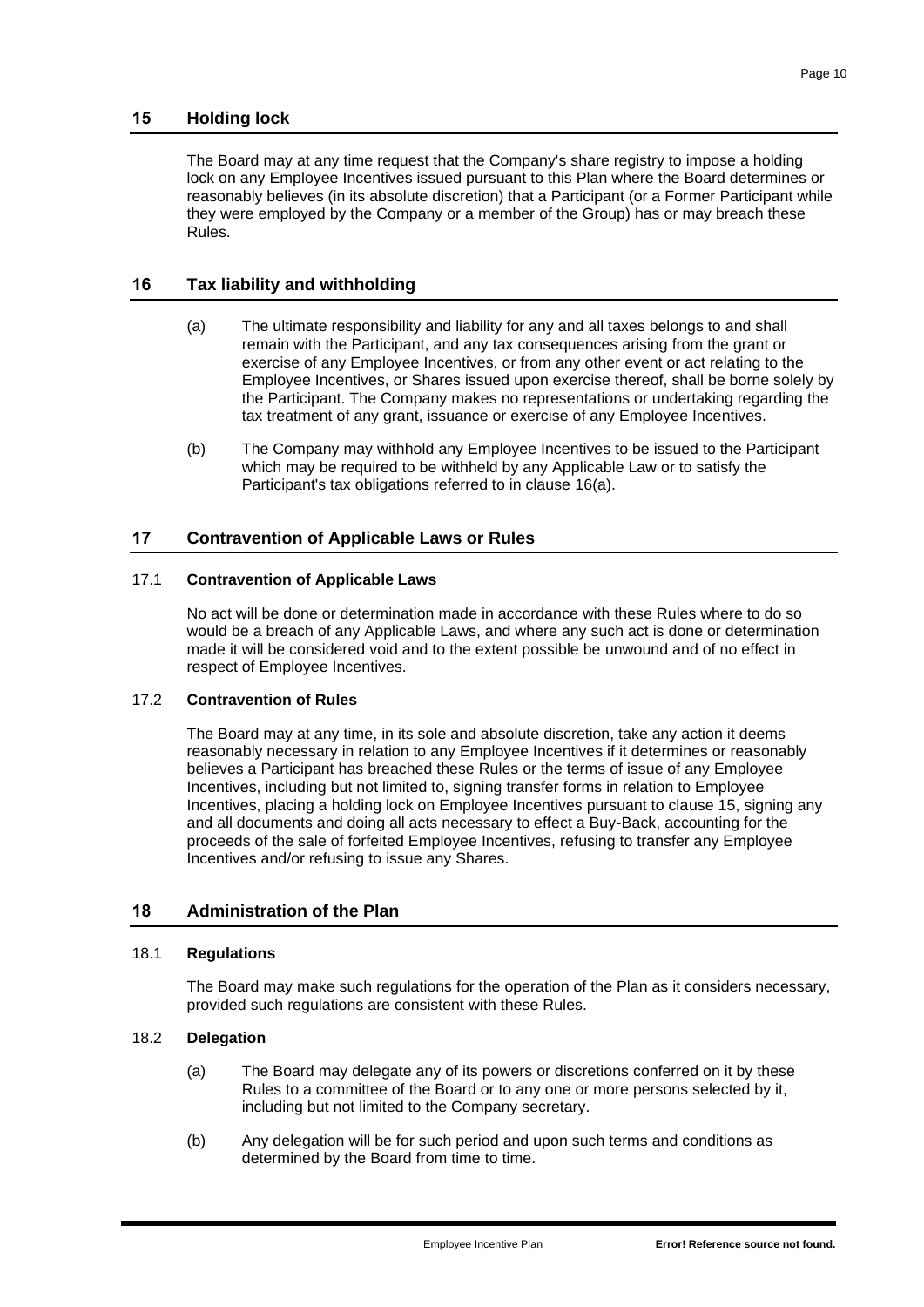#### 18.3 **Decisions final**

- (a) Subject to clause [18.3\(b\),](#page-12-2) every exercise of a discretion by the Board (or its delegates) and any decision by the Board (or its delegates) regarding the interpretation, effect or application of these Rules will be final, conclusive and binding and may not be subsequently reversed or changed by the Board (or its delegates) without the Participant's or Former Participant's consent.
- <span id="page-12-2"></span>(b) Unless the Board (or its delegates) has resolved to make an irrevocable exercise of their discretion or made an irrevocable determination, the exercise of any discretion or decision by the Board (or its delegates) under these Rules does not prevent the Board (or its delegates) from subsequently exercising its powers under clauses [13](#page-8-1) to [15](#page-11-0) (inclusive) if any of the circumstances described in clause [13](#page-8-1) is found to apply to a Participant or Former Participant, including, but not limited to, if the Board (or its delegates) has previously determined that a Participant was a Good Leaver under these Rules.

## <span id="page-12-0"></span>18.4 **Attorney and agent**

- (a) Each Participant hereby authorises and appoints the company secretary holding office at the relevant time (or their delegate) as their agent or attorney with power to do all things necessary in the name of and on behalf of the Participant to give effect to these Rules, including and without limitation, signing Option or Share transfer forms, requesting the Company's share registry to place a holding lock on any Employee Incentives, signing all documents and doing all acts necessary to effect a Buy-Back, and accounting for the proceeds of the sale of forfeited Employee Incentives, but expressly excluding the power to exercise Options granted to the Participant under the Plan.
- <span id="page-12-1"></span>(b) Each Participant agrees to indemnify and hold harmless any person acting as their agent or attorney in accordance with these Rules in respect of all costs, damages, or losses of whatever nature arising from so acting, other than costs, damages, or losses arising from the agent's or the attorney's dishonesty, fraud, or wilful breach of their duties.

#### 18.5 **Notice**

Delivery of notices:

- (a) Any notice to be given to a Participant may be delivered to the Participant by hand, by prepaid post or email to the last address notified by the Participant to the Company or held on the Company's records.
- (b) Any notice to be given to the Company may be delivered by hand, prepaid post, or by email to the address notified by the Company to the Participant.
- (c) Notices delivered to Participants in accordance with the Constitution will be taken to be delivered in accordance with the Constitution. Notices delivered to the Company by pre-paid post will be taken to be delivered if properly addressed and stamped, forty-eight (48) hours after mailing in Australia and seven days after mailing outside Australia. Notices delivered by facsimile, email or other mode of electronic delivery will be taken to be delivered on receipt of a successful transmission notice, return receipt or such other confirmation by which the sender can reasonably verify delivery.

#### **19 Plan amendment**

#### 19.1 **Amendment of Plan**

(a) Subject to clause [19.1\(b\)](#page-13-0) and the Constitution, the Board may at any time amend these Rules or the terms and conditions upon which any Employee Incentives have been issued under the Plan.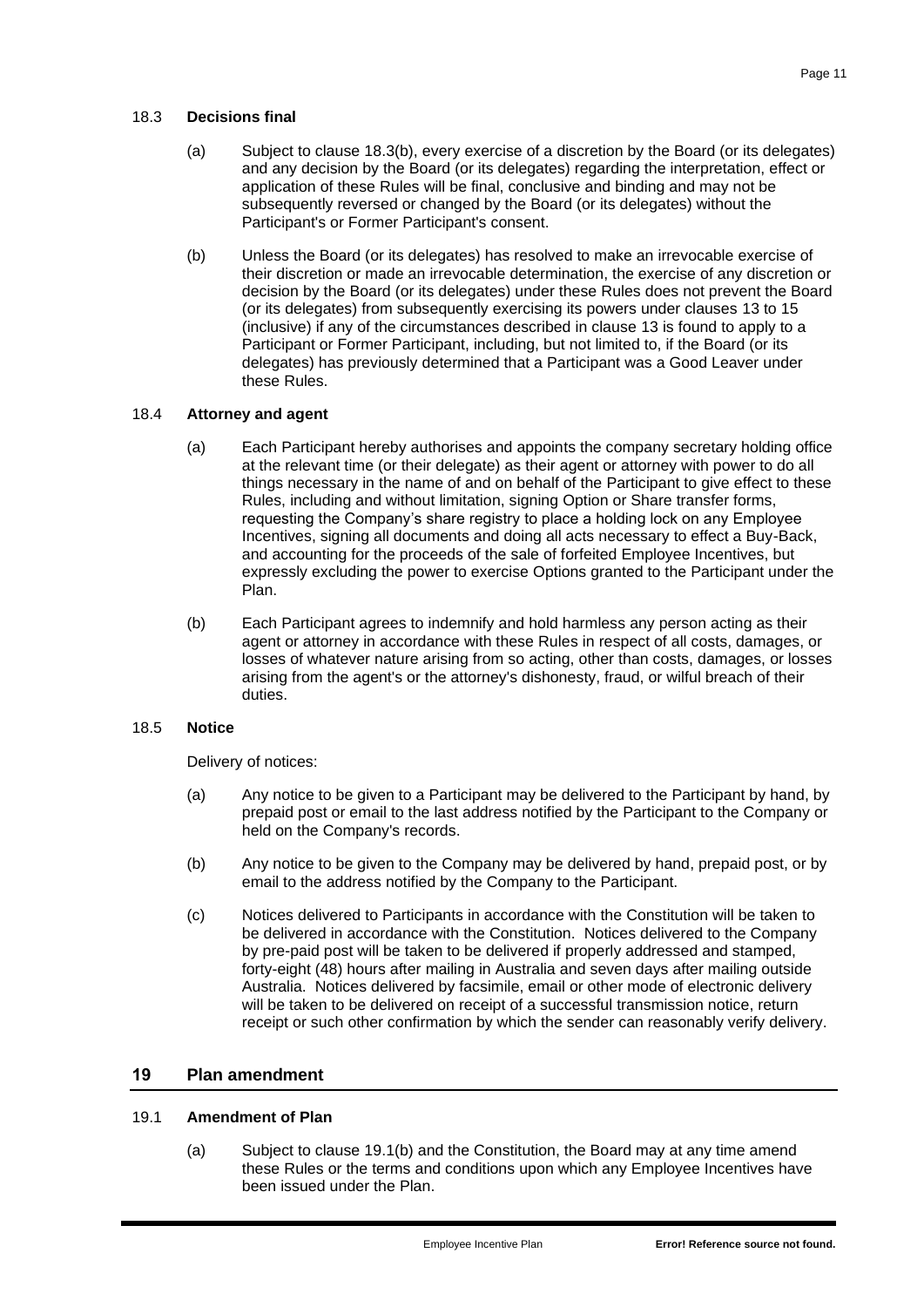- <span id="page-13-0"></span>(b) No amendment to these Rules or to Employee Incentives granted under the Plan may be made if the amendment, in the opinion of the Board, materially reduces the rights of any Participant in respect of Employee Incentives granted to them prior to the date of the amendment, other than:
	- (i) an amendment introduced primarily:
		- (A) for the purposes of complying with or conforming to present or future legislation governing or regulating the Plan or like plans;
		- (B) to correct any manifest error or mistake;
		- (C) to allow the implementation of a trust arrangement in relation to the holding of Shares granted under the Plan;
		- (D) for the purpose of complying with the Applicable Laws; and/or
		- (E) to take into consideration possible adverse taxation implications in respect of the Plan including changes to applicable taxation legislation or the interpretation of that legislation by a court of competent jurisdiction or any rulings from taxation authorities administering such legislation; or
	- (ii) an amendment agreed to in writing by the Participant(s).
- (c) The Board may determine that any amendment to these Rules or the terms of Employee Incentives granted under the Plan be given retrospective effect.
- (d) Amendment of these Rules or the terms and conditions upon which Employee Incentives are granted under the Plan by the Board will be of immediate effect unless otherwise determined by the Board.
- (e) As soon as reasonably practicable after making any amendment to these Rules or the terms and conditions of Employee Incentives granted under the Plan, the Board will give notice of the amendment to any Participant affected by the amendment. Failure by the Board to notify a Participant of any amendment will not invalidate the amendment as it applies to that Participant.

#### 19.2 **Amendment by addendum**

Subject to any other provision of these Rules, the Board may from time to time amend the terms of this Plan as they will apply in particular jurisdictions or circumstances by means of an addendum to these Rules.

## **20 Termination or suspension**

#### 20.1 **Termination or suspension**

Subject to clause [20.2,](#page-13-1) the Board may at any time terminate or amend the Plan or suspend the operation of the Plan for such period or periods as it thinks fit.

## <span id="page-13-1"></span>20.2 **Resolution to terminate, suspend, supplement or amend**

In passing a resolution to terminate, amend or suspend the operation of the Plan, the Board must consider and endeavour to ensure that there is fair and equitable treatment of all Participants.

## **21 No employment contract**

Nothing in these Rules or the terms of any Employee Incentives: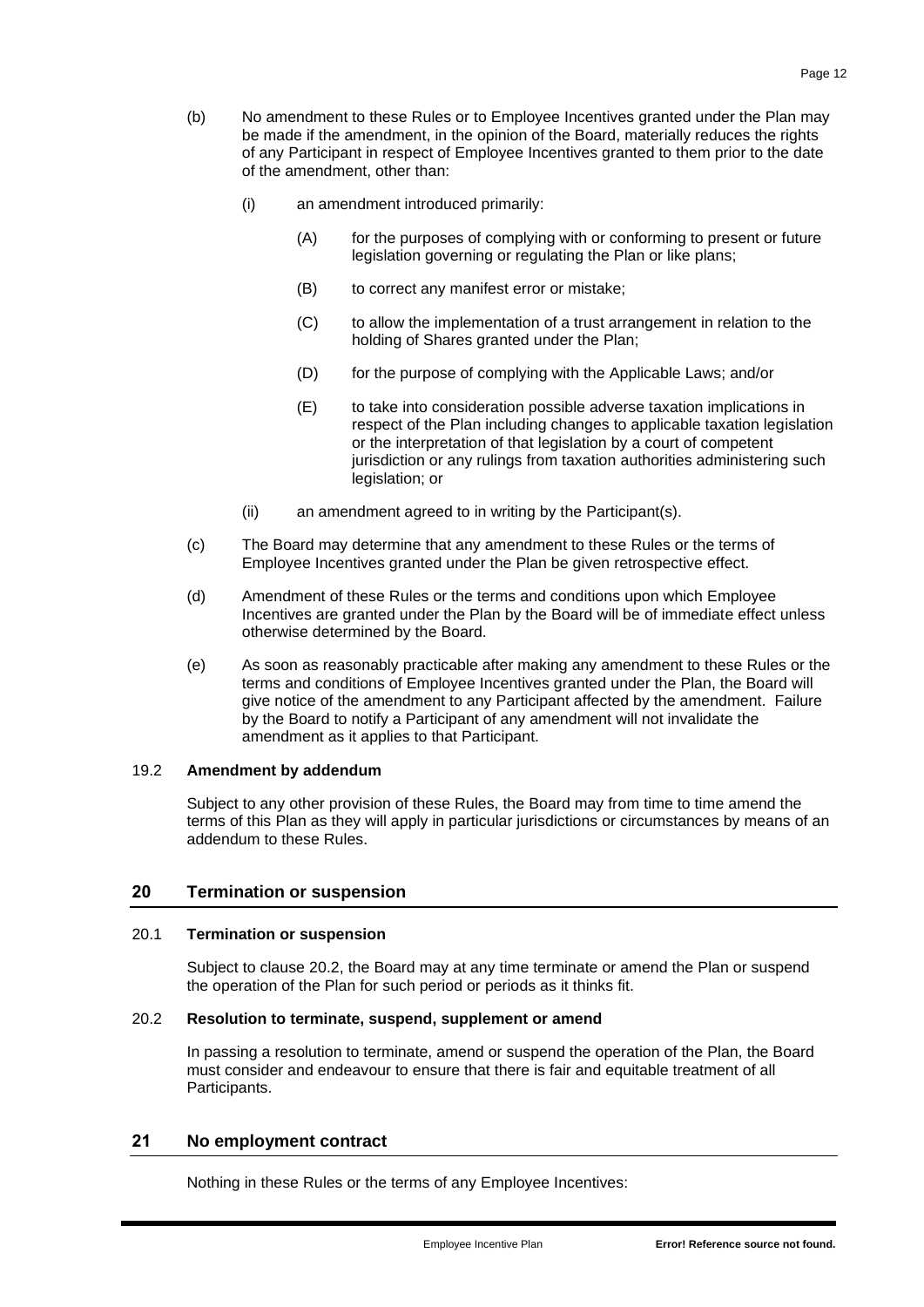- (a) confers upon an Eligible Employee a right to a grant or offer of a grant of Employee Incentives;
- (b) confers on an Eligible Employee or a Participant the right to continue as an employee or officer of the Company, or any member of the Group (as the case may be);
- (c) affects the rights of the Company, or any member of the Group, to terminate the employment, contractual engagement or office of an Eligible Employee or a Participant (as the case may be);
- (d) affects the rights and obligations of any Eligible Employee or Participant under the terms of their office, employment or contractual engagement with the Company, or any member of the Group;
- (e) confers any legal or equitable right on an Eligible Employee or a Participant whatsoever to take action against the Company, or any member of the Group, in respect of their office or employment; or
- (f) confers on an Eligible Employee or a Participant any rights to compensation or damages in consequence of the termination of their employment, contractual engagement or office by the Company, or any member of the Group, for any reason whatsoever including ceasing to have rights under the Plan as a result of such termination.

# <span id="page-14-0"></span>**22 ASIC Relief**

Notwithstanding any other provisions of the Plan, every covenant or other provisions set out in an exemption or modification granted from time to time by ASIC in respect of the Plan or which applies to the Plan pursuant to its power to exempt and modify the Corporations Act and required to be included in the Plan in order for that exemption or modification to have full effect, is deemed to be contained in the Plan. To the extent that any covenant or other provision deemed by this clause [22](#page-14-0) to be contained in the Plan is inconsistent with any other provision in the Plan, the deemed covenant or other provision will prevail.

## **23 Non-exclusivity**

## 23.1 **Non-exclusivity**

This Plan will not be deemed to be the exclusive method of providing incentive compensation to Eligible Employees, nor will it preclude the Company, or any member of the Group, from authorising or approving other forms of incentive compensation for employees of the Company, or any member of the Group.

## 23.2 **Relationship to other equity plans**

Participation in this Plan will not affect or be affected by any participation in any other employee equity plan operated by the Company, except as specifically provided in the terms of that other plan.

## **24 General**

## 24.1 **No fiduciary capacity**

The Board may exercise any power or discretion conferred on it by these Rules in the interest or for the benefit of the Company, and in so doing the Board is not required to act in the interests of another person or as requested by another person and will not be under any fiduciary obligation to another person.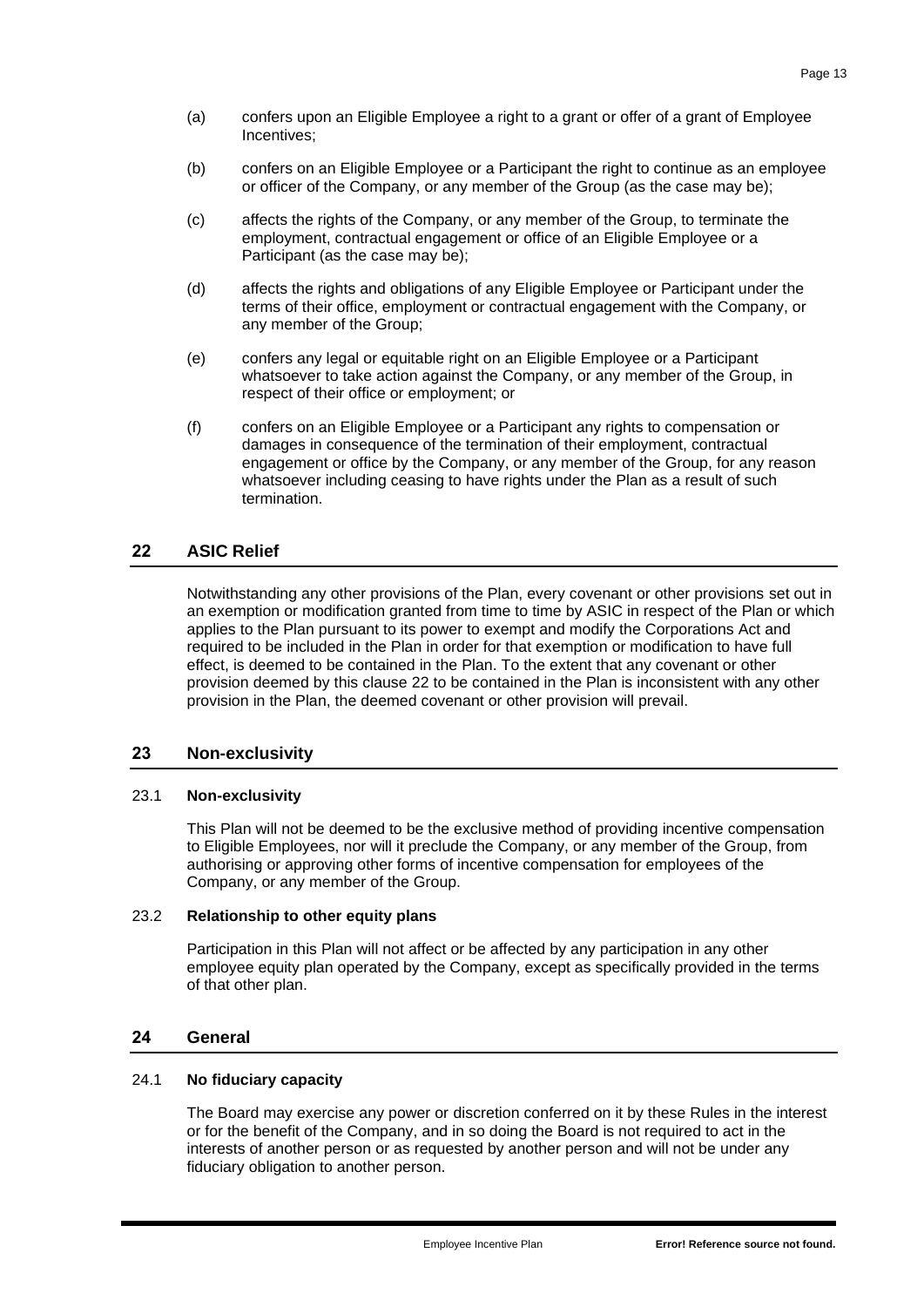#### 24.2 **Listing Rules**

Where the Company is admitted to the list of companies quoted on a recognised stock exchange, the provisions of the Listing Rules will apply to the Plan, and to the extent that the Plan and the Listing Rules are inconsistent, the provisions of the Listing Rules apply.

## 24.3 **Enforcement**

These Rules, any determination of the Board made pursuant to the Rules, and the terms of any Employee Incentives granted under the Plan, will be deemed to form a contract between the Company and the Participant.

#### 24.4 **Governing law**

This Plan and any Employee Incentives granted under it will be governed by, and must be construed according to, the laws of the Victoria and the Commonwealth of Australia.

## **25 Definitions and Interpretation**

## 25.1 **Definitions**

In these Rules, unless the context otherwise requires, the following terms and expressions will have the following meanings:

**Applicable Law** means any one or more or all, as the context requires of:

- (a) the Corporations Act;
- (b) the Listing Rules (as applicable);
- (c) the Constitution;
- (d) the *Income Tax Assessment Act 1936* (Cth) and the *Income Tax Assessment Act*  1997 (Cth), each as amended from time to time;
- (e) any practice note, policy statement, regulatory guide, class order, declaration, guideline, policy, procedure, ruling, judicial interpretation or other guidance note made to clarify, expand or amend any of the requirements referred to in paragraphs (a), (b), and (d) above; and
- (f) any other legal requirement that applies to the Plan.

**Application** means an application by an Eligible Employee to participate in the Plan made in response to an Offer in the form as determined by the Board.

**ASIC** means the Australian Securities and Investments Commission.

**ASX** means ASX Limited (ABN 98 008 624 691) or, the context permits, the Australian Securities Exchange operated by ASX Limited.

**Bad Leaver** means, unless otherwise determined by the Board in its sole and absolute discretion, a Participant who ceases employment or office with the Company or a Group Member, including (but not limited to) for any of the circumstances described in clause [13.](#page-8-1)

**Board** means the board of directors of the Company, a committee appointed by the board of directors of the Company as constituted from time to time, or any person who is provided with delegated authority by the board from time to time.

**Buy-Back** means the buy-back by the Company of Employee Incentives, pursuant to clause [14,](#page-10-0) and Bought Back has a similar meaning.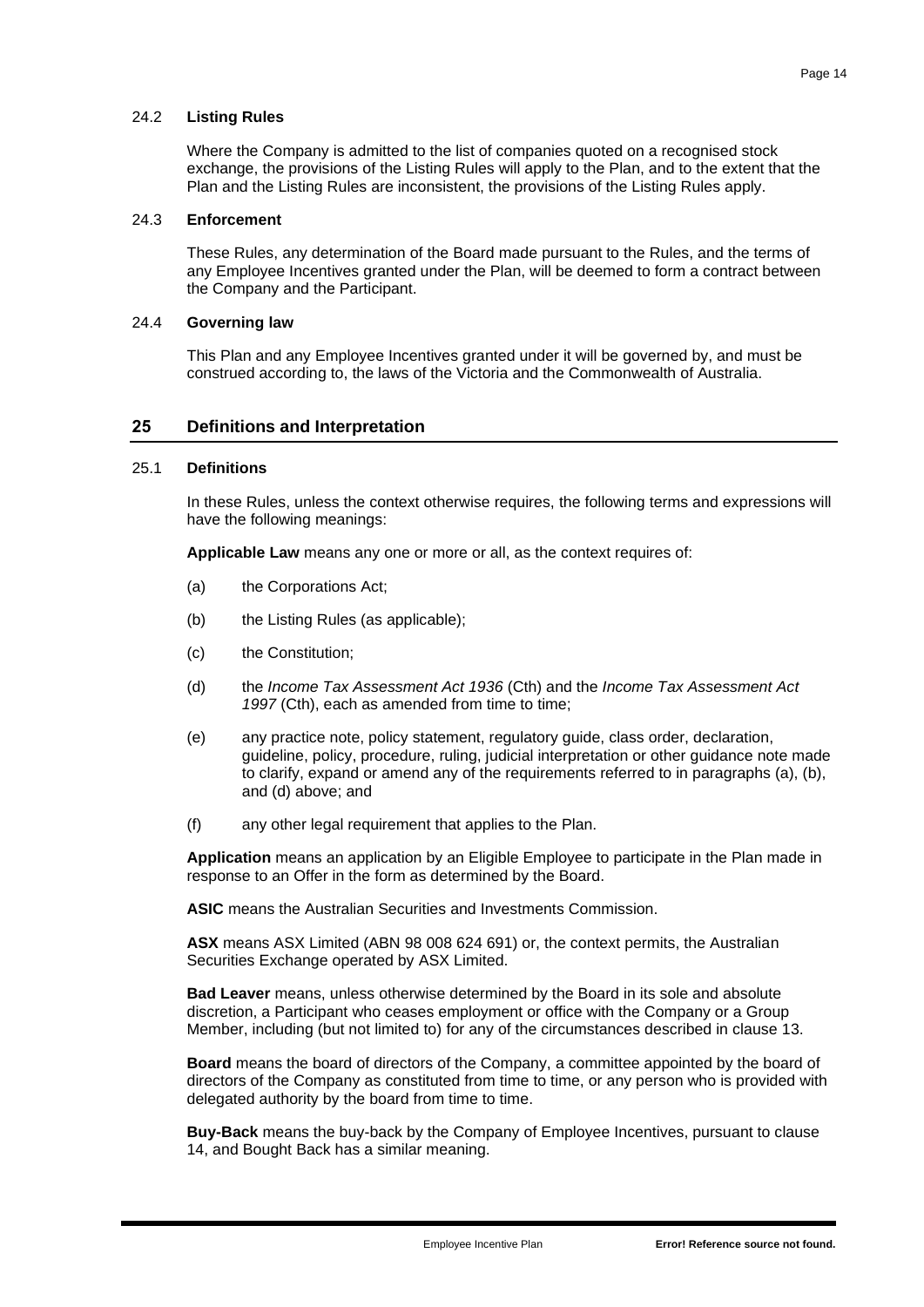**Buy-Back Period** means, with respect to any Employee Incentive and any Participant, the period of 90 days from the date that the right to Buy-Back arises under clause [14.1\(a\)](#page-10-1) of the Plan.

**Class Order** means either ASIC CO 14/1000 (listed bodies) or ASIC CO 14/1001 (unlisted bodies).

**Company** means Biome Australia Limited (ACN 627 364 014).

**Control** has the meaning given in Section 50AA of the Corporations Act and Controlled has a corresponding meaning.

**Constitution** means the constitution of the Company, as amended from time to time.

**Corporations Act** means the *Corporations Act 2001* (Cth), as amended from time to time.

**Director** means a director of the Company, or any member of the Group.

**Eligible Employee** means:

- (a) Directors and Employees who are declared by the Board in its sole and absolute discretion to be eligible to receive grants of Employee Incentives under the Plan; or
- (b) any other person who is declared by the Board in its sole and absolute discretion to be eligible to receive grants of Employee Incentives,

under the Plan.

**Employee** means an employee, consultant or contractor of the Company, or any other member of the Group.

**Employee Incentive** means any:

- (a) Option or Performance Right granted;
- (b) Share(s) issued pursuant to the exercise of an Option or conversion of a Performance Rights; or
- (c) Incentive Shares issued,

under this Plan.

**Exercise Period** means the period up to the Expiry Date during which a vested Option may be exercised, and as determined by the Board.

**Exercise Price** means the exercise price payable (if any) by a Participant to acquire a Share upon the exercise of an Option as specified by the Board in the Offer in its sole and absolute discretion.

**Expiry Date** means the date determined by the Board and as specified in the Offer with respect to those Options or Performance Rights, after which those Options or Performance Rights lapse and, in the case of Options, may no longer be exercised.

**Fee** means any fee payable by a Participant on the grant of Employee Incentives, and as determined by the Board in its sole and absolute discretion.

**Former Participant** means a Participant who ceases to be an Employee.

**Good Leaver** means a Participant who ceases employment or office with the Company or a Group Member and is determined by the Board to be a Good Leaver.

**Grant Date** means the date on which Employee Incentives are granted to a Participant following the acceptance of an Application.

**Group** or **Group Company** means the Company and its Related Bodies Corporate.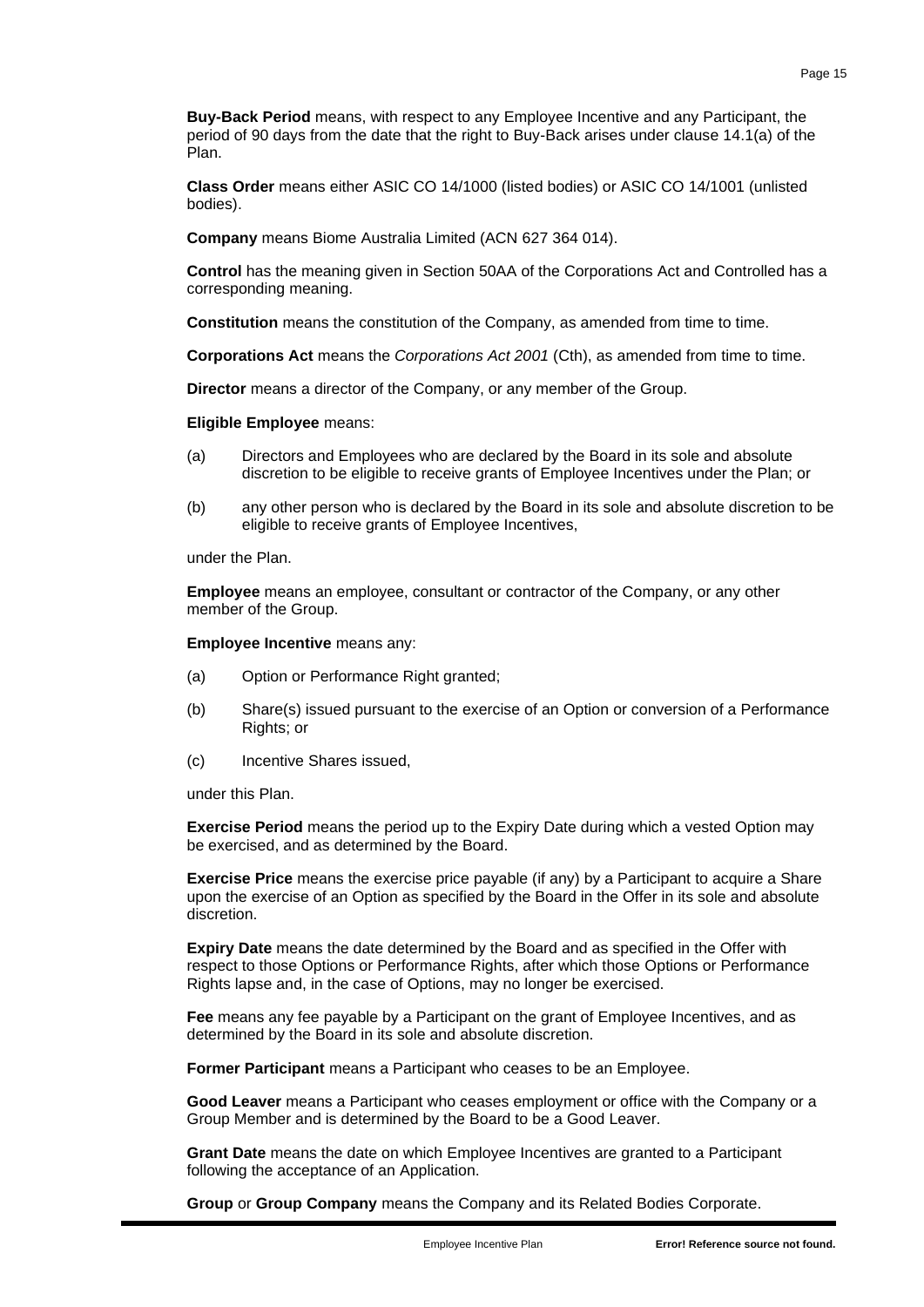**Incentive Shares** means any Shares issued as a result of an offer being accepted by a Participant for Incentive Shares.

**Liquidity Event** means:

- (a) a sale of all of the ordinary shares in the Company; or
- (b) a sale of all or substantially all of the assets of the Company.

**Listing Rules** means the listing rules, market rules or operating rules of a financial market in respect of which the Company's shares are quoted or are the subject of an application for quotation, including but not limited to, the official listing rules of the ASX (as relevant).

#### **Nominated Beneficiary** means:

- (a) if a Participant has included a nominated beneficiary in their Offer Letter, the person nominated by the Participant in their Offer Letter; or
- (b) if a Participant has not included a nominated beneficiary in their Offer Letter, then the Participant's beneficiary, personal representative or successor in title.

**Notice of Exercise** means a notice of exercise of Options in the form determined by the Board from time to time.

**Offer** means an offer to an Eligible Employee to apply for the grant of Employee Incentives under the Plan, in each case substantially in the form set out in [Schedule 3,](#page-30-0) [Schedule 4](#page-36-0) or [Schedule 5](#page-41-0) (as applicable).

**Offer Conditions** has the meaning given to that term in clause [4.3\(b\)\(ii\).](#page-3-1)

**Offer Letter** means a letter containing an Offer to an Eligible Employee that sets out the terms and conditions of the Offer, substantially in the form set out in [Schedule 3,](#page-30-0) [Schedule 4](#page-36-0) or [Schedule 5](#page-41-0) (as applicable).

**Option** means an option granted under this Plan to subscribe for, acquire and/or be allocated (as determined by the Board in its sole and absolute discretion) one Share subject to the Rules and the terms and conditions in [Schedule 1.](#page-20-0)

**Participant** means an Eligible Employee who has been offered Employee Incentives and who has returned a corresponding Application to the Company that has been accepted by the Company pursuant to these Rules, or, as applicable, that Eligible Employee's Related Party nominated in accordance with clause [11.](#page-7-1)

**Performance Criteria** means any performance requirements (as specified in the Offer Letter and determined by the Board in its sole and absolute discretion) which must be met prior to the vesting of an Employee Incentive.

**Performance Period** means the period in which the Performance Criteria must be satisfied in respect of an Employee Incentive.

**Performance Right** means a right granted under this Plan to be issued one Share subject to the Rules and the terms and conditions in [Schedule 2.](#page-26-0)

**Plan** means the employee incentive plan as administered in accordance with these Rules.

**Plan Administrator** means a person or entity appointed to administer the Plan.

**Related Body Corporate** has the meaning given in section 9 of the Corporations Act.

**Related Party** in relation to an Eligible Employee means:

- (a) a trustee of a trust, in respect of which the Eligible Employee is the trustee or the Eligible Employee Controls a body corporate which is the trustee; or
- (b) a body corporate Controlled by such Eligible Employee; or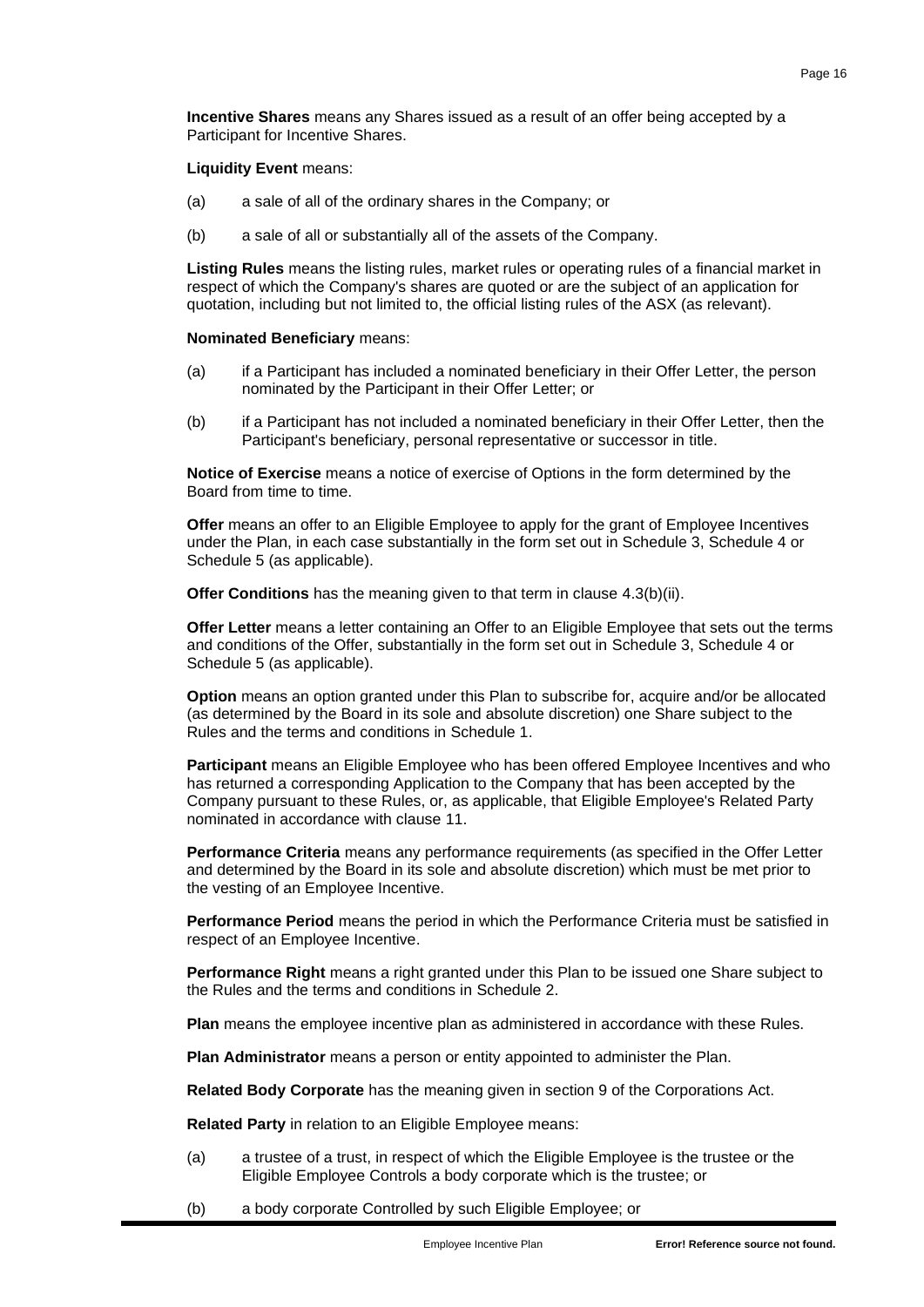(c) any other person deemed a related party by the Board.

**Relevant Interest** has the meaning given to that term under section 9 of the Corporations Act.

**Rules** means these rules in respect of the operation of the Plan, as amended from time to time.

**Security Interest** means a mortgage, charge, pledge, lien, encumbrance or other third party interest of any nature.

**Share** means a fully paid ordinary share in the capital of the Company, including:

- (a) Incentive Shares;
- (b) those issued pursuant to:
	- (i) the exercise of an Option; or
	- (ii) the conversion of a Performance Right.

**Share Trading Policy** means any Company share trading policy as amended from time to time.

**Shareholder** means any holder of a Share.

**Special Circumstances** means any of the following:

- (a) the death of the Participant; or
- (b) the total and permanent disablement of the Participant such that the Participant is unlikely ever to engage in any occupation for which the Participant is reasonably qualified by education, training or experience.

**Takeover Bid** has the meaning given to that term under section 9 of the Corporations Act.

**Term** means the period commencing on the Grant Date and ending on the Expiry Date (inclusive).

**Vesting Conditions** means any time-based requirement or condition (as specified in the Offer and determined by the Board in its sole and absolute discretion) which must be met prior to Employee Incentives (as applicable) vesting in a Participant.

**Vesting Notification** means a notice to a Participant informing the Participant that the Participant's Employee Incentives have vested and are exercisable (if applicable).

#### 25.2 **Interpretation**

- (a) In these Rules, unless otherwise stated or the contrary intention appears:
	- (i) the singular includes the plural and vice versa;
	- (ii) a gender includes all genders;
	- (iii) a reference to any legislation includes any modification or replacement of it and all regulations and statutory instruments issued under it and a reference to any provision of any legislation includes any modification or substitution of it;
	- (iv) a reference to these Rules means these Rules as amended from time to time and includes all recitals, annexures, addendums and schedules to these Rules;
	- (v) a reference to a person includes a reference to the person's executors, administrators and successors or a body corporate including any person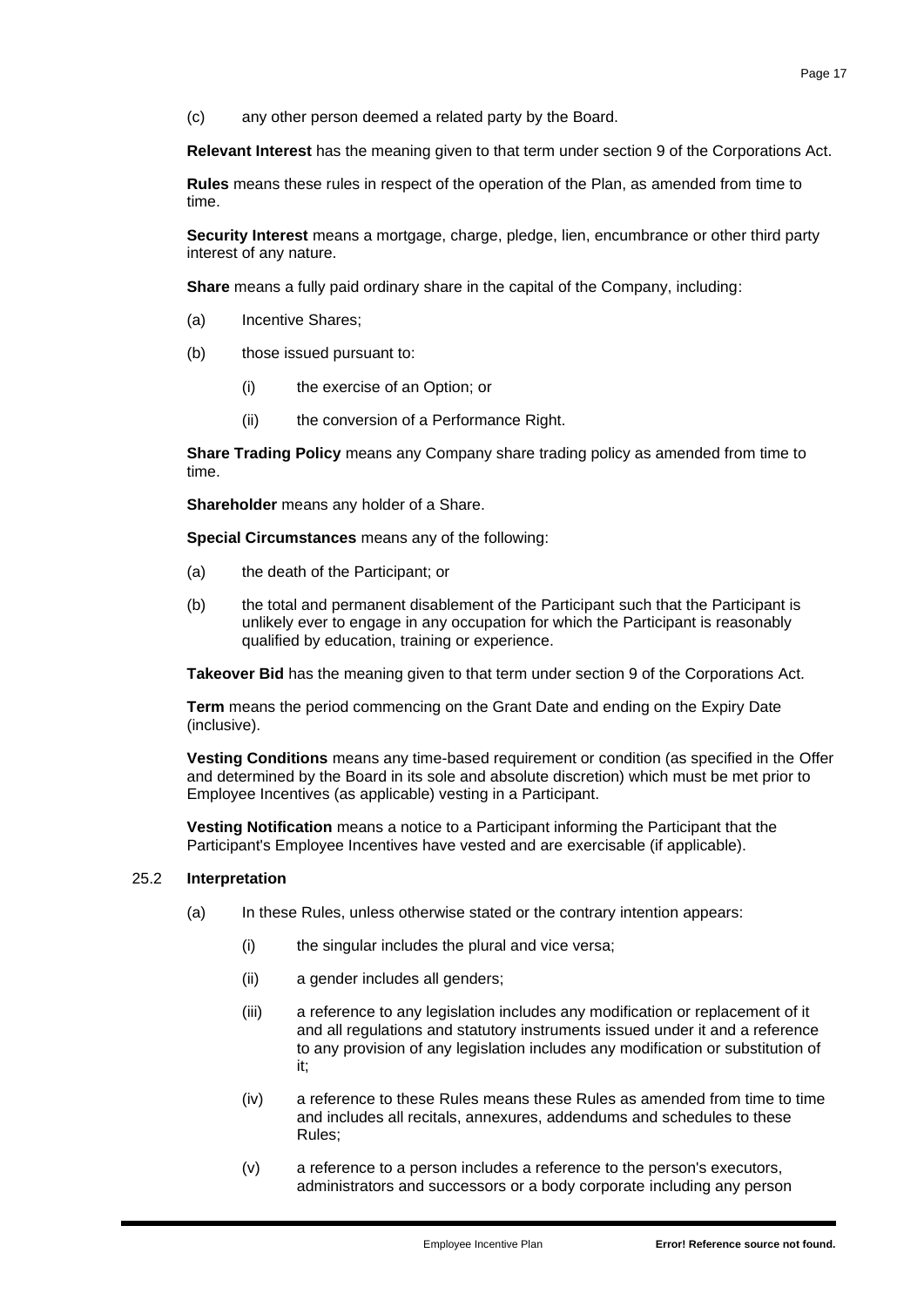taking by way of novation and, in the case of a trustee, includes any substituted or additional trustee; and

- (vi) any reference to include means to include without limitation.
- (b) In the event of any inconsistency between the terms of an Offer, Options, Performance Rights or the Rules, the terms of the relevant Employee Incentive will be interpreted in the following priority:
	- (i) the terms of the Offer;
	- (ii) the terms of the Options in [Schedule 1](#page-20-0) or the terms of the Performance Rights in [Schedule 2](#page-26-0) (as applicable); and
	- (iii) the Rules.

## 25.3 **Applicable Laws**

These Rules, the offering and granting of any Employee Incentives, the rights attaching to or interests in the Employee Incentives and the issuing and/or transferring of any Shares issued on exercise of any Options or conversion of any Performance Rights will at all times be subject to all Applicable Laws.

## 25.4 **Share Trading Policy**

A Participant must comply with any Share Trading Policy at all times.

## 25.5 **Rounding**

Where any calculation or adjustment to be made pursuant to these Rules produces a fraction of a cent or a fraction of an Option or a Share, the fraction will be eliminated by rounding to the nearest whole number.

#### 25.6 **Headings**

Headings are inserted in these Rules for convenience only and do not affect the interpretation of these Rules.

#### 25.7 **Constitution**

- (a) The entitlements of Eligible Employees and Participants under these Rules are subject to the Constitution.
- (b) In the event of any inconsistency between these Rules and either of the Constitution, the terms of the Constitution will prevail to the extent of that inconsistency.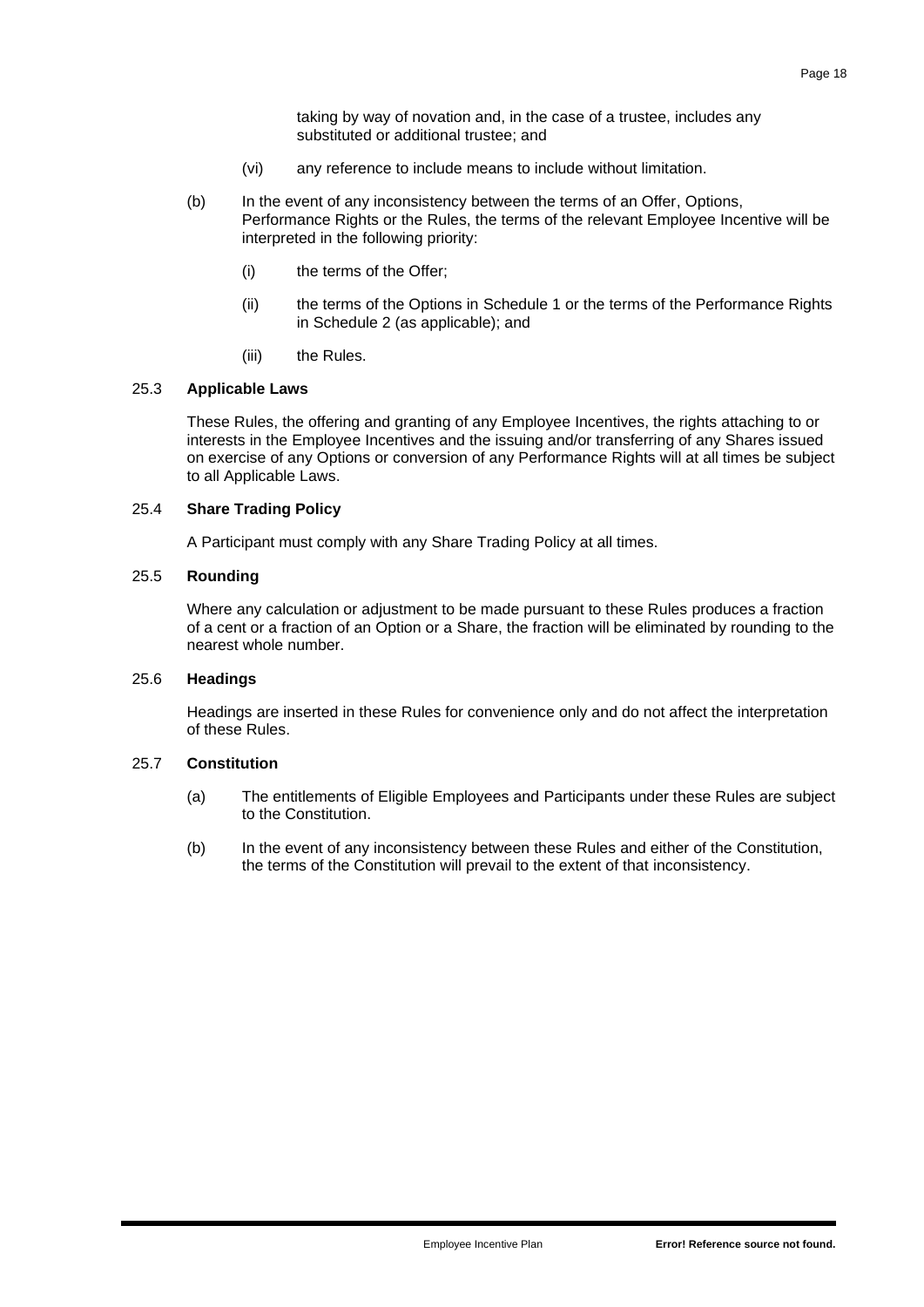# **Schedule 1**

# **Terms and Conditions of Options**

## <span id="page-20-0"></span>**1 Offer of Options - Entitlement**

Subject to the Board determining otherwise prior to an Offer, each vested Option entitles the Participant holding the Option to subscribe for, or to be transferred, one Share on payment of the Exercise Price (if any).

## **2 Exercise Period**

- (a) The Exercise Period and Expiry Date for Options will be as determined by the Board in its sole and absolute discretion.
- (b) If the Participant is prohibited from exercising vested Options under Applicable Law on or in the ten (10) business days before the Expiry Date, the Expiry Date for the Options is automatically extended to the date that is five (5) business days after the Participant is no longer prohibited under Applicable Law from exercising the Option.

## **3 Conditions for Vesting and Exercise**

- (a) The Board will determine prior to an Offer being made and specify in the Offer any Performance Criteria and/or Vesting Conditions attaching to the Options.
- (b) Options will only vest and be exercisable if the applicable Performance Criteria and/or Vesting Conditions (if any) have been satisfied, waived by the Board, or are deemed to have been satisfied under the Rules.
- (c) In the event of a Liquidity Event, the Board in its absolute discretion may waive any vesting or exercise criteria in respect of some or all Options held by a Participant.

## <span id="page-20-2"></span>**4 Method of Exercise**

Following the issuing of a Vesting Notification to the Participant, the Option is exercisable by the Participant within the Exercise Period specified by the Board in the Offer, subject to the Participant delivering to the registered office of the Company or such other address as determined by the Board of:

- (a) a signed Notice of Exercise; and
- (b) subject to the cashless exercise option, a cheque or cash or such other form of payment determined by the Board in its sole and absolute discretion as satisfactory for the amount of the Exercise Price (if any).

# <span id="page-20-3"></span>**5 No issue unless cleared funds**

Where a cheque is presented as payment of the Exercise Price on the exercise of Options, the Company will not, unless otherwise determined by the Board, allot and issue or transfer Shares until after any cheque delivered in payment of the Exercise Price has been cleared by the banking system.

## **6 Cashless exercise of Options**

- (a) Subject to clause [6\(b\),](#page-20-1) a Participant may elect to pay the Exercise Price for each Option by setting off the total Exercise Price against the number of Shares which they are entitled to receive upon exercise (**Cashless Exercise Facility**). By using the Cashless Exercise Facility, the holder will receive Shares to the value of the surplus after the Exercise Price has been set off.
- <span id="page-20-1"></span>(b) If the Participant elects to use the Cashless Exercise Facility, the Participant will only be issued a number of Shares (rounded down to the nearest whole number) equal in value to the difference between the total Exercise Price otherwise payable for the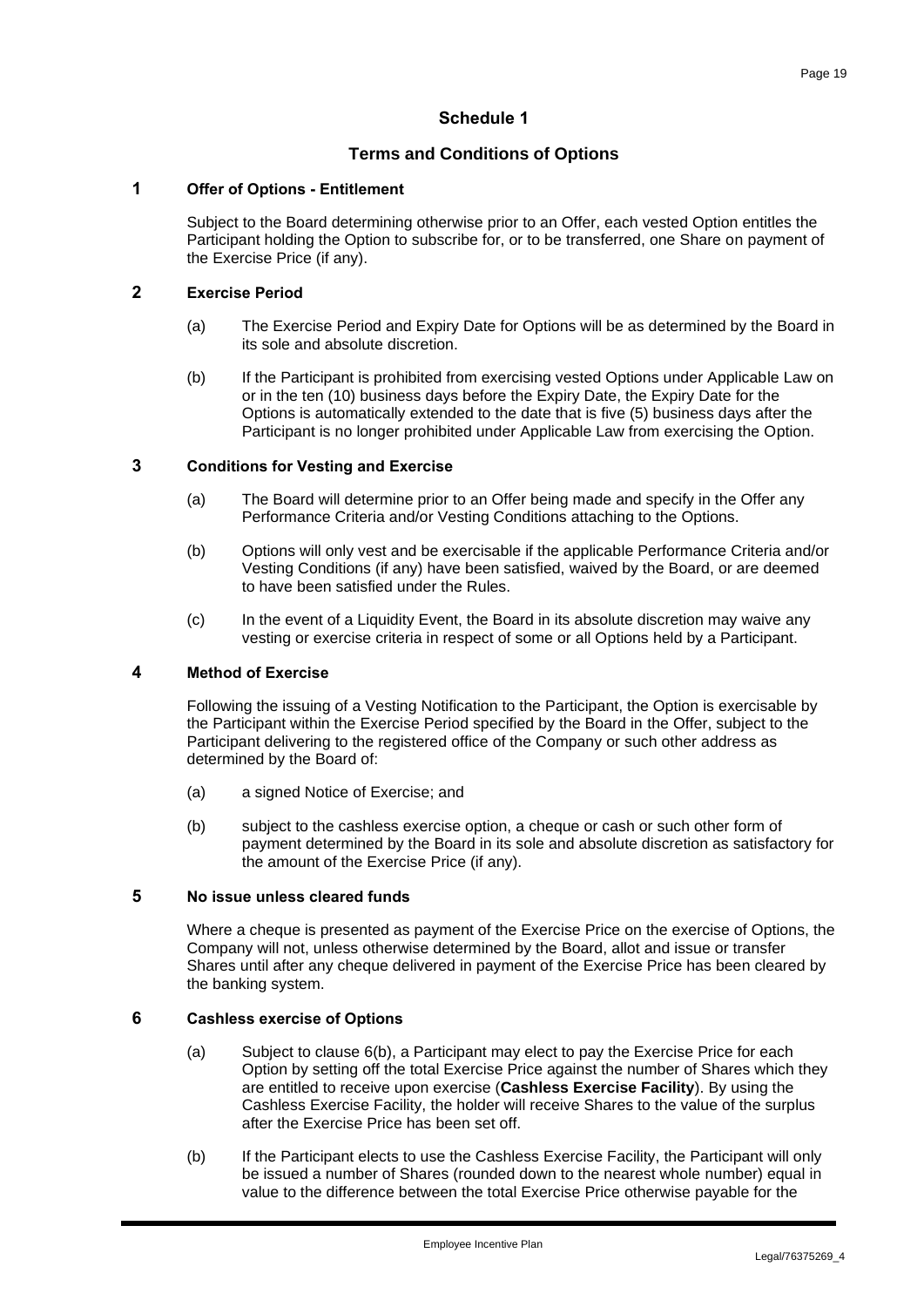Options on the Options being exercised and the then market value of the Shares at the time of exercise calculated in accordance with the following formula:

$$
S = \frac{O \times (MSP - EP)}{MSP}
$$

Where:

S = Number of Shares to be issued on exercise of the Options

O = Number of Options being exercised

MSP = Market value of the Shares calculated using the volume weighted average of the Shares on ASX for the 5 trading days immediately prior to (and excluding) the date of the Notice of Exercise

EP = Exercise Price

(c) If the difference between the total Exercise Price otherwise payable for the Options on the Options being exercised and the then market value of the Shares at the time of exercise (calculated in accordance with clause [6\(b\)\)](#page-20-1) is zero or negative, then a Participant will not be entitled to use the Cashless Exercise Facility.

#### **7 Minimum exercise**

Options must be exercised in multiples of one thousand (1,000) unless fewer than one thousand (1,000) Options are held by a Participant, or the Board otherwise agrees.

#### **8 Actions on exercise**

Following the exercise of Options:

- (a) the Options will automatically lapse; and
- (b) the Company will allot and issue, or transfer, the number of Shares for which the Participant is entitled to subscribe for or acquire through the exercise of the Options.

#### <span id="page-21-1"></span>**9 Timing of the issue of Shares on exercise and quotation**

- (a) Subject to the receipt of a Notice of Exercise and payment of the Exercise Price in accordance with clauses [4](#page-20-2) and [5,](#page-20-3) the Company must:
	- (i) allot and issue the Shares pursuant to the exercise of the Options;
	- (ii) as soon as reasonably practicable and if required, give ASX a notice that complies with section 708A(5)(e) of the Corporations Act, or, if the Company is unable to issue such a notice, lodge with ASIC a prospectus prepared in accordance with the Corporations Act and do all such things necessary to satisfy section 708A(11) of the Corporations Act to ensure that an offer for sale of the Shares does not require disclosure to investors; and
	- (iii) apply for official quotation on ASX of Shares issued pursuant to the exercise of the Options,

within twenty (20) business days after:

- <span id="page-21-0"></span>(iv) receipt of a Notice of Exercise given in accordance with these terms and conditions and payment of the Exercise Price for each Option being exercised; or
- $(v)$  if at the date in clause  $9(a)(iv)$  there is excluded information in respect of the Company (as defined in section 708A(7) of the Corporations Act) – the date when that information ceases to be excluded information.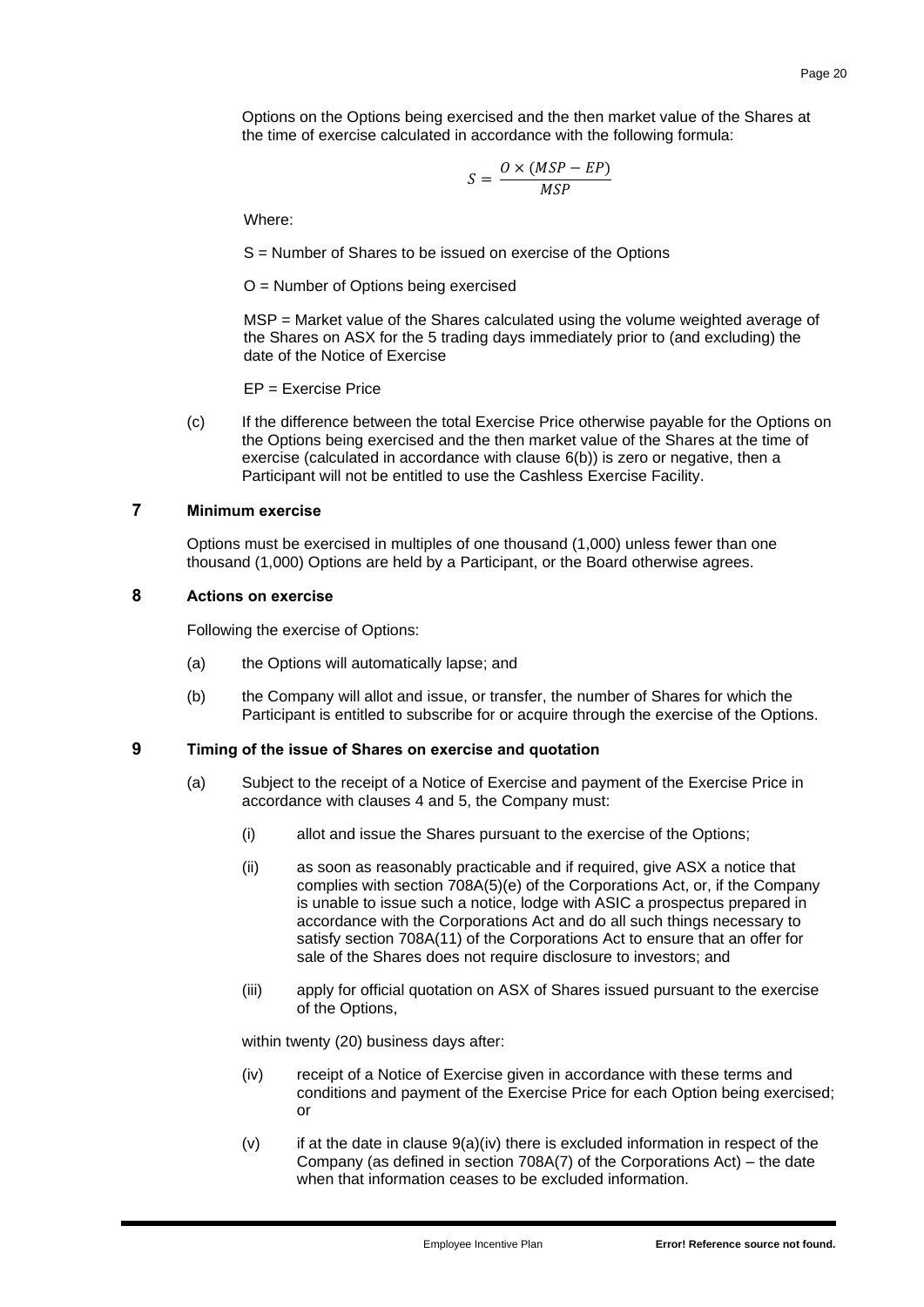- (b) Notwithstanding clause [9\(a\)](#page-21-1) above, a Participant who is entitled to the issue of Shares upon the exercise of Options, may prior to the issue of those Shares elect for the Shares to be issued subject to a holding lock for a period of twelve (12) months. Following any such election:
	- (i) the Shares upon issue will be held by such Participant on the Company's issuer sponsored sub-register (and not in a CHESS sponsored holding);
	- (ii) the Company will apply a holding lock on the Shares and such Participant is taken to have agreed to that application of that holding lock;
	- (iii) the Company shall release the holding lock on the Shares on the earlier to occur of:
		- (A) the date that is twelve (12) months from the date of issue of the Share; or
		- (B) the date the Company issues a disclosure document that qualifies the Shares for trading in accordance with section 708A(11) of the Corporations Act; or
		- (C) the date a transfer of the Shares occurs pursuant to clause [9\(c\)](#page-22-0) of these terms and conditions.
- <span id="page-22-1"></span><span id="page-22-0"></span>(c) The Shares shall be transferable by such Participant and the holding lock will be lifted provided that the transfer of the Shares complies with section 707(3) of the Corporations Act and, if requested by the Company, the transferee of the Shares agrees by way of a deed poll in favour of the Company to the holding lock applying to the Shares following transfer for the balance of the period in clause [9\(b\)\(iii\)\(A\).](#page-22-1)

## **10 Shares issued on exercise**

Shares issued on the exercise of the Options rank equally with all existing Shares.

## **11 Quotation of the Shares Issued on exercise**

If admitted to the official list of ASX at the time, the Company will apply to ASX for quotation of the Shares issued upon the exercise of the Options.

## **12 Adjustment for reorganisation**

- (a) Subject to any Applicable Laws, the number of Options held by a Participant under the Plan may, in the sole and absolute discretion of the Board, be determined to be such number as is appropriate and so that the Participant does not suffer any material detriment following any variation in the share capital of the Company arising from:
	- (i) a reduction, subdivision or consolidation of share capital;
	- (ii) a reorganisation of share capital;
	- (iii) a distribution of assets in specie;
	- (iv) the payment of a dividend, otherwise than in the ordinary course, of an amount substantially in excess of the Company's normal distribution policy; or
	- (v) any issue of ordinary shares or other equity securities or instruments which convert into ordinary shares by way of capitalisation of profits or reserves.
- (b) Upon any adjustment being made, the Board will notify each Participant (or his or her legal personal representative where applicable) in writing, informing them of the number of Options held by the relevant Participant.
- (c) If there is any reorganisation of the issued share capital of the Company, the terms of Options and the rights of the Participant who holds such Options will be varied,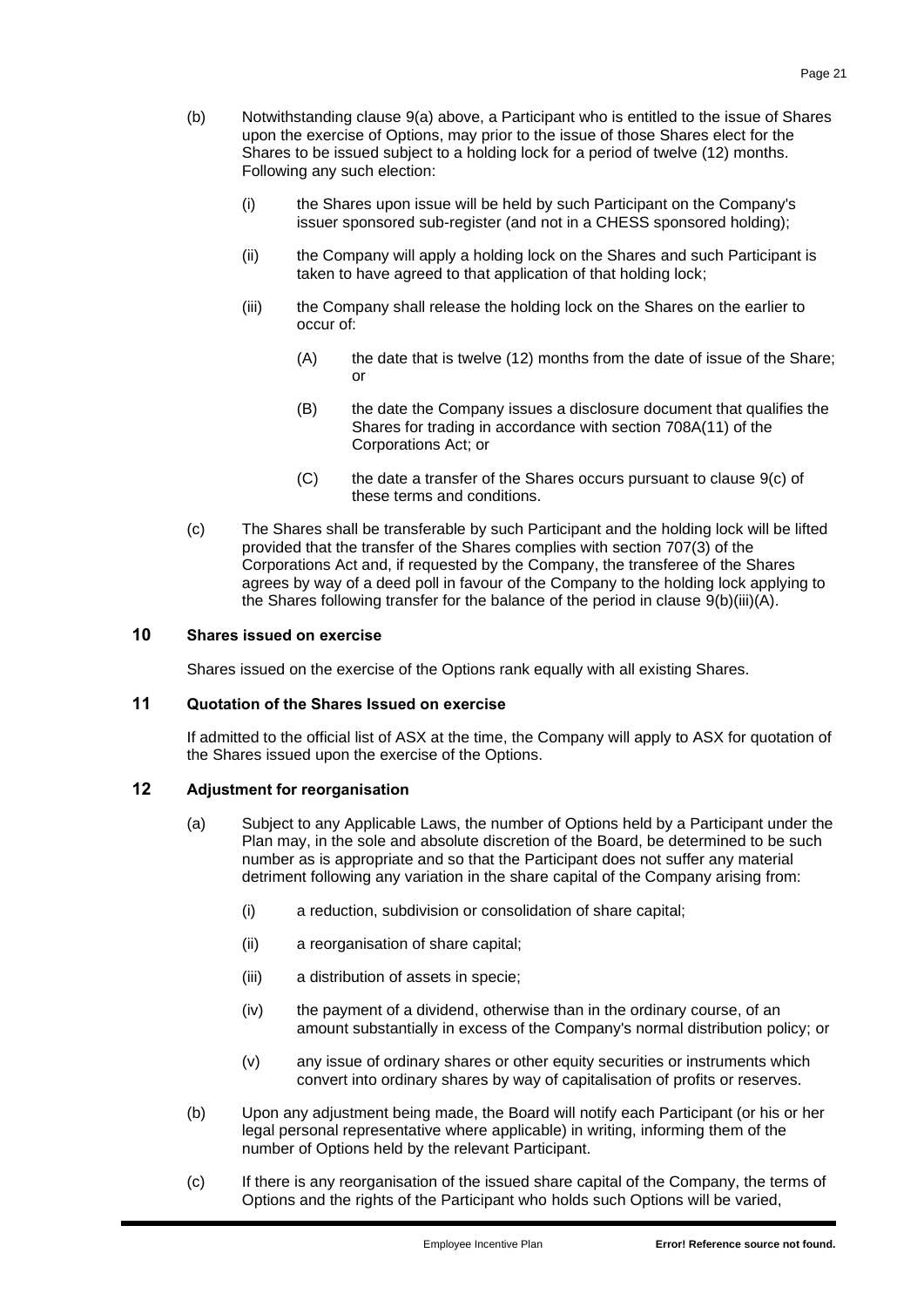including an adjustment to the number of Options and/or the Exercise Price (if any) applicable to Options, in accordance with the Listing Rules that apply to the reorganisation at the time of the reorganisation.

## **13 Participant in new Issues and other rights**

A Participant who holds Options is not entitled to:

- (a) notice of, or to vote or attend at, a meeting of the Shareholders;
- (b) receive any dividends declared by the Company;
- (c) participate in any new issues of securities offered to Shareholders during the term of the Options; or
- (d) cash for the Options or any right to participate in surplus assets of profits of the Company on winding up,

unless and until the Options are exercised and the Participant holds Shares.

## **14 Adjustment for rights issue**

If the Company makes an issue of Shares pro rata to existing Shareholders (other than an issue in lieu of or in satisfaction of dividends or by way of dividend reinvestment) the Exercise Price of an Option will be reduced according to the following formula:

$$
New\ exercise\ price = O - \left(\frac{E[P - (S + D)]}{N + 1}\right)
$$

- $O =$  the old Exercise Price of the Option.
- $E =$  the number of underlying Shares into which one Option is exercisable.
- P = average market price per Share weighted by reference to volume of the underlying Shares traded during the five (5) trading days ending on the day before the ex rights date or ex entitlements date.
- S = the subscription price of a Share under the pro rata issue.
- $D =$  the dividend due but not yet paid on the existing underlying Shares (except those to be issued under the pro rata issue).
- $N =$  the number of Shares with rights or entitlements that must be held to receive a right to one new Share.

## **15 Adjustment for bonus issue of Shares**

If the Company makes a bonus issue of Shares or other securities to existing Shareholders (other than an issue in lieu of or in satisfaction of dividends or by way of dividend reinvestment):

- (a) the number of Shares which must be issued on the exercise of a Participant's Options will be increased to the number of Shares which the Participant would have received if the Participant had exercised those Options before the record date for the bonus issue; and
- (b) no change will be made to the Exercise Price.

## **16 Change of Control**

(a) For the purposes of these terms and conditions, a **Change of Control Event** occurs if: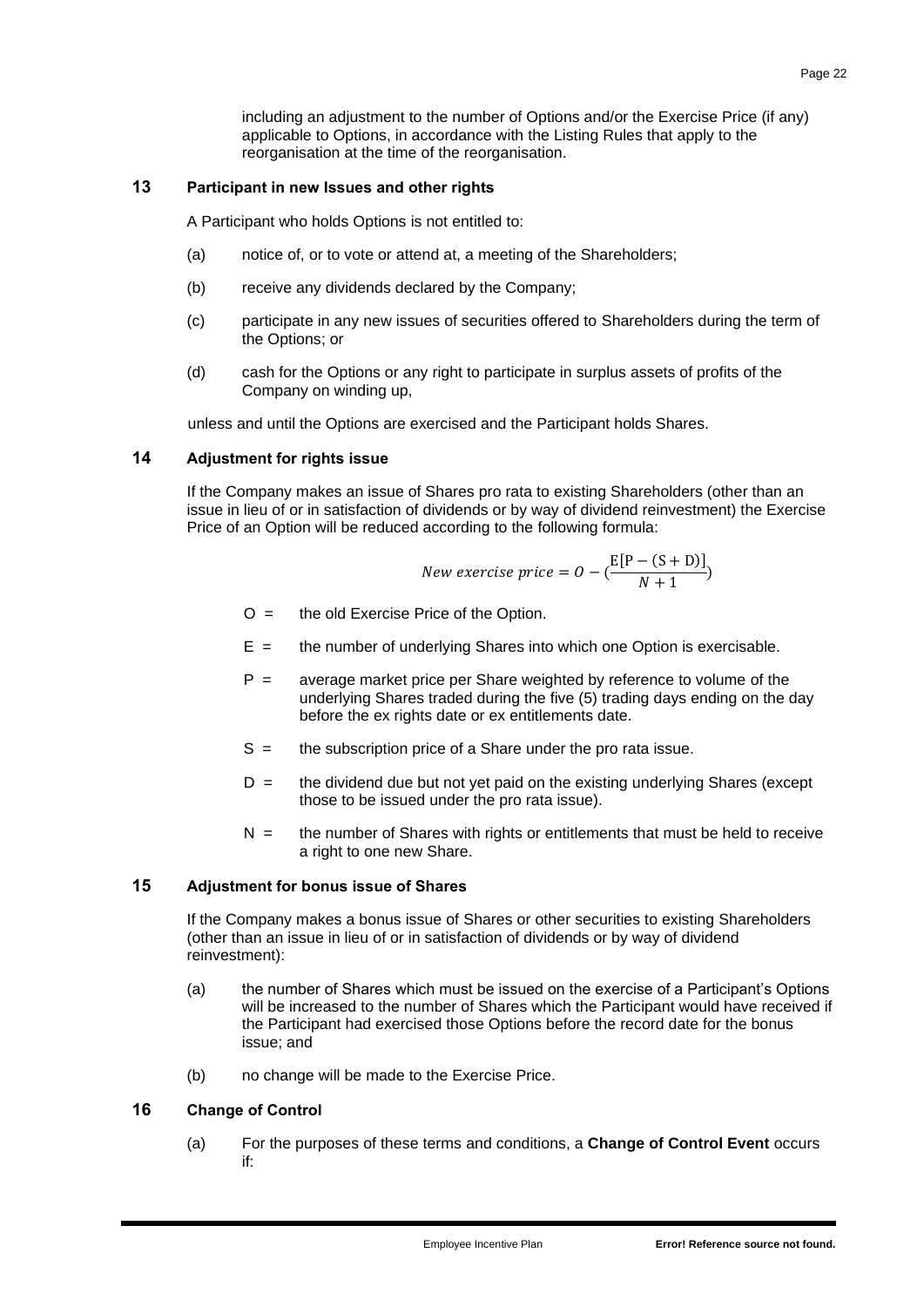- (i) the Company announces that its Shareholders have at a Court convened meeting of Shareholders voted in favour, by the necessary majority, of a proposed scheme of arrangement (excluding a merger by way of scheme of arrangement for the purposes of a corporate restructure (including change of domicile, or any reconstruction, consolidation, sub-division, reduction or return) of the issued capital of the Company) and the Court, by order, approves the scheme of arrangement;
- (ii) a Takeover Bid:
	- (A) is announced;
	- (B) has become unconditional; and
	- (C) the person making the Takeover Bid has a Relevant Interest in fifty percent (50%) or more of the issued Shares;
- (iii) any person acquires a Relevant Interest in fifty and one-tenth percent (50.1%) or more of the issued Shares by any other means; or
- (iv) the announcement by the Company that a sale or transfer (in one transaction or a series of related transactions) of the whole or substantially the whole of the undertaking and business of the Company has been completed.
- (b) Where a Change of Control Event has (i) occurred or (ii) been announced by the Company and, in the opinion of the Board, will or is likely to occur:
	- (i) a Participant may exercise any or all of their Options, regardless of whether the Vesting Conditions have been satisfied, provided that no Option will be capable of exercise later than the Expiry Date; and
	- (ii) if:
		- (A) the Board has procured an offer for all holders of Options on like terms (having regard to the nature and value of the Options) to the terms proposed in relation to issued Shares under the Change in Control Event;
		- (B) the Board has specified (in its absolute discretion) a period during which the holders of Options may elect to accept the offer; and
		- (C) the holder has not so elected at the end of that offer period,

the Options, if not exercised within 10 days of the end of that offer period, shall expire.

## **17 Quotation**

The Company will not seek official quotation of any Options.

## **18 No transfer of Options**

Options granted under this Plan may not be assigned, transferred, encumbered with a Security Interest in or over them, or otherwise disposed of by a Participant, unless:

- (a) the prior consent of the Board is obtained, which consent may impose such terms and conditions on such assignment, transfer, encumbrance with a Security Interest or disposal as the Board sees fit; or
- (b) such assignment or transfer occurs by force of law upon the death or total and permanent disablement of a Participant to the Participant's legal personal representative.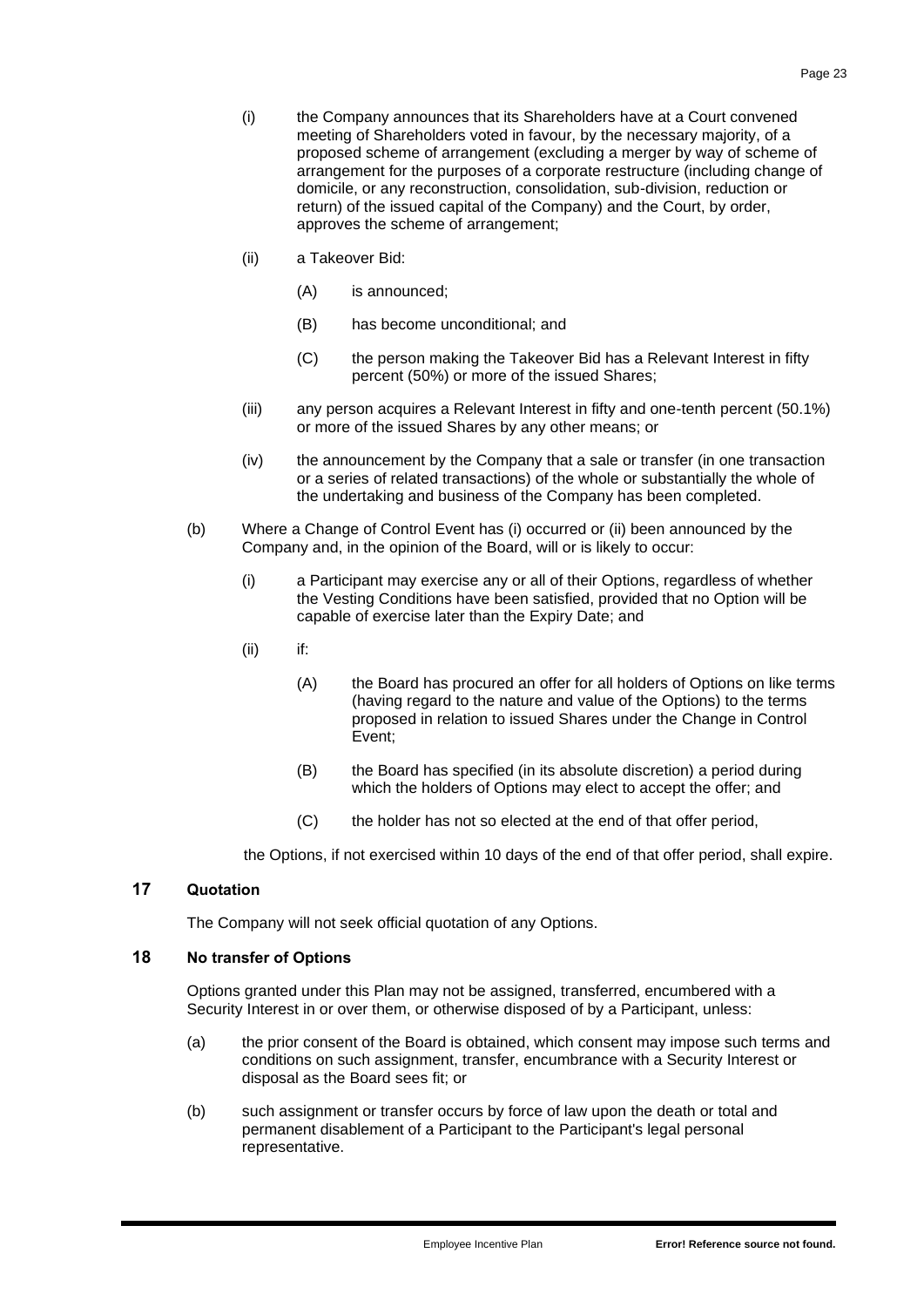## **19 Options to be recorded**

Options will be recorded in the appropriate register of the Company.

# **20 Rules**

The Options are issued under and in accordance with the Plan and the terms and conditions of these Options are subject to the Rules.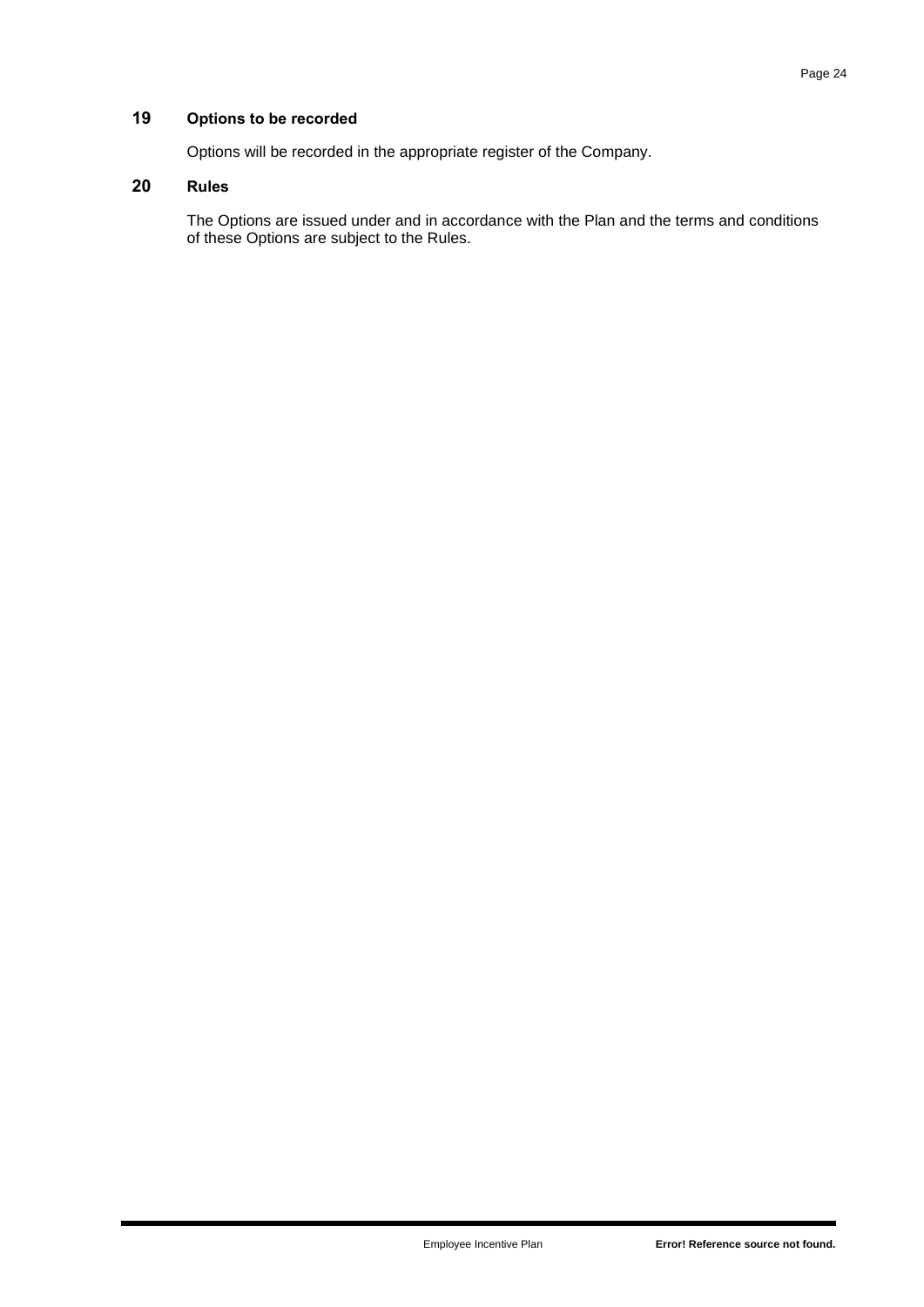# **Schedule 2**

## **Terms and Conditions of Performance Rights**

#### <span id="page-26-0"></span>**1 Offer of Performance Rights - Entitlement**

The Board may offer Performance Rights to any Participant in its sole discretion. Each Performance Right confers an entitlement to be provided with one Share, credited as fully paid, at no cost, upon the full satisfaction of the Performance Criteria and/or Vesting Conditions specified by the Board in relation to that Performance Right.

#### **2 Performance Criteria/Vesting Conditions and variation to Performance Criteria//Vesting Conditions**

- (a) The Board will determine prior to an Offer being made and specify in the Offer any Performance Criteria, Vesting Conditions, Performance Period or Expiry Date attaching to the Performance Rights.
- (b) Performance Rights will only vest and entitle the Participant to be issued Shares if the applicable Performance Criteria and/or Vesting Conditions (if any) have been satisfied prior to the end of the Performance Period, waived by the Board, or are deemed to have been satisfied under these Rules.

## **3 Satisfaction of Performance Criteria**

- (a) The Board will determine in its sole discretion whether (and, where applicable, to what extent) the Participant has satisfied the Performance Criteria and/or Vesting Conditions (if any) applicable to the Performance Rights at the end of the Performance Period.
- (b) After making that determination the Board must allot and issue, or transfer, the number of Shares which the Participant is entitled to acquire upon satisfaction of the Performance Criteria and/or Vesting Conditions for the relevant number of Performance Rights held, in accordance with clause [5.](#page-26-1)

#### **4 Lapse of Performance Rights**

Where Performance Rights have not satisfied the Performance Criteria by the end of the Performance Period or the Expiry Date (whichever occurs earlier) those Performance Rights will automatically lapse.

#### <span id="page-26-3"></span><span id="page-26-1"></span>**5 Timing of the Issue of Shares on conversion and quotation**

- (a) The Company must:
	- (i) allot and issue the Shares pursuant to the vesting of the Performance Rights;
	- (ii) as soon as reasonably practicable and if required, give ASX a notice that complies with section 708A(5)(e) of the Corporations Act, or, if the Company is unable to issue such a notice, lodge with ASIC a prospectus prepared in accordance with the Corporations Act and do all things necessary to satisfy section 708A(11) of the Corporations Act to ensure that an offer for sale of the Shares does not require disclosure to investors; and
	- (iii) apply for official quotation on ASX of Shares issued pursuant to the vesting of the Performance Rights,

within twenty (20) business days after:

<span id="page-26-2"></span>(iv) the satisfaction of the Performance Criteria and/or Vesting Conditions (if any) applicable to the Performance Rights; or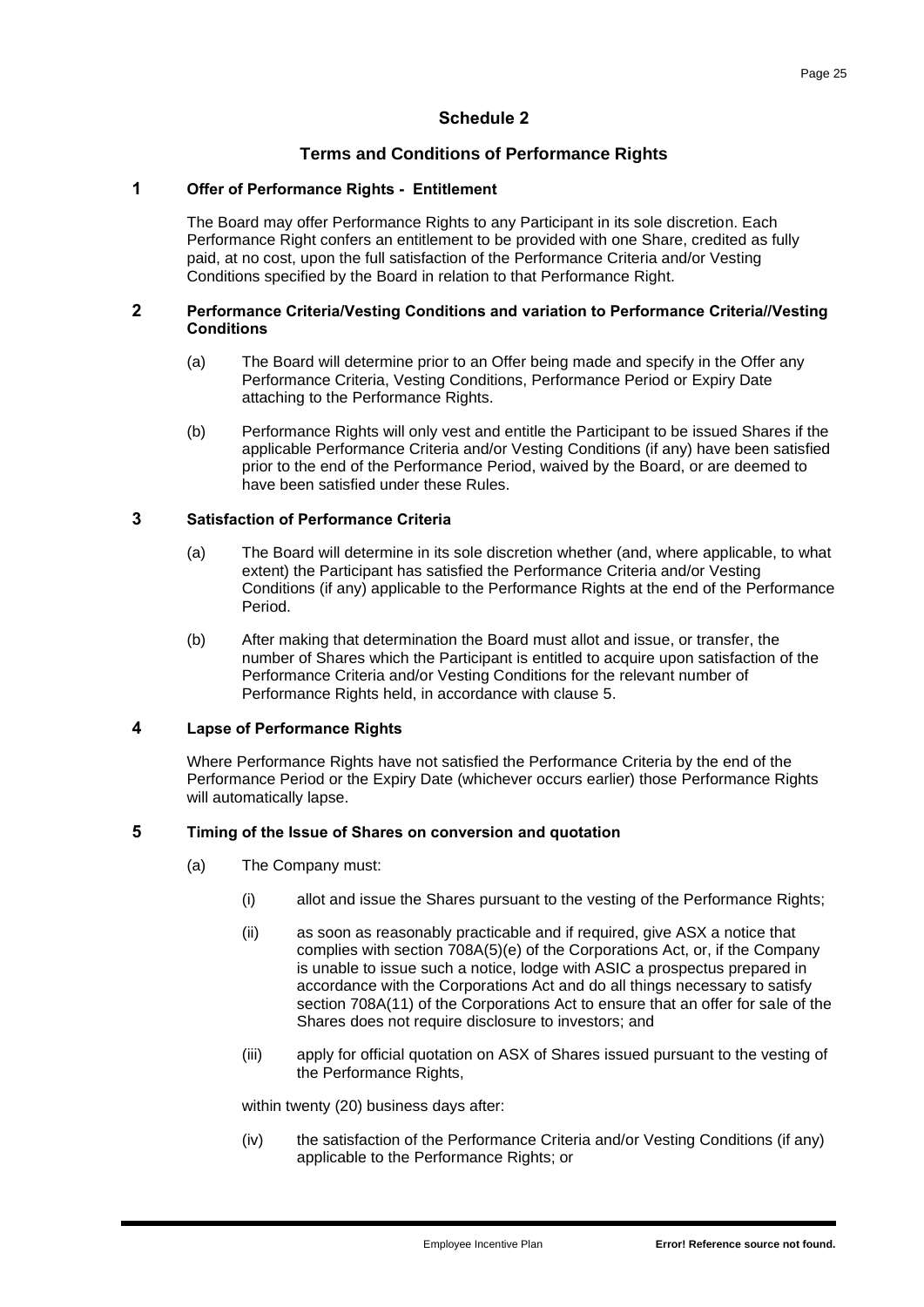- $(v)$  if at the date in clause  $5(a)(iv)$  there is excluded information in respect of the Company (as defined in section 708A(7) of the Corporations Act) – the date when that information ceases to be excluded information.
- (b) Notwithstanding clause [5\(a\)](#page-26-3) above, a Participant who is entitled to the issue of Shares upon the conversion of Performance Rights, may prior to the issue of those Shares elect for the Shares to be issued to be subject to a holding lock for a period of twelve (12) months. Following any such election:
	- (i) the Shares upon issue will be held by such Participant on the Company's issuer sponsored sub-register (and not in a CHESS sponsored holding);
	- (ii) the Company will apply a holding lock on the Shares to be issued and such Participant is taken to have agreed to that application of that holding lock;
	- (iii) the Company shall release the holding lock on the Shares on the earlier to occur of:
		- (A) the date that is twelve (12) months from the date of issue of the Share; or
		- (B) the date the Company issues a disclosure document that qualifies the Shares for trading in accordance with section 708A(11) of the Corporations Act; or
		- (C) the date a transfer of the Shares occurs pursuant to clause [5\(c\)](#page-27-0) of these terms and conditions; and
- <span id="page-27-1"></span><span id="page-27-0"></span>(c) Shares shall be transferable by such Participant and the holding lock will be lifted provided that the transfer of the Share complies with section 707(3) of the Corporations Act and, if requested by the Company, the transferee of the Shares agrees by way of a deed poll in favour of the Company to the holding lock applying to the Shares following its transfer for the balance of the period in clause [5\(b\)\(iii\)\(A\).](#page-27-1)

## **6 Shares issued on conversion**

Shares issued on the satisfaction of the Performance Criteria and/or Vesting Conditions attaching to the Performance Rights rank equally with all existing Shares.

## **7 Quotation of the Shares issued on conversion**

If admitted to the official list of ASX at the time, the Company will apply to ASX for quotation of the Shares issued upon the vesting of the Performance Rights.

## **8 Adjustment for reorganisation**

If there is any reorganisation of the issued share capital of the Company, the terms of Performance Rights and the rights of the Participant who holds such Performance Rights will be varied, including an adjustment to the number of Performance Rights, in accordance with the Listing Rules that apply to the reorganisation.

## **9 Participant rights**

A Participant who holds Performance Rights is not entitled by virtue of holding those Performance Rights to:

- (a) notice of, or to vote or attend at, a meeting of the Shareholders; or
- (b) receive any dividends declared by the Company,
- (c) participate in any new issues of securities offered to Shareholders during the term of the Performance Rights, or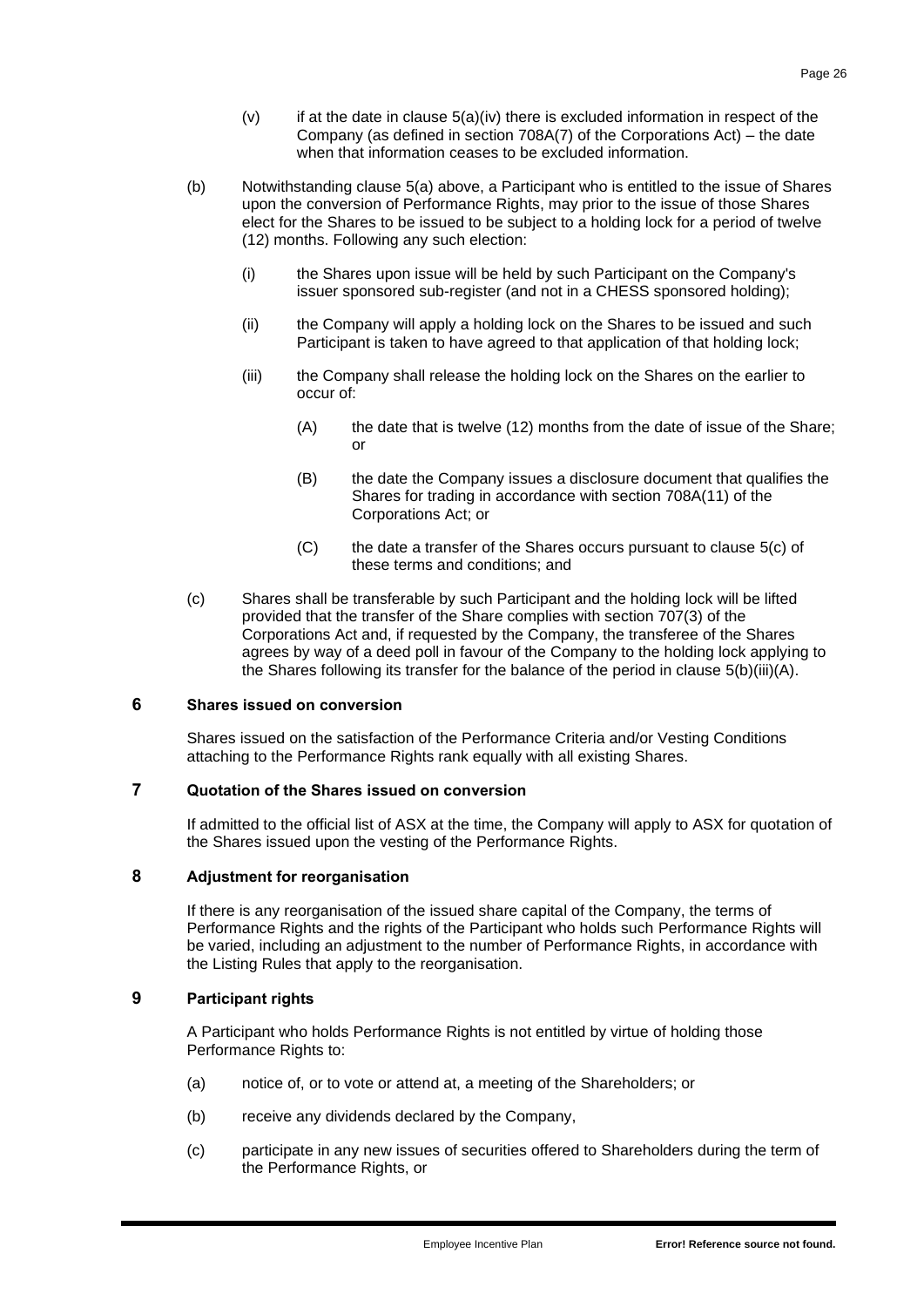(d) cash for the Performance Rights or any right to participate in surplus assets of profits of the Company on winding up,

unless and until the Performance/ Vesting Conditions are satisfied and the Participant holds Shares.

## **10 Pro rata Issue of securities**

- (a) If during the term of any Performance Right, the Company makes a pro rata issue of securities to the Shareholders by way of a rights issue, a Participant shall not be entitled to participate in the rights issue in respect of any Performance Rights.
- (b) A Participant will not be entitled to any adjustment to the number of Shares they are entitled to or adjustment to any Performance Criteria and/or Vesting Conditions which is based, in whole or in part, upon the Company's share price, as a result of the Company undertaking a rights issue.

## **11 Adjustment for bonus issue of Shares**

If, during the term of any Performance Rights, Shares are issued pro rata to Shareholders generally by way of bonus issue, the number of Performance Rights to which the Participant is then entitled, shall be increased to a number equal to the number of Shares which the Participant would have been entitled to receive if the Performance Rights then held by the Participant had vested immediately prior to the record date for the bonus issue.

# **12 Change of Control**

- (a) For the purposes of these terms and conditions, a "Change of Control Event" occurs if:
	- (i) the Company announces that its Shareholders have at a Court convened meeting of Shareholders voted in favour, by the necessary majority, of a proposed scheme of arrangement (excluding a merger by way of scheme of arrangement for the purposes of a corporate restructure (including change of domicile, or any reconstruction, consolidation, sub-division, reduction or return) of the issued capital of the Company) and the Court, by order, approves the scheme of arrangement;
	- (ii) a Takeover Bid:
		- (A) is announced;
		- (B) has become unconditional; and
		- (C) the person making the Takeover Bid has a Relevant Interest in fifty percent (50%) or more of the issued Shares;
	- (iii) any person acquires a Relevant Interest in fifty and one-tenth percent (50.1%) or more of the issued Shares by any other means; or
	- (iv) the announcement by the Company that a sale or transfer (in one transaction or a series of related transactions) of the whole or substantially the whole of the undertaking and business of the Company has been completed.
- (b) Where a Change of Control Event has (i) occurred or (ii) been announced by the Company and, in the opinion of the Board, will or is likely to occur, all granted Performance Rights which have not yet vested or lapsed shall automatically and immediately vest, regardless of whether any Performance Criteria or Vesting Conditions have been satisfied.

## **13 Quotation**

The Company will not seek official quotation of any Performance Rights.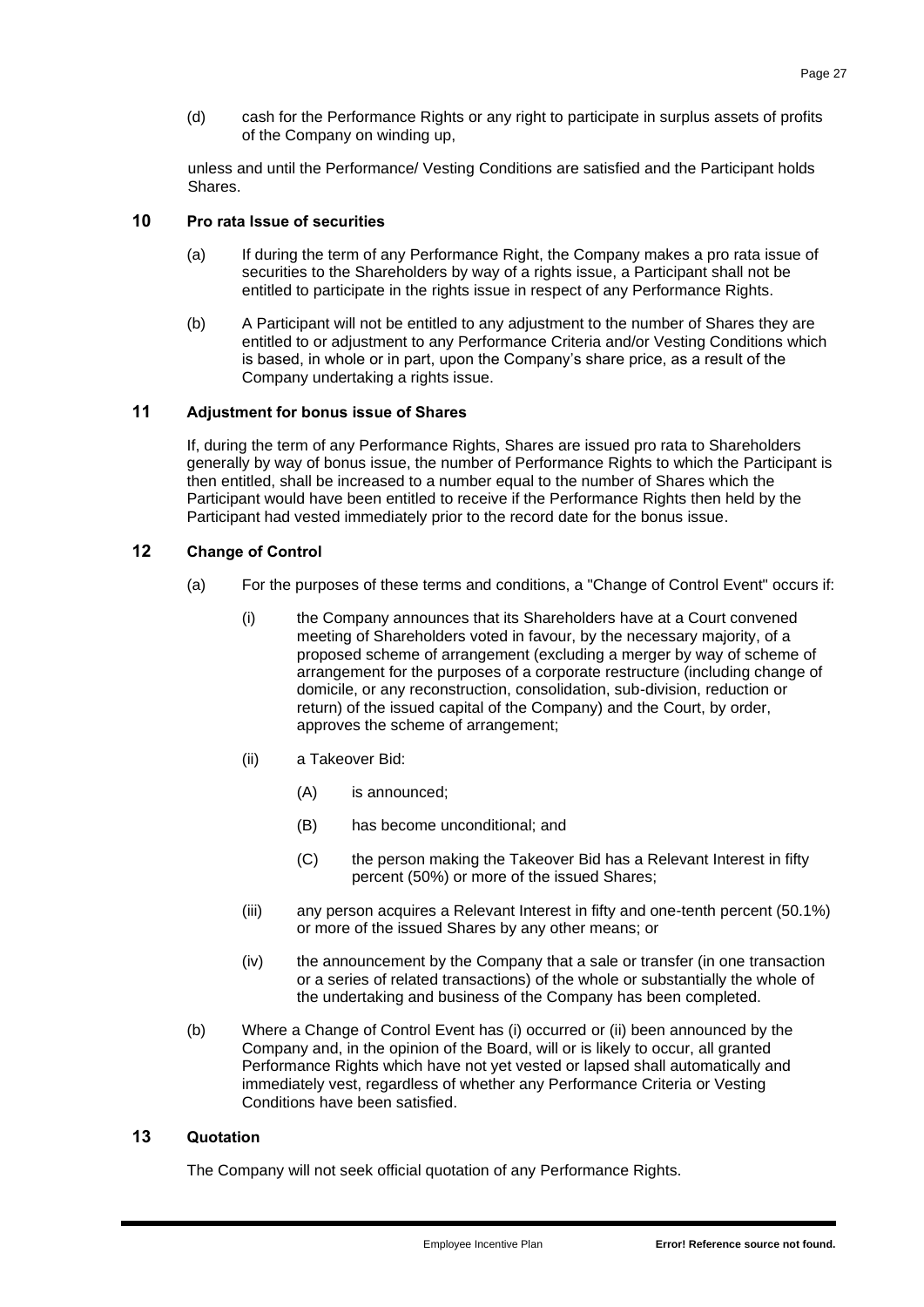## **14 Performance Rights not property**

A Participant's Performance Rights are personal contractual rights granted to the Participant only and do not constitute any form of property.

## **15 No transfer of Performance Rights**

Unless otherwise determined by the Board, Performance Rights cannot be transferred to or vest in any person other than the Participant.

## **16 Performance Rights to be recorded**

Performance Rights will be recorded in the appropriate register of the Company.

## **17 Rules**

The Performance Rights are issued under and in accordance with the Plan and the terms and conditions of these Performance Rights are subject to the Rules.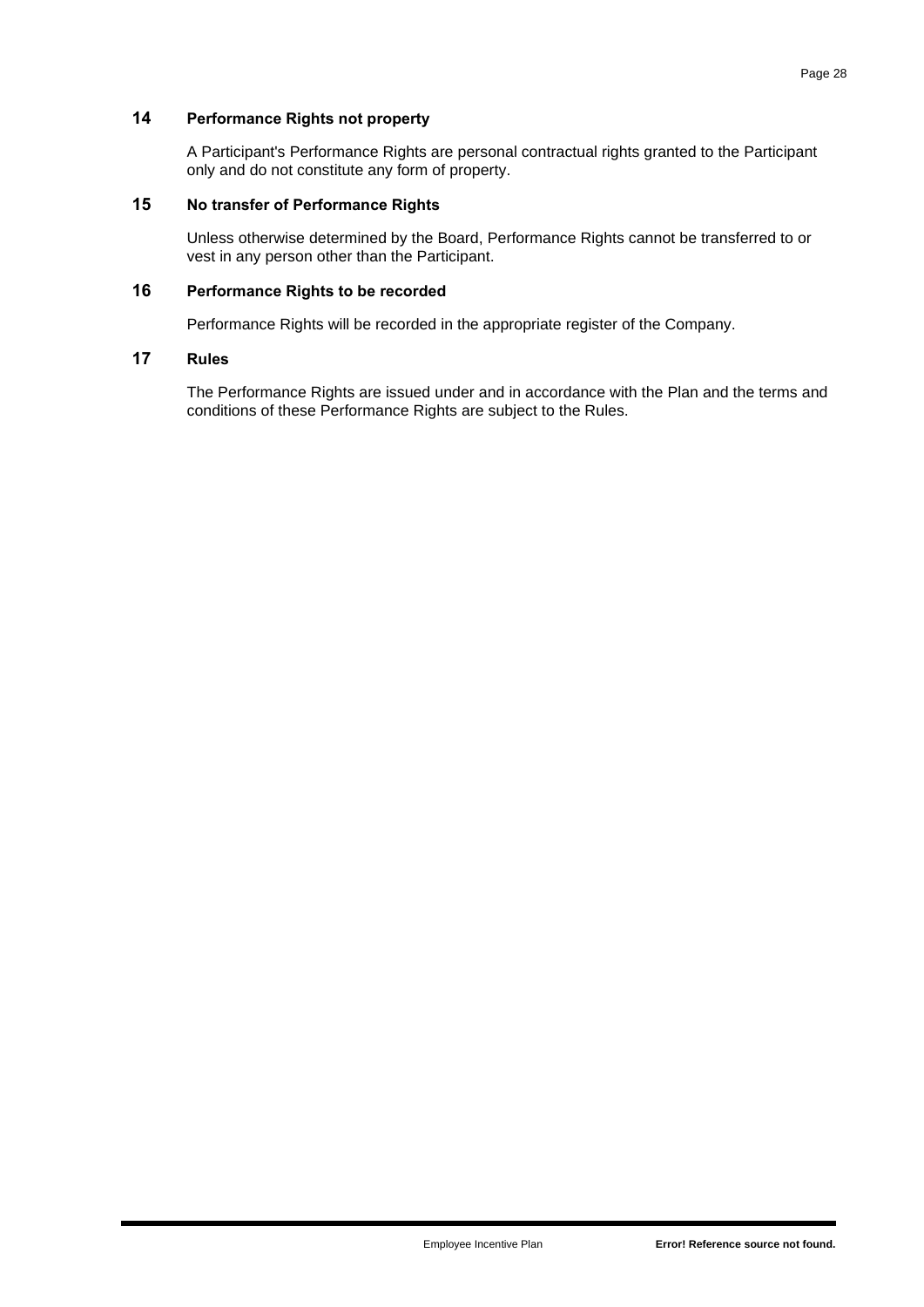# **Schedule 3**

# **Pro-Forma Offer Letter – Options**

[ON COMPANY LETTERHEAD]

<span id="page-30-0"></span>[insert Participant name]

[address]

[date]

Dear [Participant]

#### **Offer to participate In Biome Australia Limited Employee Incentive Plan**

As you are aware, Biome Australia Limited (**Biome Australia** or the **Company**) has established an Employee Incentive Plan dated [x] 2021 (**Plan**).

To incentivise people important to the development prospects of Biome Australia and to ensure the interests and motivations of such key persons are aligned with the interests and motivations of shareholders of Biome Australia, the Board of Biome Australia (**Board**) have elected to offer equity to some key individuals.

As a key member of the Biome Australia team, Biome Australia is delighted to offer you the opportunity to participate in the Plan on the terms set out in this letter (**Offer**) and in accordance with the rules of the Plan and the terms of and conditions of the options as enclosed (**Rules**).

The offer means such key persons will have an opportunity to be personally rewarded for developing the business of Biome Australia.

The Grant Date of Employee Incentives issued under the Plan is the date of this Offer Letter.

Enclosed is a copy of the Rules. Capitalised terms which are defined in the Rules have the same meaning in this Offer Letter.

#### **Key Terms of the Offer**

Biome Australia is offering you the opportunity to acquire the following unlisted options to subscribe for fully paid ordinary shares in Biome Australia, subject to the satisfaction of certain Vesting Conditions (**Options**) for no consideration:

| <b>Number of Options</b><br>offered | <b>Exercise price of</b><br><b>Options</b> | <b>Vesting conditions</b>                                     | <b>Expiry date of</b><br>options   |
|-------------------------------------|--------------------------------------------|---------------------------------------------------------------|------------------------------------|
| [insert number of<br>options]       | [insert exercise price]<br>of options]     | [e.g. 12 months<br>continuous service<br>from the Grant Date] | [insert expiry date of<br>options] |
| [insert number of<br>options]       | [insert exercise price<br>of options]      | [e.g. 12 months<br>continuous service<br>from the Grant Date] | [insert expiry date of<br>options] |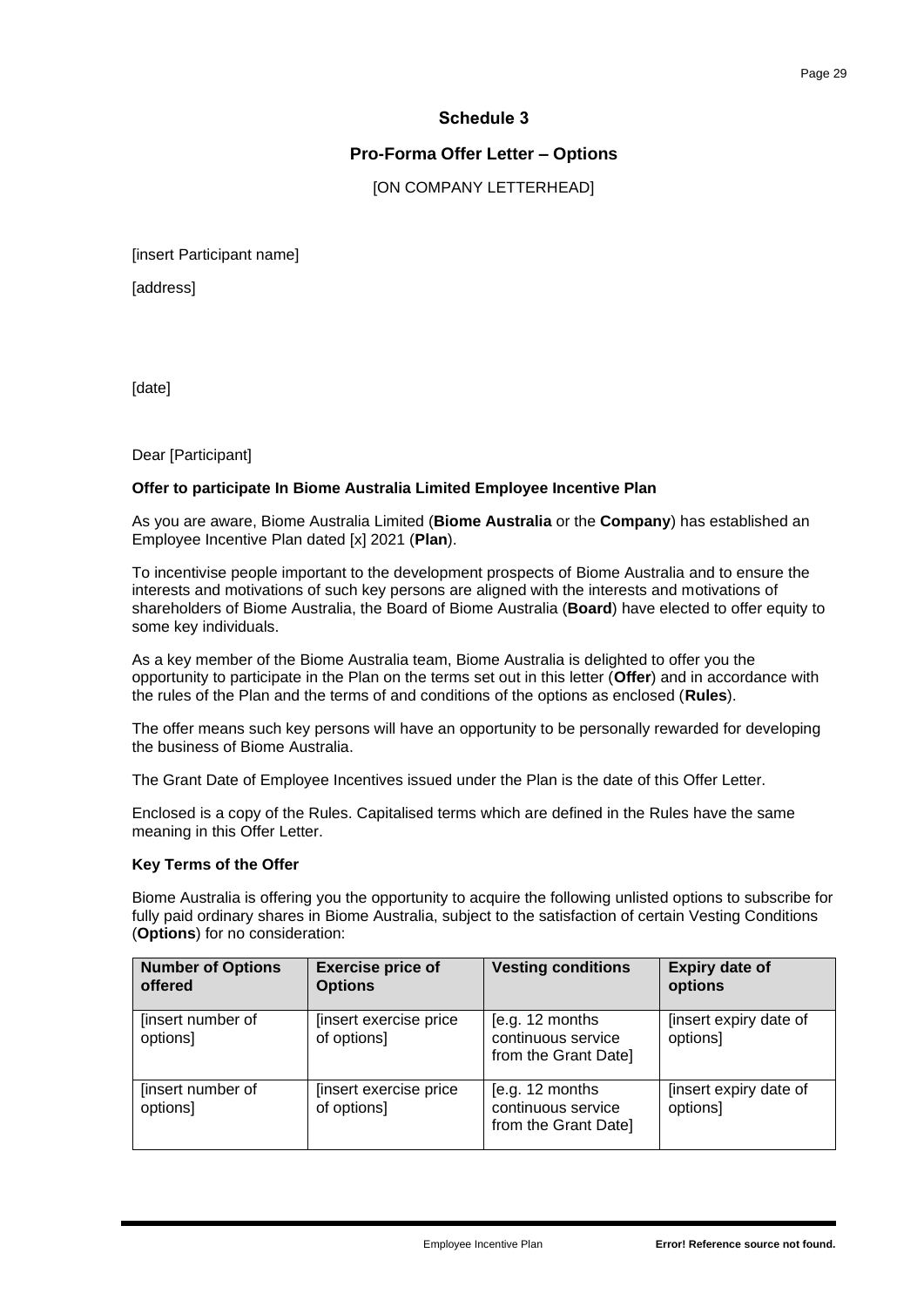| [insert number of | [insert exercise price | [e.g. $12$ months    | [insert expiry date of |
|-------------------|------------------------|----------------------|------------------------|
| options           | of options]            | continuous service   | optionsl               |
|                   |                        | from the Grant Date] |                        |

The Options will only be issued to you if you continue to be employed or engaged by Biome Australia or one of its subsidiaries at the Grant Date.

## **Conversion rate**

Upon exercise each Option will convert to one fully paid ordinary share in Biome Australia.

#### **Exercise Period**

Your vested Options will be exercisable at any time before the Expiry Date.

#### **Nominee**

You may nominate a Related Party to receive the Options in accordance with clause [11](#page-7-1) of the Plan. In order to do so, you will need to include the nominee's details in the attached application (**Application**).

#### **Quotation**

The Options will not be quoted on ASX.

#### **Other terms applicable to the Offer**

[insert other applicable terms, if applicable, such as Performance Criteria]

The other terms and conditions applicable to the Options offered to you are described in Schedule 1 of the Plan.

#### **Financial and taxation consequences**

This Offer does not purport to provide all of the information you may require in order to evaluate an investment in the Company. The Company in making the Offer is not giving you any financial, legal, tax or investment advice. You should make your own enquiries and evaluations as you deem necessary of the Offer (including your investment objectives, financial situation, and particular needs), and you should seek all necessary financial, legal, tax and investment advice.

In the event the Company does provide you with any advice in relation to Shares, such advice does not take into account your objectives, financial situation and needs.

#### **Risk**

As with any investment in securities there can be no guarantee that the market value of the Company's shares will not fall in the future. There is also no assurance as to future dividends or distributions since these are dependent on earnings and the financial condition of the Company.

#### **Market price of Shares**

Before deciding whether to accept the Offer, you should refer to the current market price of the Company's shares, which can be obtained from the financial pages of some daily newspapers, your stockbroker, your financial adviser, or the ASX. The Company will also provide you upon request, within a reasonable time, either verbally or in writing, details of the current market price (in Australian dollars) of the Company's shares.

Please note that the market price of the Company's shares may rise or fall between the date of this Offer and the date when the Shares are issued to you upon exercise of the Options.

#### **Next steps**

If you wish to accept the Offer and apply for Options, you must:

• complete, sign and date the enclosed Application; and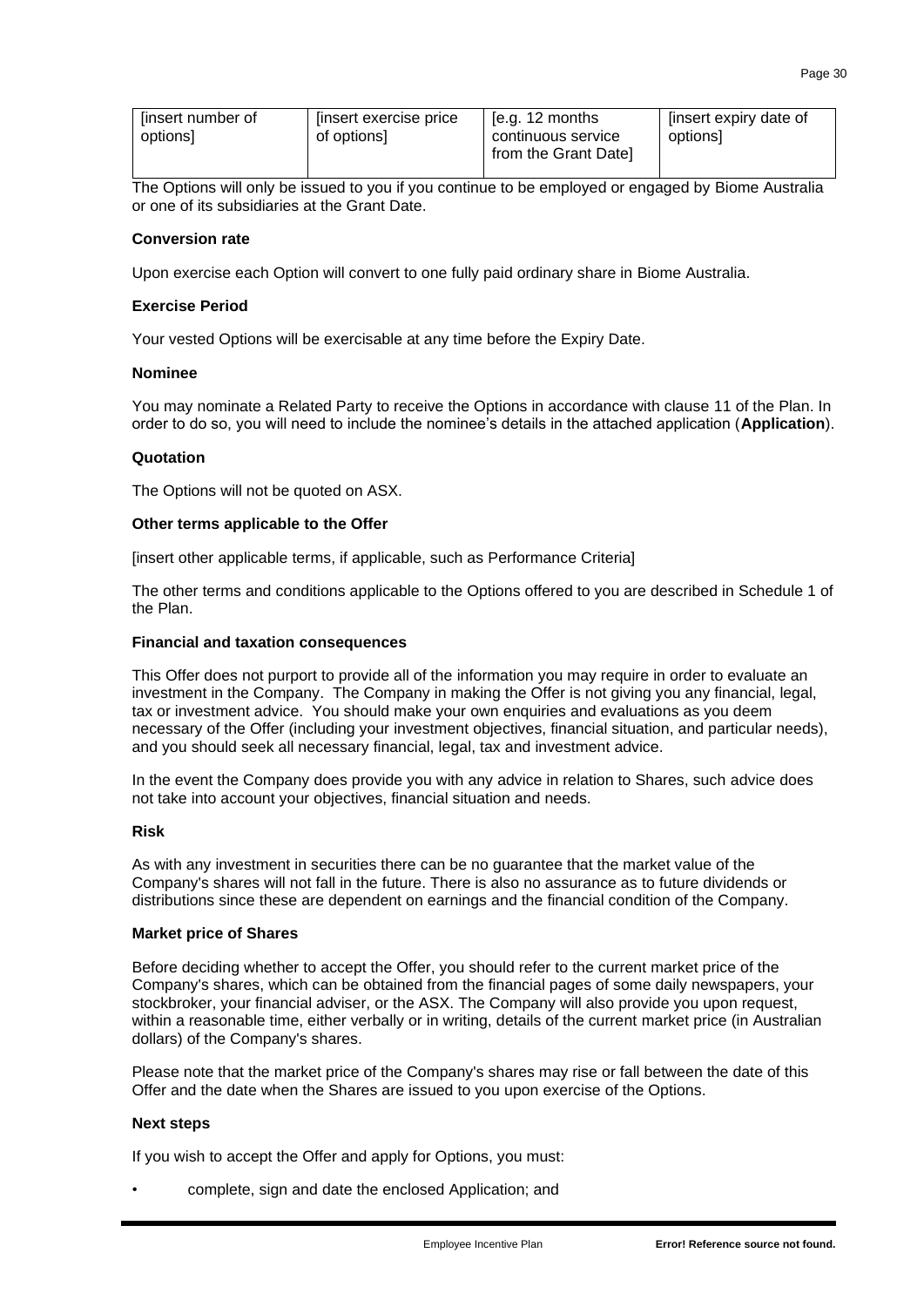return the completed Application to Biome Australia at linsert addressl.

By delivering the attached application form to Biome Australia, you agree to be bound by the Rules and the terms of this Offer as a Participant in the Plan, as well as giving the acknowledgments contained in the Application.

Upon receipt of the Application, provided you remain employed or engaged by Biome Australia at that time, Biome Australia will take steps to issue the Options to you and to provide you with an Options Certificate or holding statement confirming the issue.

**This Offer must be accepted before 5:00pm (Melbourne time) on the date fourteen (14) days after the date of this letter and will expire after that time.** Please get in contact with me if you need more time to consider the Offer for any reason and we can discuss.

Once again, you are a very important member of the Biome Australia team and we look forward to your participation in the Plan.

Yours sincerely

[Director of the Company]

Encl: Application form Plan Rules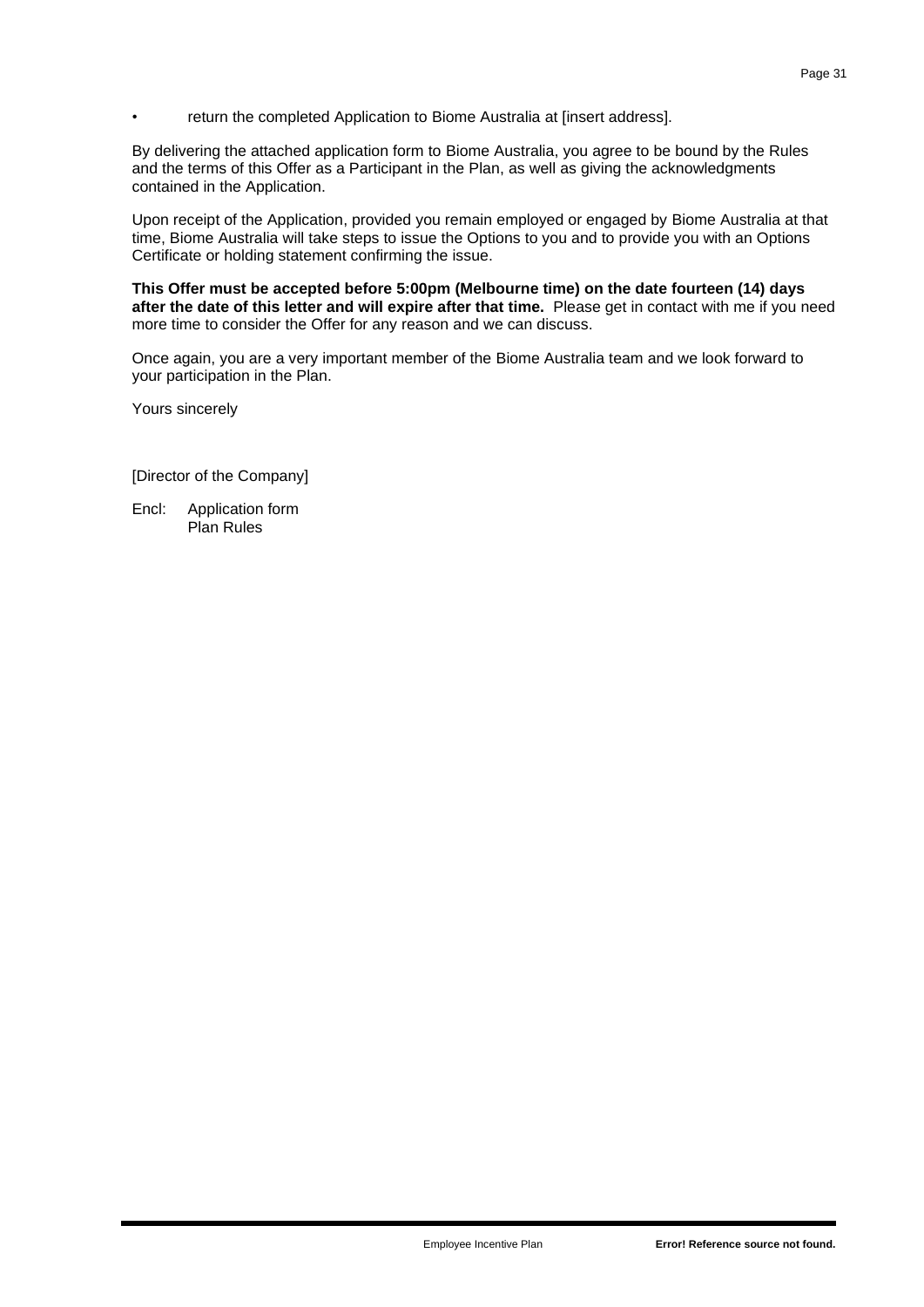#### **Biome Australia Limited Incentive Plan - Options Application**

## **Instructions:**

*Please provide the original application form to Biome Australia at [insert]. All capitalised terms not otherwise defined herein have the same meaning given to them in the Plan.*

#### **Personal Details**

Name: ……………………………………………………………………….

Address: ……………………………………………………………………..

Pursuant to this Application (**Application**), I hereby accept the offer of Options offered to me pursuant to a Letter of Offer dated \_\_\_\_\_\_\_\_\_\_\_\_\_\_\_(**Offer Letter**) under the Biome Australia Employee Incentive Plan (**Plan**) (please check only one (1) of the following boxes):

| In full. |
|----------|
| In resp  |

In respect of **Exercise 2** Options.

#### **Use of Nominee**

Please check only one (1) of the following boxes:



I do not wish to nominate another person to accept my Options and apply for them personally in my own name.



I wish to nominate \_\_\_\_\_\_\_\_\_\_\_\_\_\_\_\_\_\_\_\_\_\_\_\_\_\_\_\_ to accept my Options and attach evidence showing that they are a Related Party.

#### **Nominated Beneficiary**

| l wish to nominate | (Insert full name) of                                         |
|--------------------|---------------------------------------------------------------|
|                    | (Insert address) to receive my all of Options in the event of |
| my death.          |                                                               |

#### **Acknowledgements**

By accepting the Offer and delivering this form to Biome Australia, I agree and acknowledge:

- 1. the Options are issued pursuant to the Plan and the Rules and I agree to be bound by the Rules and the terms of the Offer as a Participant in the Plan;
- 2. participation in the Plan does not create a right to employment or interfere with the ability to terminate my employment or service relationship (if any), subject to applicable law;
- 3. the future value of the Options and any Shares is uncertain and the value may increase or decrease in value from time to time;
- 4. any rights acquired under the Plan are an extraordinary item of compensation, which is outside the scope of my employment agreement, if any, and are not part of ordinary compensation or salary for any purpose;
- 5. no claim or entitlement to compensation or damages shall arise from forfeiture of Options under the Plan resulting from my service to Biome Australia coming to an end for any reason;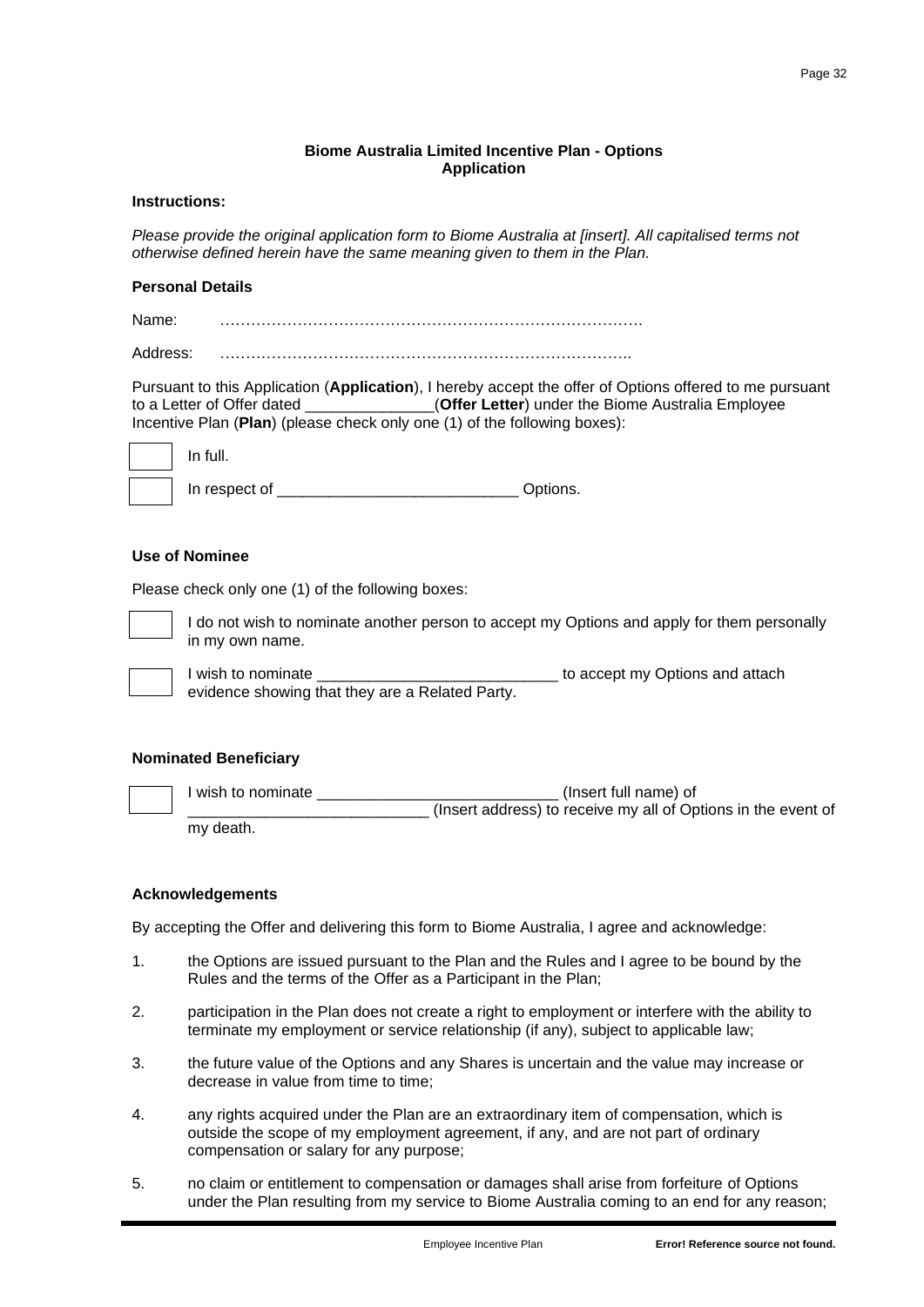- 6. the ultimate liability for all taxes payable in respect of my participation in the Plan and the acquisition and disposal of Options and Shares is and remains my responsibility;
- 7. Biome Australia may be required by law to provide information about me to tax authorities and I will allow Biome Australia to provide such information; and
- 8. the Offer Letter provided to me is not financial product advice and I have been advised to consult an independent investment or taxation advisor prior to accepting Options if I have any concerns.

This application is hereby executed by:

**Signature** 

Date

Address

*If a Related Party is nominated, please also complete the required details below and have the Related Party execute:*

*(if related party is a trust for which you are the trustee in your personal capacity)*

This application is hereby executed by

\_\_\_\_\_\_\_\_\_\_\_\_\_\_\_\_\_\_\_\_\_\_\_\_\_\_\_\_ as trustee for the

\_\_\_\_\_\_\_\_\_\_\_\_\_\_\_\_\_\_\_\_\_\_\_\_Trust:

**Signature** 

Date

**Address**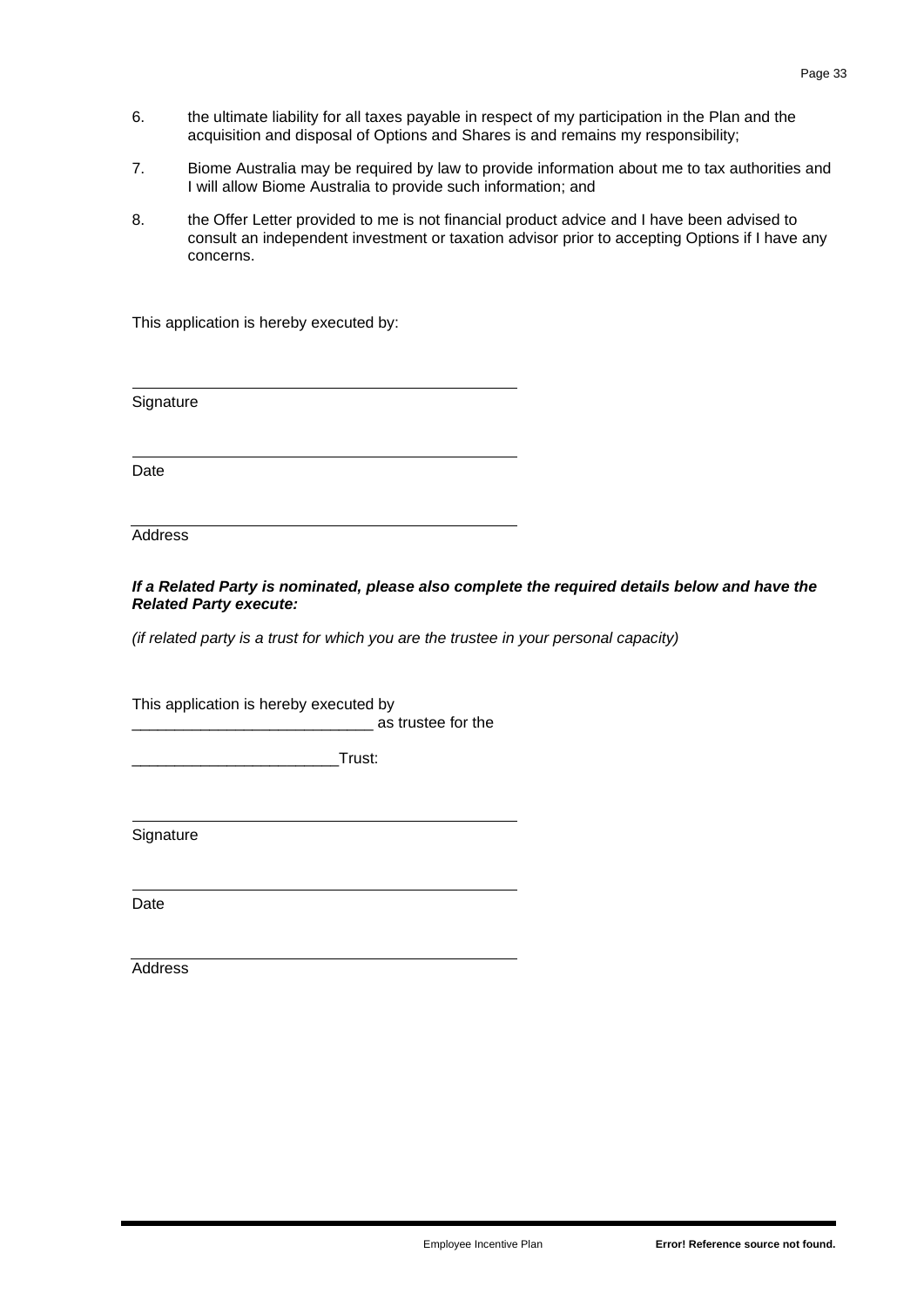*(if related party is a company you control which is the trustee of a trust)*

**Executed** by **[insert name of company]** [insert ACN] as trustee of the Trust ACN] as trustee of the acting by the following persons or, if the seal is affixed, witnessed by the following persons in accordance with section 127 of the *Corporations Act 2001* (Cth):

Signature of Director **Signature of Secretary** Secretary Secretary Secretary

Name of Director BLOCK LETTERS

Name of \*Director/\*Company Secretary BLOCK LETTERS \*please strike out as appropriate

*(if Related Party is a company you control, not in the capacity of trustee)*

**Executed** by **[insert name of company]** [insert ACN] acting by the following persons in accordance with section 127 of the *Corporations Act 2001* (Cth):

Signature of Director Signature of \*Director/\*Company Secretary

Name of Director BLOCK LETTERS

Name of \*Director/\*Company Secretary BLOCK LETTERS \*please strike out as appropriate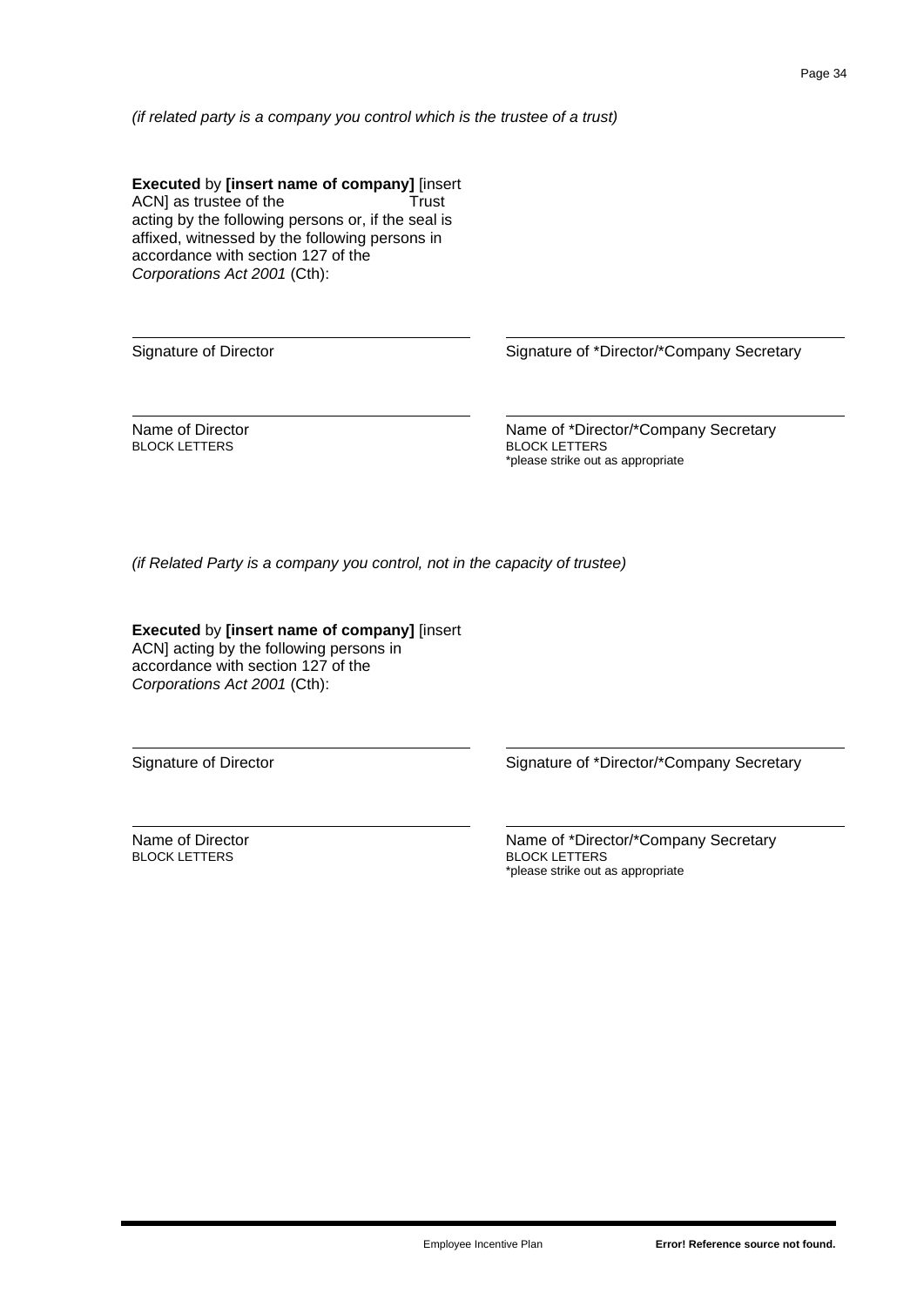## **Schedule 4**

## **Pro-Forma Offer Letter – Performance Rights**

[ON COMPANY LETTERHEAD]

<span id="page-36-0"></span>[insert Participant name]

[address]

[date]

Dear [Participant]

#### **Offer to participate In Biome Australia Limited Employee Incentive Plan**

As you are aware, Biome Australia Limited (**Biome Australia** or the **Company**) has established an Employee Incentive Plan dated [x] 2021 (**Plan**).

To incentivise people important to the development prospects of Biome Australia and to ensure the interests and motivations of such key persons are aligned with the interests and motivations of shareholders of Biome Australia, the Board of Biome Australia (**Board**) have elected to offer equity to some key individuals.

As a key member of the Biome Australia team, Biome Australia is delighted to offer you the opportunity to participate in the Plan on the terms set out in this letter (**Offer**) and in accordance with the rules of the Plan and the terms of and conditions of the options as enclosed (**Rules**).

The offer means such key persons will have an opportunity to be personally rewarded for developing the business of Biome Australia.

The Grant Date of Employee Incentives issued under the Plan is the date of this Offer Letter.

Enclosed is a copy of the Rules. Capitalised terms which are defined in the Rules have the same meaning in this Offer Letter.

#### **Key terms of the Offer**

Biome Australia is offering you the opportunity to acquire the following right to be issued shares in Biome Australia, credited as fully paid, at no cost, subject to the satisfaction of certain Performance Criteria and/or Vesting Conditions (**Performance Rights**) for no consideration:

| <b>Number of</b><br><b>Performance Rights</b><br>offered | <b>Performance</b><br>conditions          | <b>Vesting conditions</b>                                                                              | <b>Expiry date of rights</b>      |
|----------------------------------------------------------|-------------------------------------------|--------------------------------------------------------------------------------------------------------|-----------------------------------|
| [insert number of<br>Performance Rights]                 | [insert performance-<br>based conditions] | [e.g. continuous<br>service from the Grant<br>Date until satisfaction<br>of Performance<br>Conditions] | [insert expiry date of<br>rights] |

The Performance Right will only be issued to you if you continue to be employed or engaged by Biome Australia or one of its subsidiaries at the Grant Date.

#### **Conversion rate**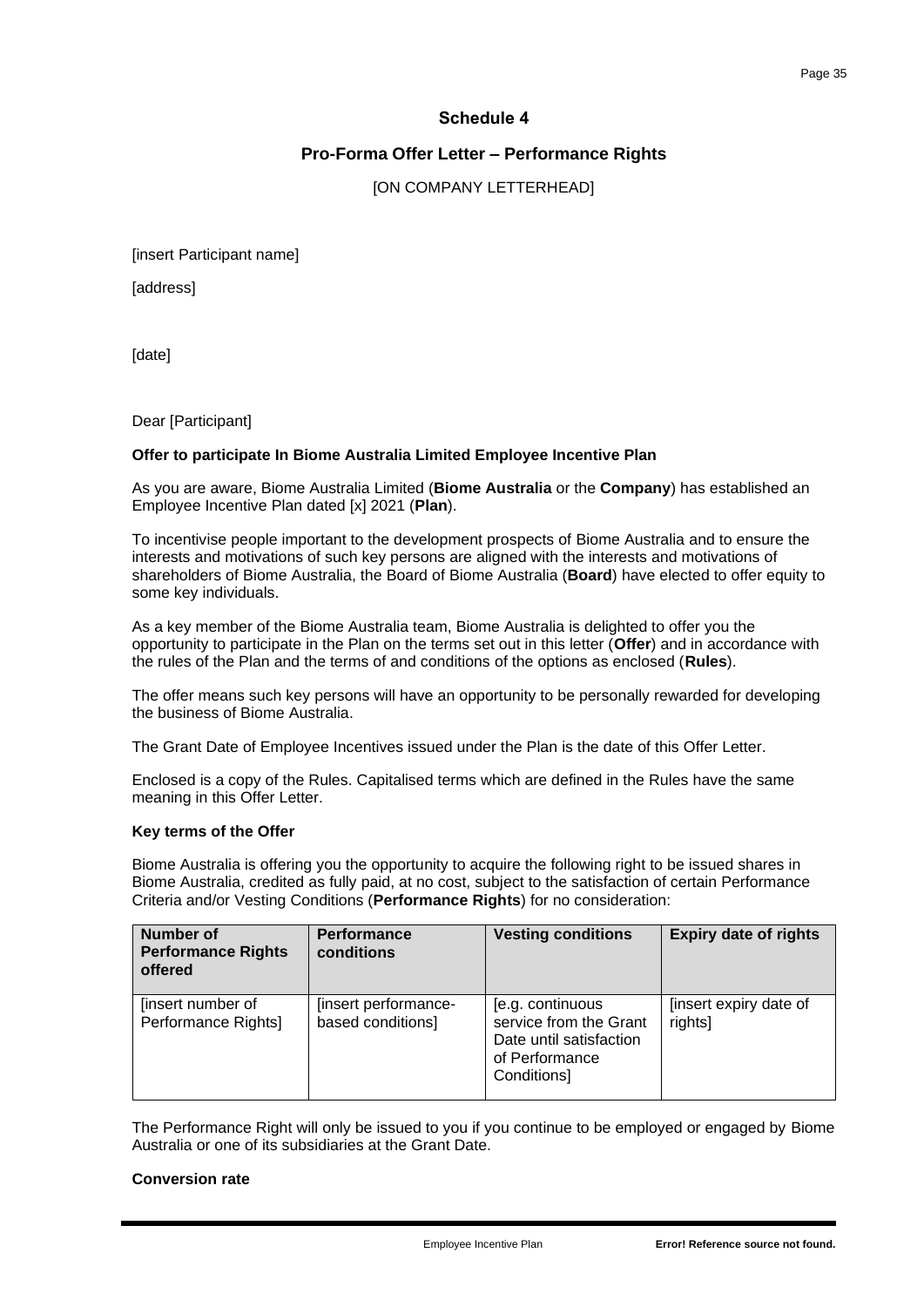Each Performance Right will convert to one fully paid ordinary share in Biome Australia. [insert detail for the stretch].

#### **Nominee**

You may nominate a Related Party to receive the Performance Rights in accordance with clause [11](#page-7-1) of the Plan. In order to do so, you will need to include the nominee's details in the attached application (**Application**).

#### **Quotation**

The Performance Rights will not be quoted on ASX.

#### **Other terms applicable to the Offer**

[insert other applicable terms, if applicable, such as Performance Criteria]

The other terms and conditions applicable to the Performance Rights offered to you are described in Schedule 2 of the Plan.

#### **Financial and Taxation Consequences**

This Offer does not purport to provide all of the information you may require in order to evaluate an investment in the Company. The Company in making the Offer is not giving you any financial, legal, tax or investment advice. You should make your own enquiries and evaluations as you deem necessary of the Offer (including your investment objectives, financial situation, and particular needs), and you should seek all necessary financial, legal, tax and investment advice.

In the event the Company does provide you with any advice in relation to Shares, such advice does not take into account your objectives, financial situation and needs.

#### **Risk**

As with any investment in securities there can be no guarantee that the market value of the Company's shares will not fall in the future. There is also no assurance as to future dividends or distributions since these are dependent on earnings and the financial condition of the Company.

#### **Market price of Shares**

Before deciding whether to accept the Offer, you should refer to the current market price of the Company's shares, which can be obtained from the financial pages of some daily newspapers, your stockbroker, your financial adviser, or the ASX. The Company will also provide you upon request, within a reasonable time, either verbally or in writing, details of the current market price (in Australian dollars) of the Company's shares.

Please note that the market price of the Company's shares may rise or fall between the date of this Offer and the date when the Shares are issued to you upon conversion of Performance Rights.

#### **Next steps**

If you wish to accept the Offer and apply for Performance Rights, you must:

- complete, sign and date the enclosed Application; and
- return the completed Application to Biome Australia at [*insert address*].

By delivering the attached application form to Biome Australia, you agree to be bound by the Rules and the terms of this Offer as a Participant in the Plan, as well as giving the acknowledgments contained in the Application.

Upon receipt of the Application, provided you remain employed or engaged by Biome Australia at that time, Biome Australia will take steps to issue the Performance Rights to you and to provide you with a Certificate or holding statement confirming the issue.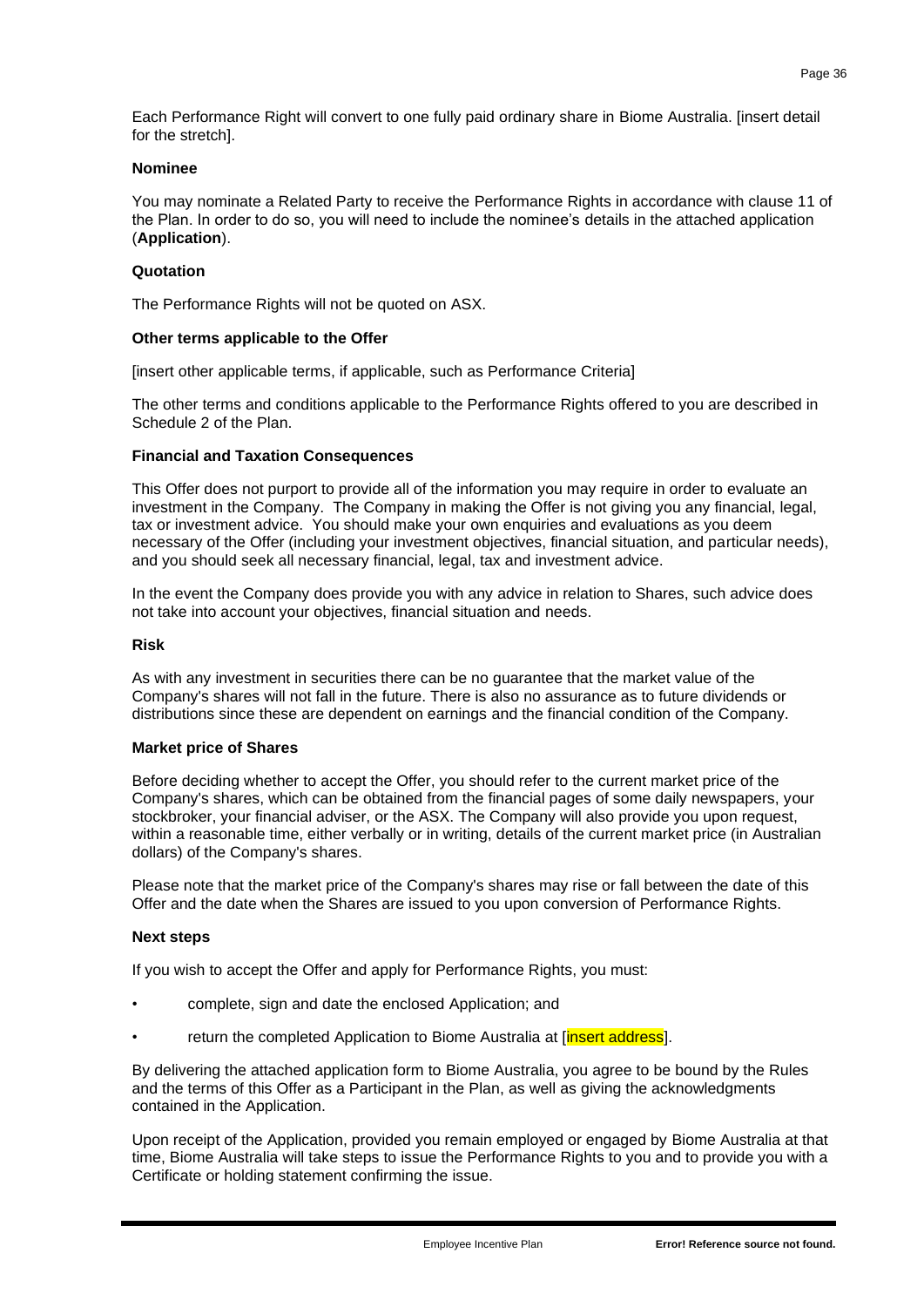Once again, you are a very important member of the Biome Australia team and we look forward to your participation in the Plan.

Yours sincerely

[Director of the Company]

Encl: Application form Plan Rules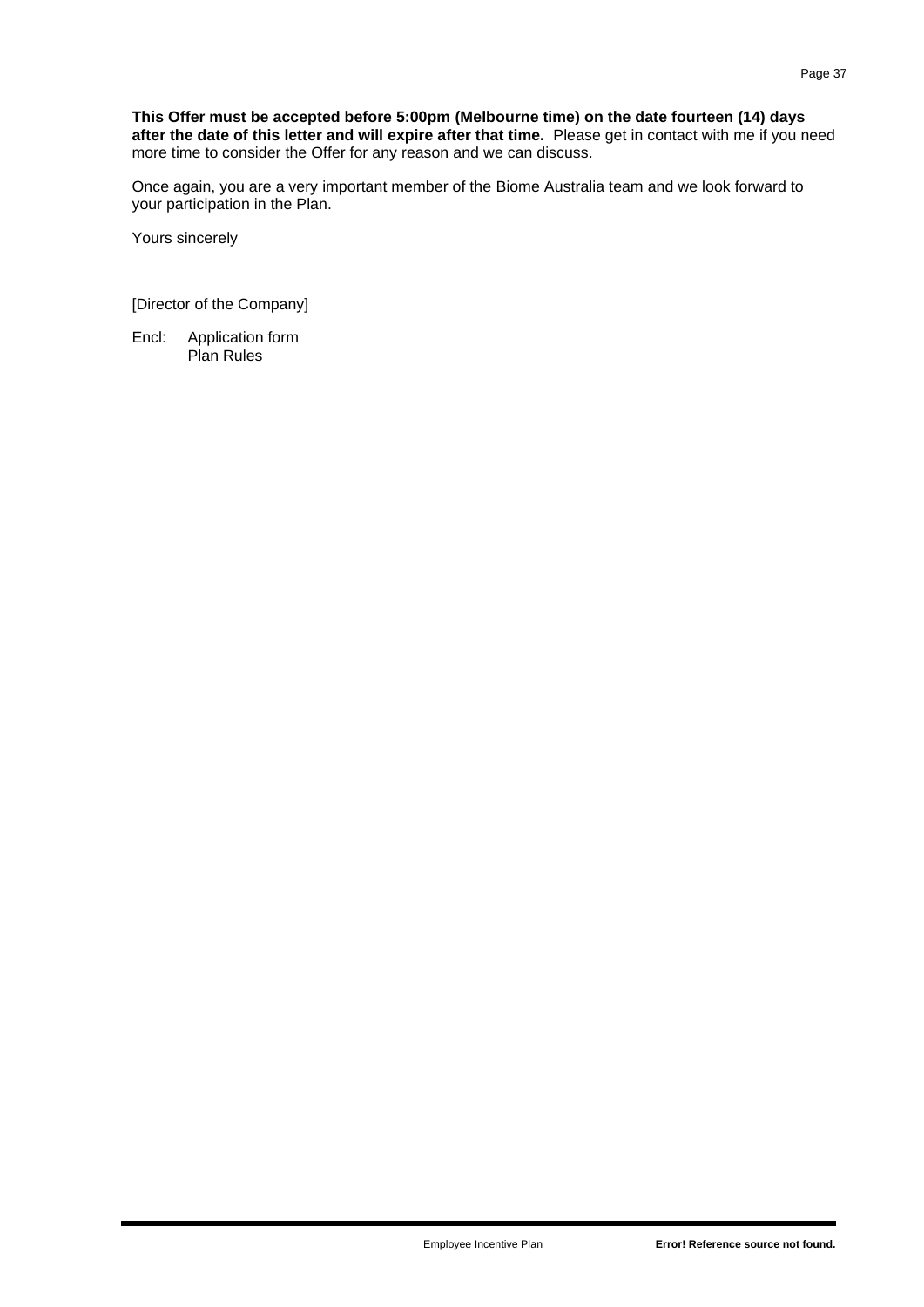#### **Biome Australia Limited Incentive Plan – Performance Rights Application**

## **Instructions:**

*Please provide the original application form to Biome Australia at [insert]. All capitalised terms not otherwise defined herein have the same meaning given to them in the Plan.*

#### **Personal Details**

Name: <u>…………………………………………………………………</u>

Address: ……………………………………………………………………..

Pursuant to this Application (**Application**), I hereby accept the offer of Performance Rights offered to me pursuant to a Letter of Offer dated **Collection Contrary (Offer Letter**) under the Biome Australia Employee Incentive Plan (**Plan**) (please check only one (1) of the following boxes):

| In full.      |                     |
|---------------|---------------------|
| In respect of | Performance Rights. |

#### **Use of Nominee**

Please check only one (1) of the following boxes:



I do not wish to nominate another person to accept my Performance Rights and apply for them personally in my own name.

I wish to nominate \_\_\_\_\_\_\_\_\_\_\_\_\_\_\_\_\_\_\_\_\_\_\_\_\_\_\_\_ to accept my Performance Rights and attach evidence showing that they are a Related Party.

#### **Nominated Beneficiary**

| l wish to nominate     | (Insert full name) of                                       |
|------------------------|-------------------------------------------------------------|
|                        | (Insert address) to receive my all of Performance Rights in |
| the event of my death. |                                                             |

#### **Acknowledgements**

By accepting the Offer and delivering this form to Biome Australia, I agree and acknowledge:

- 1. the Performance Rights are issued pursuant to the Plan and the Rules and I agree to be bound by the Rules and the terms of the Offer as a Participant in the Plan;
- 2. participation in the Plan does not create a right to employment or interfere with the ability to terminate my employment or service relationship (if any), subject to applicable law;
- 3. the future value of the Performance Rights and any Shares is uncertain and the value may increase or decrease in value from time to time;
- 4. any rights acquired under the Plan are an extraordinary item of compensation, which is outside the scope of my employment agreement, if any, and are not part of ordinary compensation or salary for any purpose;
- 5. no claim or entitlement to compensation or damages shall arise from forfeiture of Options under the Plan resulting from my service to Biome Australia coming to an end for any reason;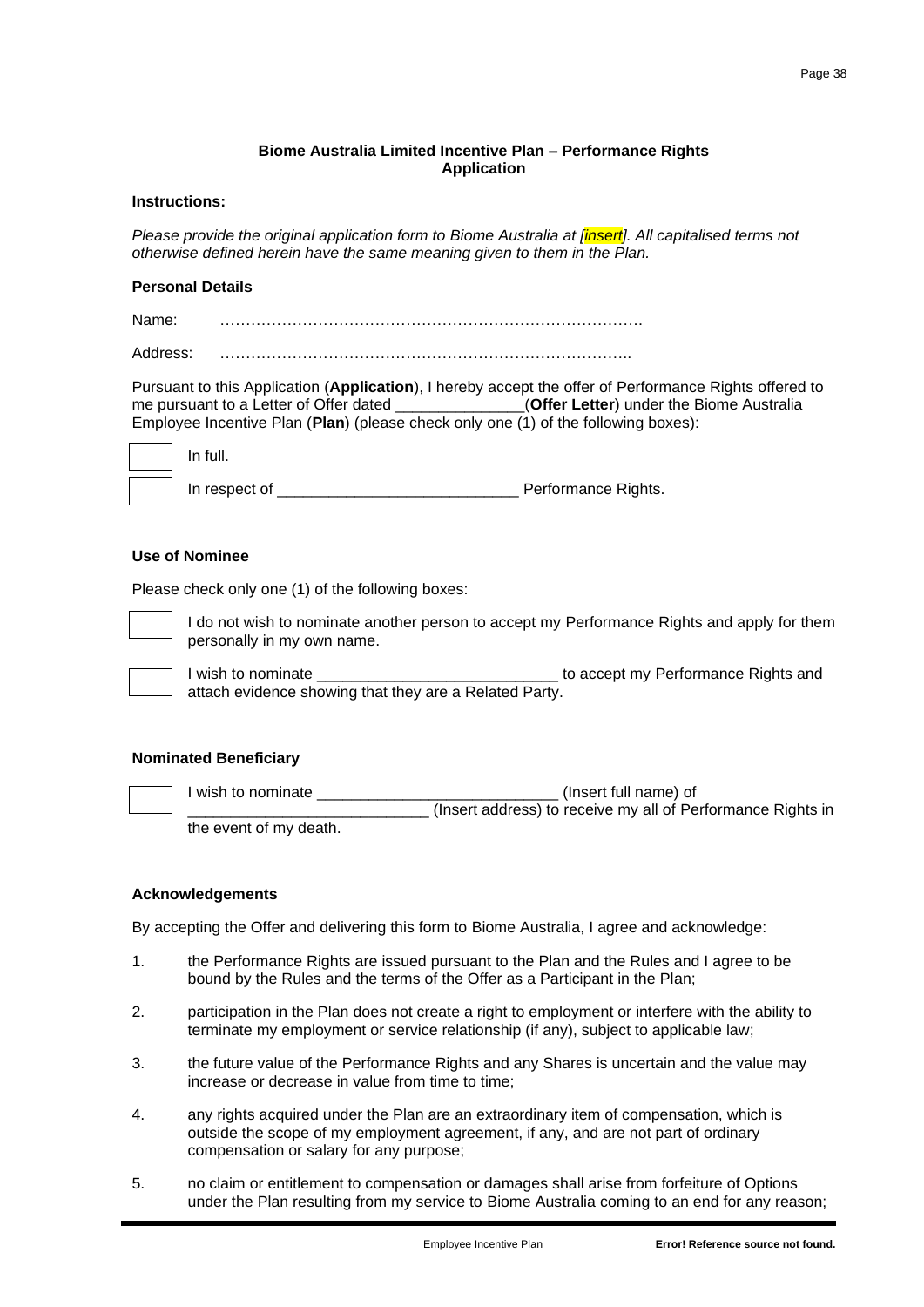- 6. the ultimate liability for all taxes payable in respect of my participation in the Plan and the acquisition and disposal of Performance Rights and Shares is and remains my responsibility;
- 7. Biome Australia may be required by law to provide information about me to tax authorities and I will allow Biome Australia to provide such information; and
- 8. the Offer Letter provided to me is not financial product advice and I have been advised to consult an independent investment or taxation advisor prior to accepting Performance Rights if I have any concerns.

This application is hereby executed by:

**Signature** 

Date

Address

*If a Related Party is nominated, please also complete the required details below and have the Related Party execute:*

*(if related party is a trust for which you are the trustee in your personal capacity)*

This application is hereby executed by

\_\_\_\_\_\_\_\_\_\_\_\_\_\_\_\_\_\_\_\_\_\_\_\_\_\_\_\_ as trustee for the

\_\_\_\_\_\_\_\_\_\_\_\_\_\_\_\_\_\_\_\_\_\_\_\_Trust:

**Signature** 

Date

**Address**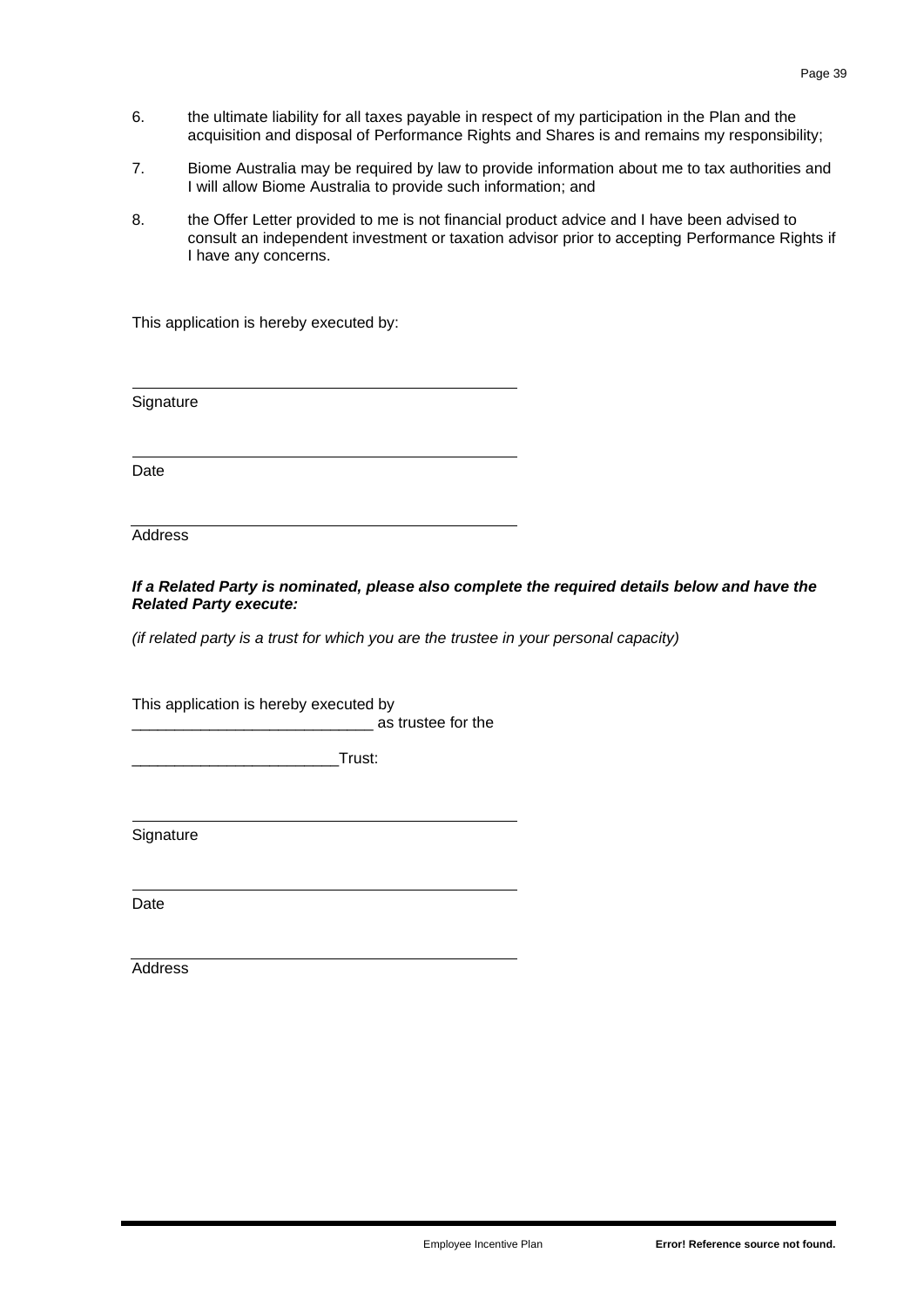## **Schedule 5**

## **Pro-Forma Offer Letter – Incentive Shares**

## [ON COMPANY LETTERHEAD]

# <span id="page-41-0"></span>**The Incentive Shares offered under this document may or may not have any value that is capable of being realised by the eligible participant.**

**Whether the Incentive Shares have any value that is capable of being realised by the eligible participant will depend on future events which may or may not occur.**

[insert Participant name]

[address]

[date]

Dear [Participant],

#### **Offer to participate in Biome Australia Limited Employee Incentive Plan – Incentive Shares**

As you are aware, Biome Australia Limited (**Biome Australia** or the **Company**) has established an Employee Incentive Plan dated [x] 2021 (**Plan**).

To incentivise people important to the development prospects of Biome Australia and to ensure the interests and motivations of such key persons are aligned with the interests and motivations of shareholders of Biome Australia, the Board of Biome Australia (**Board**) have elected to offer equity to some key individuals.

As a key member of the Biome Australia team, Biome Australia is delighted to offer you the opportunity to participate in the Plan on the terms set out in this letter (**Offer**) and in accordance with the rules of the Plan as enclosed (**Rules**).

The offer means such key persons will have an opportunity to be personally rewarded for developing the business of Biome Australia.

The Grant Date of Employee Incentives issued under the Plan is the date of receipt of the Application.

Enclosed are the following:

- (c) a copy of the Rules;
- (d) copy of a Board's valuation resolution and accompanying valuation document;
- (e) copy of the Board's solvency resolution; and
- (f) copy of the Company's annual report.

Capitalised terms which are defined in the Rules have the same meaning in this Offer Letter.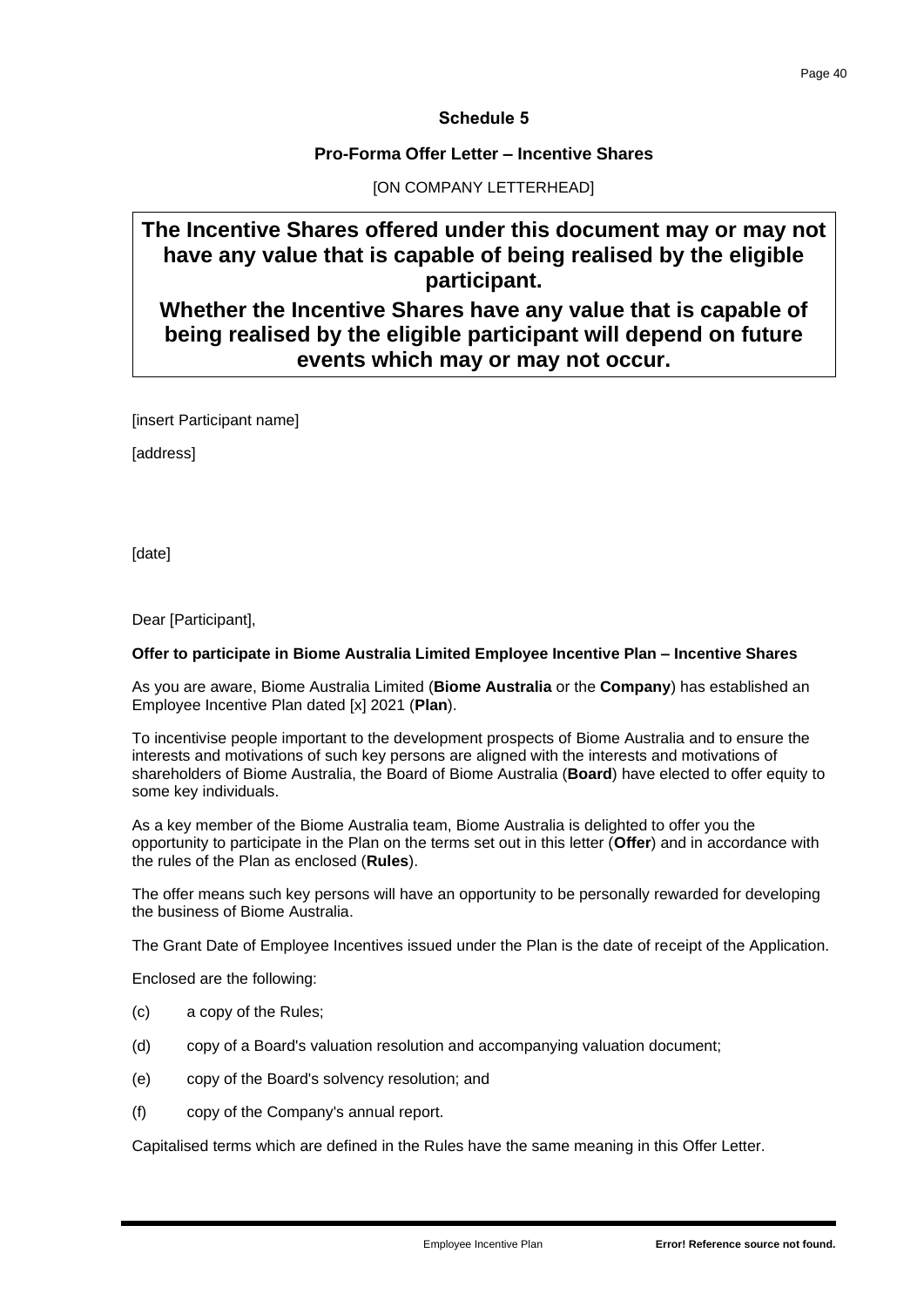## **Key Terms of the Offer**

Biome Australia is offering you the opportunity to be issued the following Shares in the Company:

| Type of shares         | <b>Number of Incentive Shares</b> |
|------------------------|-----------------------------------|
| <b>Ordinary Shares</b> | [insert]                          |

The Incentive Shares will only be issued to you if you continue to be employed or engaged by Biome Australia or one of its subsidiaries at the Grant Date.

#### **Nominee**

You may nominate a Related Party to receive the Incentive Shares in accordance with clause [11](#page-7-1) of the Plan. In order to do so, you will need to include the nominee's details in the attached application (**Application**).

#### **Quotation**

The Incentive Shares will not be quoted on the ASX or any other financial exchange.

#### **Other terms applicable to the Offer**

(g) Holding Lock

[You are not permitted to transfer, sell, assign, mortgage, charge or otherwise deal or dispose with the Incentive Shares if issued under this Offer, for a period of [insert period] starting from the date the issue of the Incentive Shares (**Holding Lock**).]

(h) Other

The other terms and conditions applicable to the Incentive Shares offered to you are described in the Plan.

## **Value of Shares**

**Annexed** is a copy of the Board's valuation resolution. In relation to this valuation:

- (i) the methodology used by the directors to determine the value was to [insert explanation]; and
- (j) the basis of the valuation is  $[insert$  explanation].

#### **Financial and taxation consequences**

Shares have specific taxation obligations associated with them.

Any information/advice given by the Company in connection with this Offer and the Plan is general information/advice only and this Offer and Plan Rules should not be construed or relied upon as personal financial product advice or financial, taxation, legal or other professional advice. The Company is not licensed to provide financial product advice in relation to this Offer. Any advice given by the Company in relation to the Shares offered does not take into account your objectives, financial situation or needs.

As participation in this Offer is likely to have consequences which will depend upon your individual circumstances, the Company encourages you to carefully consider participating in this Offer and to consider obtaining your own financial advice from an independent person who is licensed (including where required by the Australian Securities and Investments Commission) to give such advice and such other financial, taxation, legal and/or other professional advice as you believe necessary, before deciding whether or not to accept this Offer.

The Company and each 'Group Company' (as defined in the Plan Rules), and their officers, employees, consultants, agents or associates, are not responsible for any of your personal tax or other liabilities in any circumstances, regardless of whether you accept this Offer and regardless of whether you act solely on the information provided to you in relation to this Offer and the Plan.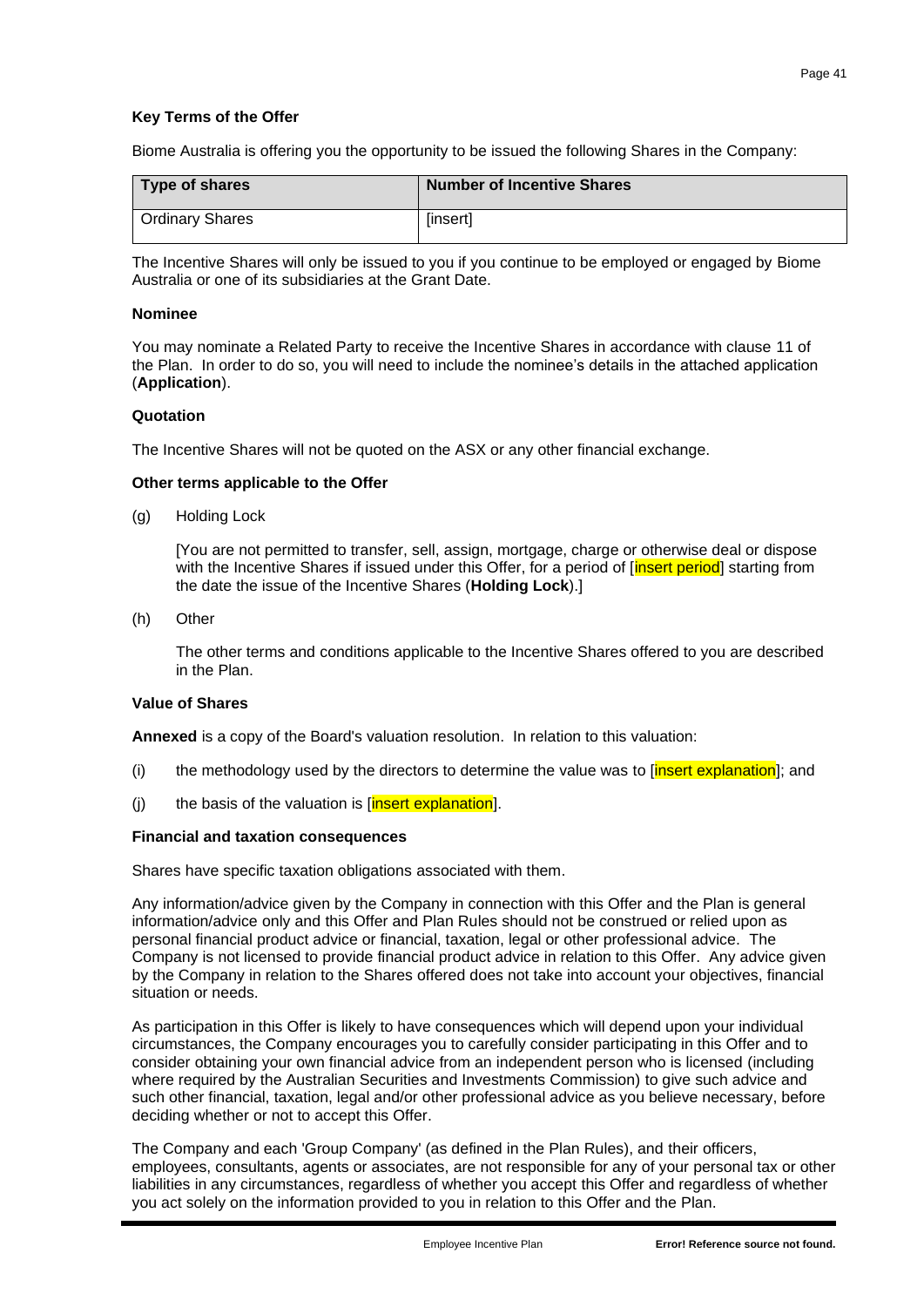## **Risk**

As with any investment in securities there can be no guarantee that the value of the Company's shares will not fall in the future. There is also no assurance as to future dividends or distributions since these are dependent on earnings and the financial condition of the Company.

#### **Next steps**

If you wish to accept the Offer and apply for Incentive Shares, you must:

- complete, sign and date the enclosed Application; and
- return the completed Application to Biome Australia at [insert address].

By delivering the attached application form to Biome Australia, you agree to be bound by the Rules and the terms of this Offer as a Participant in the Plan, as well as giving the acknowledgments contained in the Application.

Upon receipt of the Application, provided you remain employed or engaged by Biome Australia at that time, Biome Australia will take steps to issue the Incentive Shares to you and to provide you with a Share Certificate or holding statement confirming the issue.

**This Offer must be accepted before 5:00pm (Brisbane time) on the date fourteen (14) days after the date of this letter and will expire after that time.** Please get in contact with me if you need more time to consider the Offer for any reason and we can discuss.

Once again, you are a very important member of the Biome Australia team and we look forward to your participation in the Plan.

Yours sincerely

[Director of the Company]

Encl: Application form Plan Rules